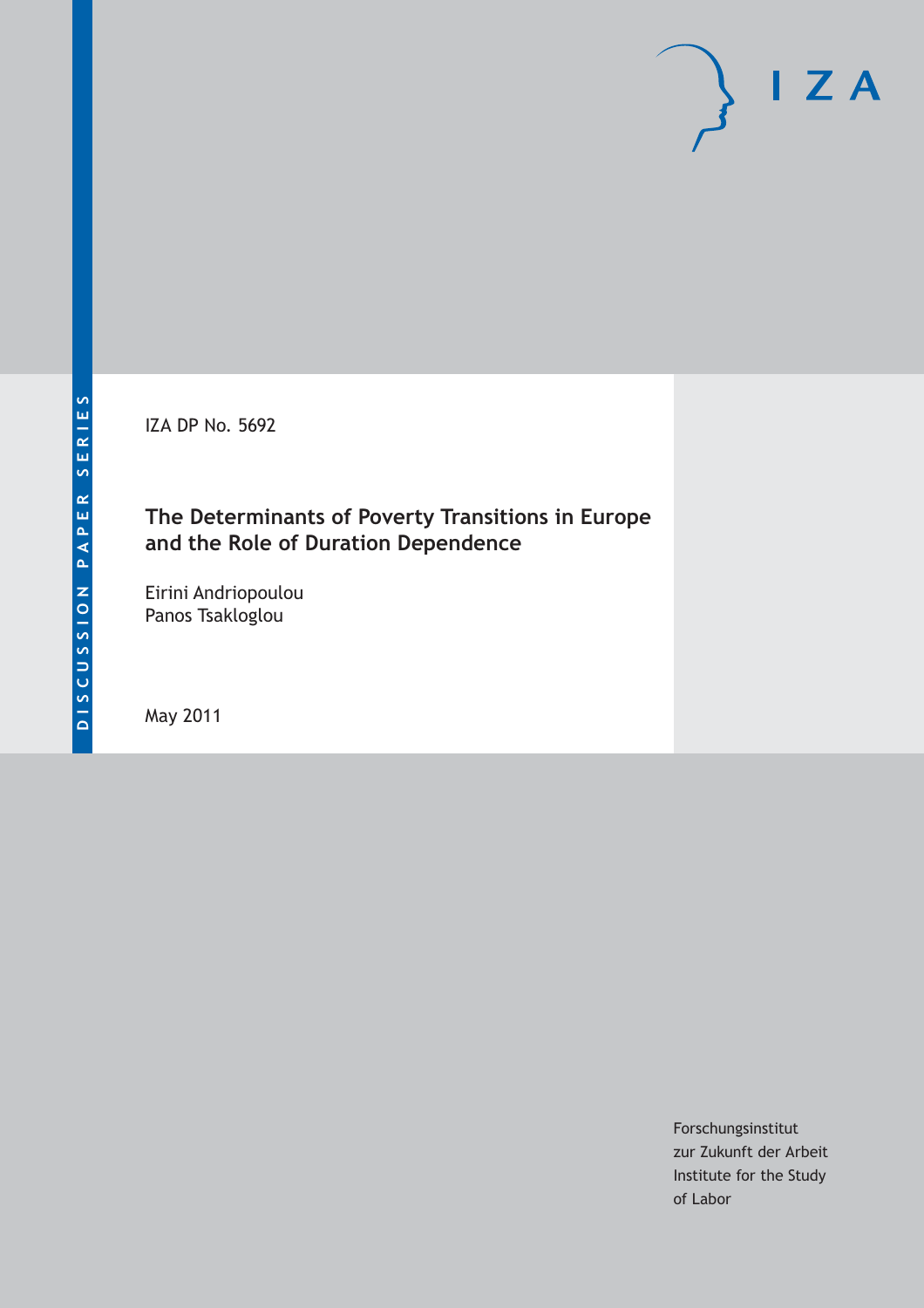# **The Determinants of Poverty Transitions in Europe and the Role of Duration Dependence**

# **Eirini Andriopoulou**

*Athens University of Economics and Business* 

# **Panos Tsakloglou**

*Athens University of Economics and Business and IZA* 

> Discussion Paper No. 5692 May 2011

> > IZA

P.O. Box 7240 53072 Bonn Germany

Phone: +49-228-3894-0 Fax: +49-228-3894-180 E-mail: iza@iza.org

Any opinions expressed here are those of the author(s) and not those of IZA. Research published in this series may include views on policy, but the institute itself takes no institutional policy positions.

The Institute for the Study of Labor (IZA) in Bonn is a local and virtual international research center and a place of communication between science, politics and business. IZA is an independent nonprofit organization supported by Deutsche Post Foundation. The center is associated with the University of Bonn and offers a stimulating research environment through its international network, workshops and conferences, data service, project support, research visits and doctoral program. IZA engages in (i) original and internationally competitive research in all fields of labor economics, (ii) development of policy concepts, and (iii) dissemination of research results and concepts to the interested public.

IZA Discussion Papers often represent preliminary work and are circulated to encourage discussion. Citation of such a paper should account for its provisional character. A revised version may be available directly from the author.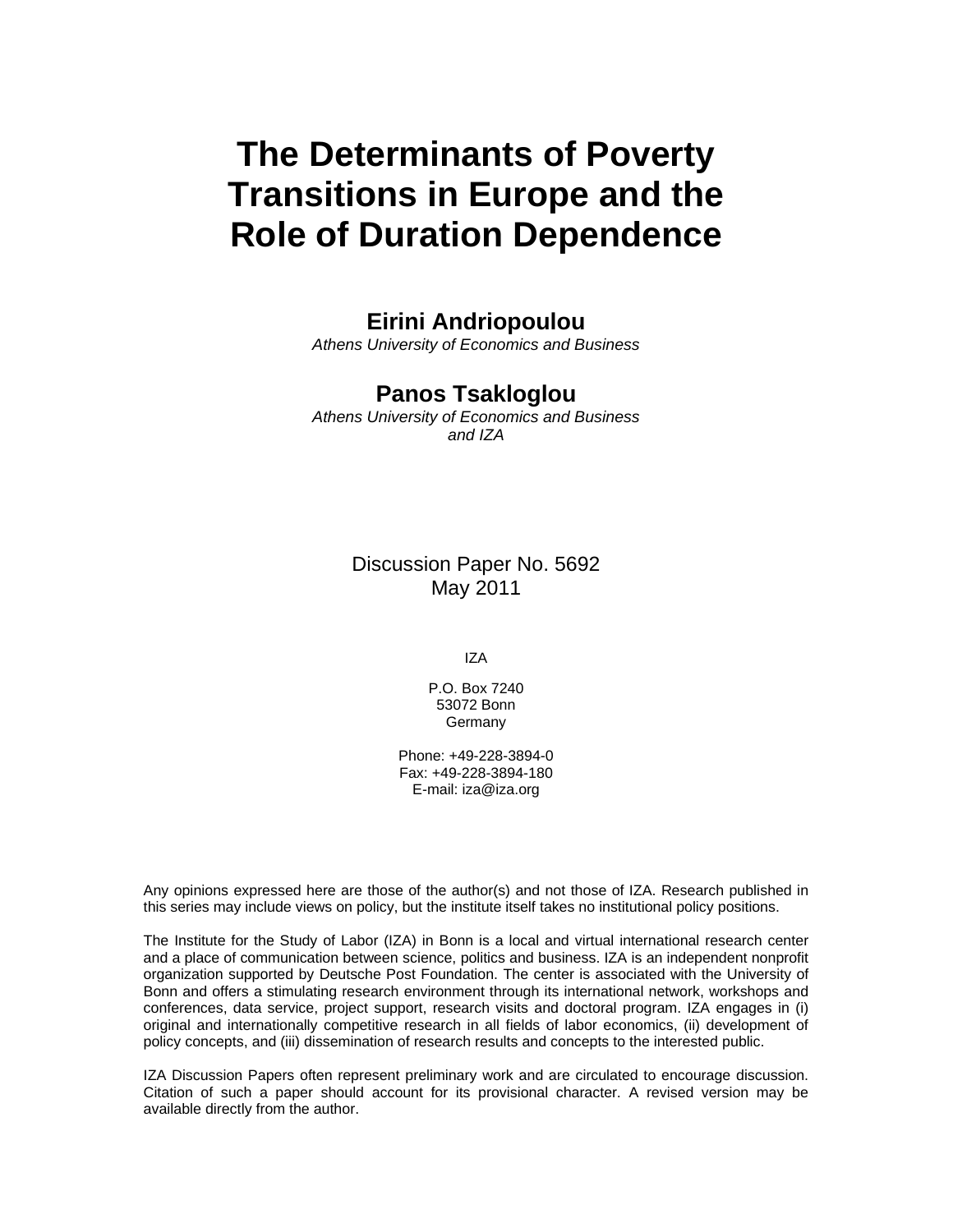IZA Discussion Paper No. 5692 May 2011

# **ABSTRACT**

# **The Determinants of Poverty Transitions in Europe and the Role of Duration Dependence**

The paper examines the mobility into and out of poverty and identifies the determinants of poverty spell beginnings and endings in 14 European Countries for the period 1994-2000, using the European Community Household Panel. The first part of the paper offers a snapshot of poverty mobility in Europe calculating the entry and exit poverty rates, along with the conditional, to the duration of spell, exit probabilities and re-entry rates to poverty. In the second part observed characteristics of the household and the household head are examined in order to identify the determinants of the transitions into and out of poverty, taking into account unobserved heterogeneity across individuals and duration dependence. Multivariate discrete hazard analysis is used and the duration dependence is captured with time dummies. In almost all the 14 EU Member-States examined, the probability of exiting (re-entering) poverty is inversely related to the duration of the poverty (non-poverty) spell. The effect is significant to the inclusion of variables capturing observed heterogeneity (socioeconomic characteristics of the household head and the household and particular employment and demographic events), as well as to the inclusion of a random effects factor capturing the unobserved heterogeneity across individuals. With regards to the socioeconomic variables, in most countries, households headed by young or elderly individuals, as well as households with dependent children are in higher risk of staying longer in poverty. In many cases, event variables improve the model significantly and highlight the mechanisms that bring individuals into and out of poverty.

JEL Classification: I32, I38

Keywords: poverty dynamics, EU

Corresponding author:

Panos Tsakloglou Athens University of Economics and Business 76 Patission Street Athens 10434 Greece E-mail: panos@aueb.gr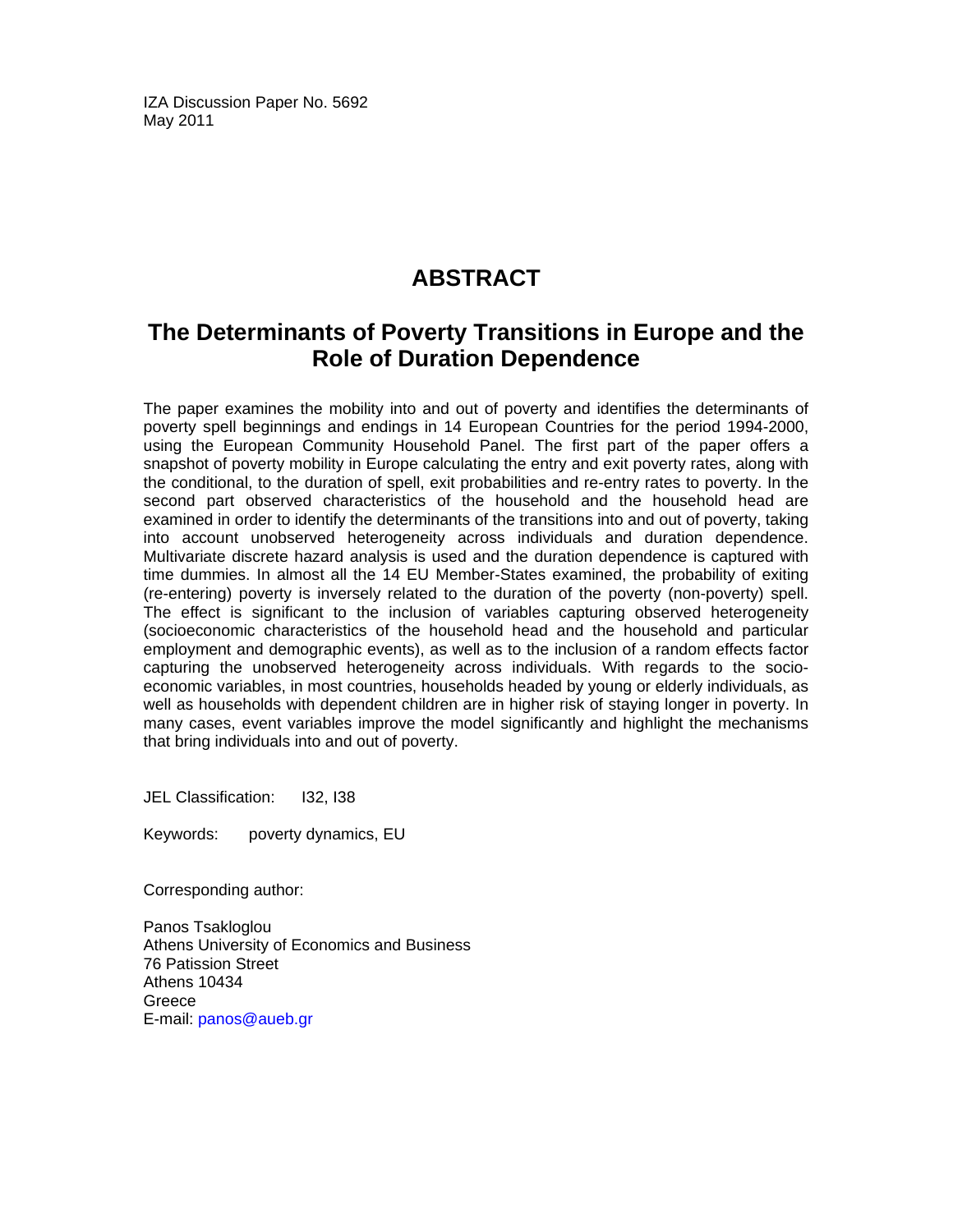### **1. INTRODUCTION**

Traditionally, social scientists have studied poverty in a static way. Yet, the examination of the poverty level at one point in time does not offer a sufficiently complete picture of this social phenomenon, as it ignores the dimension of time, which may be particularly important for the proper design and implementation of poverty alleviating policies. For instance, the group of poor persons observed at one point in time may consist of individuals who have experienced poverty in the past or individuals that experience poverty for first time. "Are the poor this year the same people who were poor last year?" is an important question that needs to be answered. In this paper we initially seek to answer "how transitory is poverty, what is the percentage of permanent poverty and how recurrent poverty might be?" The way to answer these questions is to use dynamic analysis techniques, which study the determinants of poverty incidence, transition and persistence.

One very popular way to study poverty dynamics is through individuals' poverty spells. Duncan (1984) studied first the persistence of poverty using tabulations of the frequency of the poverty event over some fixed time frame. An extension to this analysis is the work of Bane and Ellwood (1986), who introduced spell durations and exit probabilities in the analysis of poverty. They defined the poverty spell to be *"continuous periods during which income falls below the poverty line"* (p. 6) and, thus, the beginning of a poverty spell to be the first year that the income is below the poverty line and its ending to be the year when income is above the poverty line after having been continuously below it. In this way, the total period of survey for each individual is divided into smaller periods (spells into and out of poverty).

What is particularly interesting about spells' methodology is that it offers an overall picture e.g. of permanent poverty, through the examination of individual poverty experiences. Nevertheless, for the application of this method, information on the same individuals and households over several years, or in other words, a pure panel data structure, is necessary. Such surveys at large scale are very costly and hard to maintain in terms of number of individuals and households. The European Community Household Panel is the first pure panel dataset, which includes all the EU-15 Member-States<sup>1</sup>. In the ECHP, poverty spells can be constructed at an annual basis, since income information was collected once a year and had an annual reference period<sup>2</sup>. These annual spells are a proxy to the true experience of poverty, since income may fluctuate significantly between the yearly interviews of the panel survey.

Some of the most important poverty studies using spell techniques are done using the US Panel Study on Income Dynamics  $(PSID)^3$  which was launched in 1968 and has now almost 40 waves available for panel analysis. Bane and Ellwood (1986) were the pioneers in this kind of analysis. Their main finding for the period 1970-1982 in the US was that while most of those who fall into poverty exit poverty quickly, the bulk of those poor in a particular period are in the midst of a long poverty spell. Duncan *et al.* (1993) performed the first comparative analysis, studying poverty dynamics in eight countries (US, Canada, France, Germany, the Netherlands, Luxembourg, Ireland and Sweden) and found extensive mobility among the poor in all countries under examination. When studying poverty across Canada, Germany, the Netherlands, Sweden, the United Kingdom and the United States, Oxley *et al.* (2000) found that the majority of the poor have short spells in poverty and that as spells lengthen, the probability of exit falls such that a small group of the population remains in poverty for long periods of time with little chance of exit. In most cases, low probability of exit is combined with high probability of reentry.

 $\overline{a}$ 

<sup>&</sup>lt;sup>1</sup> Apart from Sweden, for which only cross-sectional data are available for this period.

<sup>&</sup>lt;sup>2</sup> Monthly income data are also available in the ECHP, but they are prone to underreporting, and to temporary fluctuations. Thus, it might not be appropriate to characterize an individual as "poor" or "non-poor" on a monthly basis. Yet, for other types of spells e.g. unemployment spells, the monthly division might be more appropriate.

 $3Rugsles$  and Williams (1986) do similar analysis using data from the Survey of Income Participation.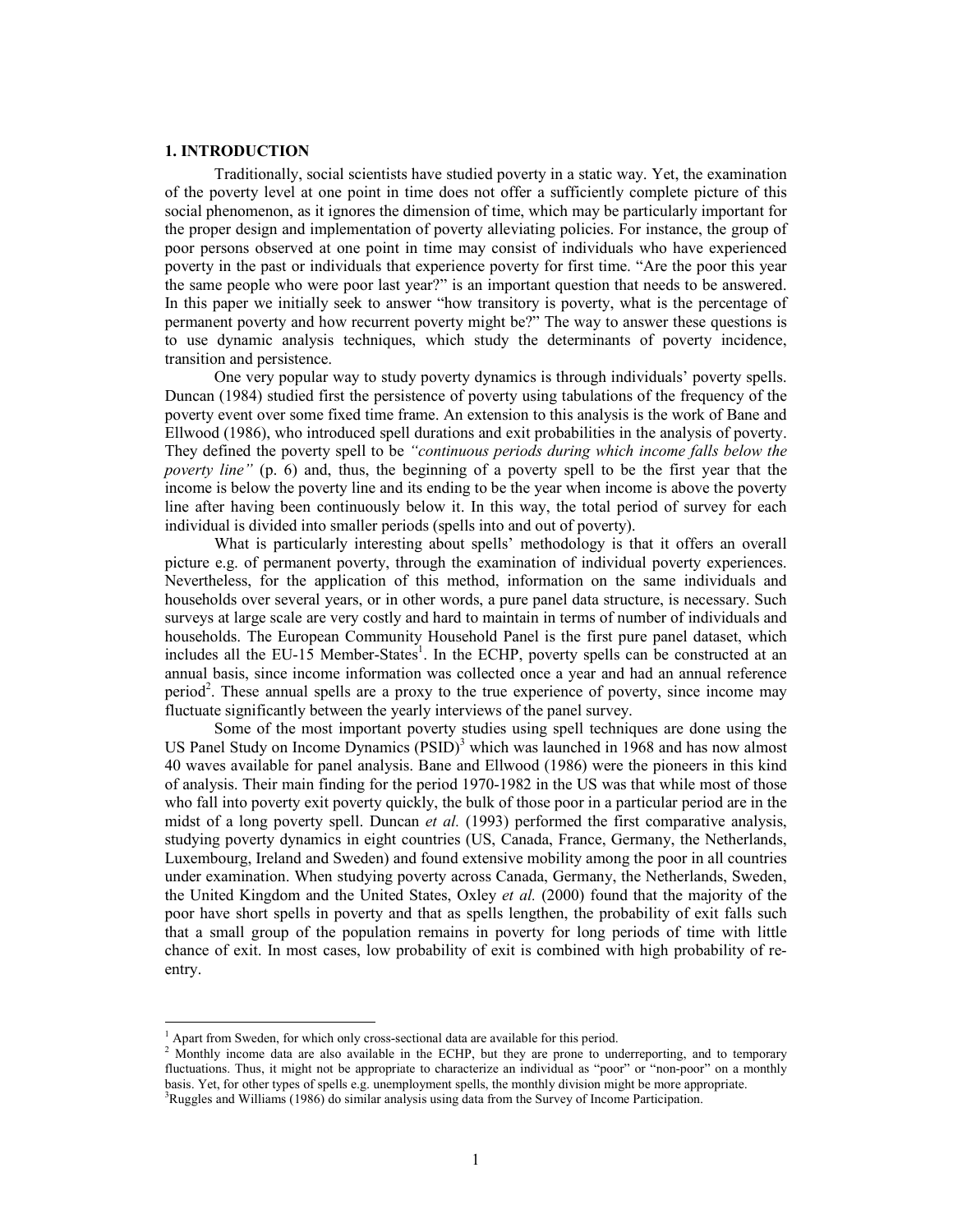Stevens (1994) was the first to analyse multiple or repeated spells by examining the duration of subsequent non-poverty spells. Her results for the US for the period 1970-1987 indicate that more than half of the individuals that escape poverty re-enter within the first five years. In similar studies, in Canada, for the period 1992-1996, Finnie (2000) found that those who are permanently poor (all five years) constitute 6% of the population, and at the same time they represent on average 40% of the poor population in any given year.

In European countries, studies using poverty spell analysis are not as numerous as in the US due to the lack of appropriate data in all the EU countries. Important studies have been developed using the British Household Panel Survey (BHPS). With respect to the poverty prevalence, Jarvis and Jenkins (1997) estimated that at least one third of the British population experiences low income at least once during the four year period that they examined. In a subsequent study, Jenkins (2000) reported that one-fifth of the individuals leaving poverty in the period 1991-1996 in the UK had another poverty spell in the next five years. Jenkins *et al.* (2001) using also the BHPS concluded that one in seven individuals were poor at three or four years out of four during the 1990s, while one third of the population were poor at least for one year out of four. Regarding the length of poverty spells, 46% of all poor individuals in the observation period leave poverty after one year, but at the same time more that 12% remain poor for at least five years. Moreover, 30% of those that exit poverty re-enter poverty after just one year. Re-entry into poverty turns out to be an important risk also in Belgium, even after several years spent out of poverty (Van Kerm 2002, 2004). Canto (2003) also found that there is a lot of mobility around the poverty line in Spain, but of a small range, meaning that the incomes of the poor fluctuate around the poverty line, making them vulnerable to poverty reentries.

In line with the above studies, in the first part of this paper, we use poverty spells methodology in order to examine what is the duration and recurrence of poverty in Europe and whether it varies across Member-States. To our knowledge, this is the first comparative study that examines poverty dynamics in so many EU Member-States at the same time. In order to answer the above question, we first examine four "poverty profiles" based on the Muffels *et al.* (2000) typology used also by Fouarge and Layte (2005). Then, we calculate the entry and exit poverty rates, along with the conditional, to the duration of spell, exit probabilities and re-entry rates to poverty.

In the second part of the paper, the effect of time on poverty transitions is examined in an econometric framework along with various time-constant and time-varying variables (including event variables) that are usually considered as the determinants of poverty entries and exits. The main question to be answered is still whether and to what extent the duration of the poverty (non-poverty) spell affects the probability of exiting (re-entering) poverty. At the same time the socioeconomic characteristics of poor individuals and households are also identified.

The bulk of the literature on the role of time on poverty asserts that there is a negative effect of time on the probability of exiting or re-entering poverty. According to Heckman (1981), true state dependence<sup>4</sup> means that the experience of poverty in one year *per se* raises the risk of being poor in the next year. However, the duration dependence observed in data may also be attributed, at least partly, to sorting effects (individuals with "favourable" characteristics tend to leave poverty earlier) rather than indicating true state dependence e.g. due to the depreciation of human capital (Poggi 2007). In the same way, the group of people that remain longer into poverty may possess certain characteristics (observable or unobservable) that obstruct the end of the poverty spell and, thus, poverty may be unrelated to the duration of the poverty spell. If this is the case, the relationship observed between poverty duration and exit probability is spurious

 $\overline{a}$ 

<sup>&</sup>lt;sup>4</sup> Precisely, the term "state dependence" is used in order to define the dependence of the status (poverty or nonpoverty) in *t* on the status of the dependent variable in *t-1*, while the term "duration dependence", expresses the dependence of the status (poverty or non-poverty) in *t* on the duration spent in this status. Yet, the two terms are often used as synonyms in the literature. In this paper we focus on duration dependence but, indirectly, state dependence is also examined.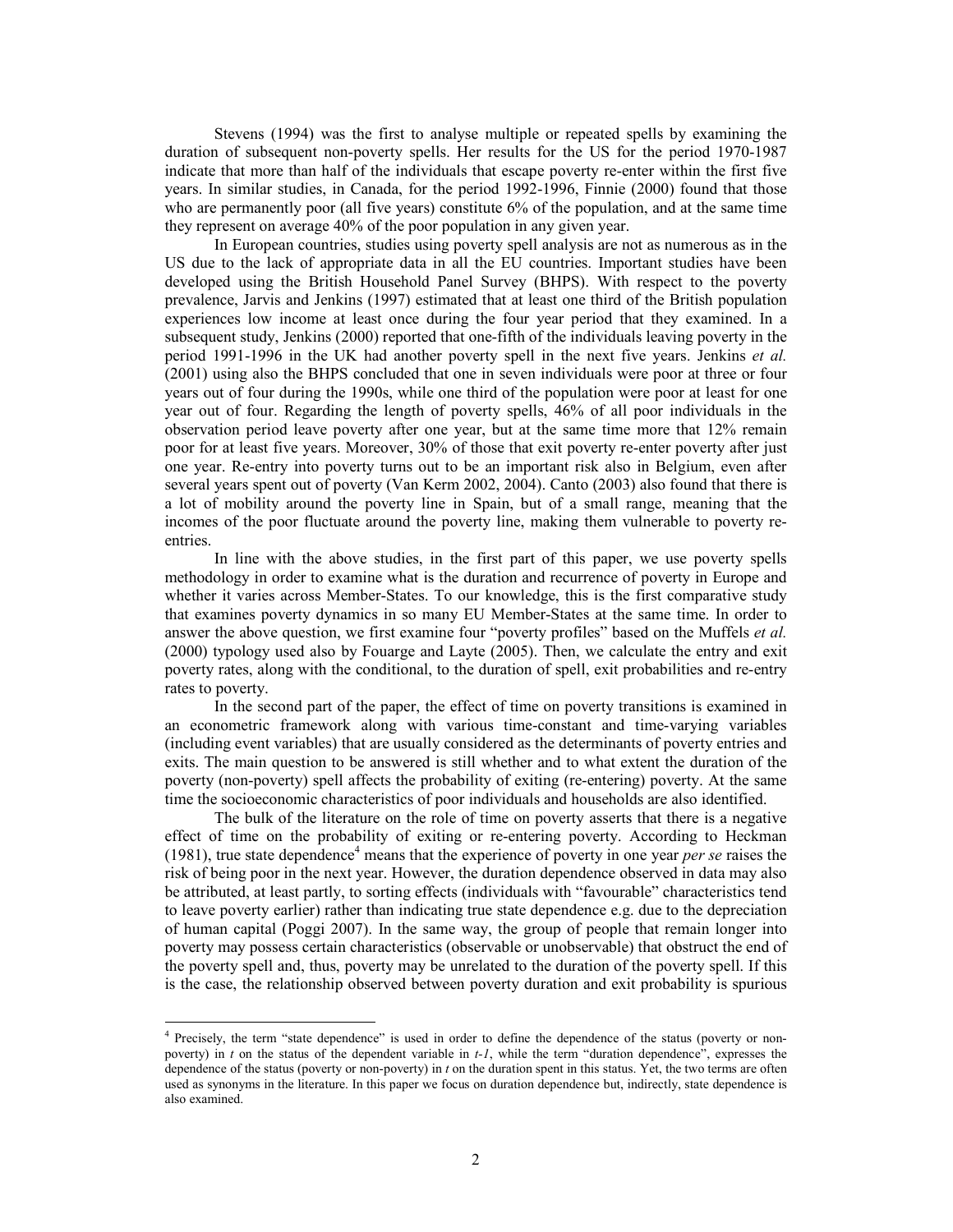and indirectly reflects other causalities. Many papers report that a significant part of this duration dependence is artificial and can be attributed to unobserved differences among individuals than to the effect of time *per se*. Thus, the econometric model that we develop takes into account the effect of unobserved heterogeneity.

In the last decade, researchers consistently try to distinguish between true state or duration dependence and individual heterogeneity. Most studies conclude that poverty state dependence remains significant even when controlling for unobserved heterogeneity. Canto (1996) examined the duration dependence for poverty entries and exits in Spain using a nonparametric specification for the hazard rate. She controlled for unobserved heterogeneity indirectly by testing the homogeneity of the hazard rate between groups which are likely to have different spell lengths. She finds significant duration dependence both for poverty re-entries and exits. Cappellari and Jenkins (2004) using data from the BHPS for the 1990s concluded that there is substantial state dependence in poverty, separately from the persistence caused by heterogeneity. Biewen (2003; 2006) reports that even after controlling for observed and unobserved individual characteristics, there is negative duration dependence in poverty exit and re-entry behaviour. He also calculates that 6% of the German population has unobserved characteristics that lead to low poverty exit and high re-entry rates, therefore making these individuals possible candidates for chronic poverty. Poggi (2007) studies social exclusion dynamics in Spain and also finds that both individual heterogeneity and true state dependence are related to the probability of experiencing social exclusion.

It is logical to assume that the unobserved characteristics that affect the probability of exit may also affect the probability of entry. For instance "more able" individuals are more likely to exit poverty quickly and also less likely to re-enter poverty. This case raises arguments for modeling jointly poverty entries and exits and therefore accounting for multiple spells (Ondrich and Rhody 1999; Stevens 1999; Jenkins et al. 2001; Devicienti 2002; Hansen and Wahlberg 2004; Biewen 2006). Stevens (1999) was the first to raise the importance of taking into account multiple spells (both exits and re-entries) when examining the persistent of poverty. She did this by estimating two sets of hazard rates for movements into and out of poverty, controlling for observable characteristics as well as for unobserved heterogeneity. Nevertheless, the key issue for performing multiple spell analysis is the time-frame, which was more than 20 years in her analysis. Devicienti (2002) uses discrete-time proportional hazard models to estimate exit and re-entry rates controlling for various fixed and time-varying covariates. Then, he uses the estimates from the two separate models to forecast poverty persistence over multiple spells for different groups of the population<sup>5</sup>. The trade-off for using multiple-spell analysis with few years of analysis is that he does not control for unobserved heterogeneity. Moreover, Biewen (2006, p. 40) observed that when using a single spell approach the predicted poverty duration is much lower than it is in the sample. Yet, he also found that the multiple spell approach overestimates the probability of the number of years spent in poverty. Using the methodology of Allison (1982), Willett and Singer (1995), Kelly and Lim (2000), Callens and Croux (2009) employ a class of recurrent hazard models so as to model the case of multiple spells separately for women and men. Finally, a recent paper by Damioli (2010) specifies separate identical exit and re-entry hazard models for each country and in parallel uses the Oaxaca-Blinder decomposition that allows the disentangling of crosscountry differences in measures of poverty dynamics and attributes the differences of exit and re-entry rates across countries to differences in the composition of the population and the poverty dynamics generating process *per se*. In this paper, given that the ECHP observation

 $\overline{a}$ 

 $<sup>5</sup>$  In order to derive the distribution of time spent poor over multiple spells Devicienti (2002) combines the estimates</sup> of exit and re-entry rates. Specifically, he calculates the probability of observing a certain income sequence (e.g. poor, non-poor, poor, poor, poor, non-poor) as the product of the probability of constituent spells. Then, he computes the probabilities of all possible sequences that give e.g. a total of four years in poverty.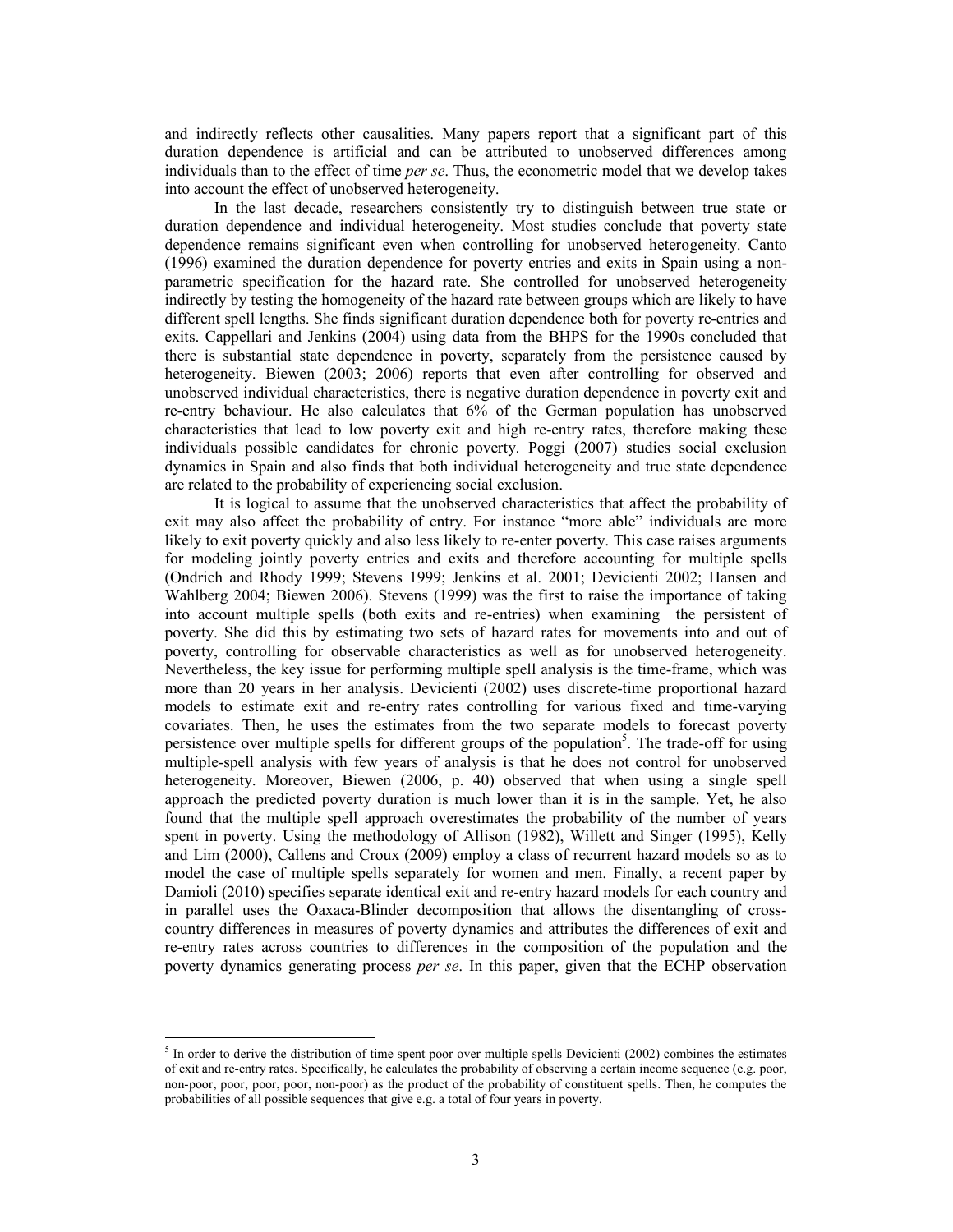period is only eight years<sup>6</sup>, in combination with the fact that we want to control for unobserved heterogeneity, we model separately poverty entries and exits.

### **2. THE MODEL**

 $\overline{a}$ 

Jenkins (2000) distinguishes between four main types of multivariate models used in income and poverty dynamics research: the longitudinal poverty pattern models, transition probability models, income variance component models and structural models.

Longitudinal poverty pattern models model the probability of observing a specific "longitudinal poverty sequence" e.g. being poor for six years controlling only for fixed characteristics (see Gardiner and Hills 1999; Hill and Jenkins 1999). Such models have been used more for producing measures of "permanent" income or "chronic poverty" than studying poverty dynamics in terms of transitions.

The transition probability models are the most commonly used in the literature of poverty dynamics and belong to the category of the discrete multivariate hazard rate or duration models. Transition probability models are in practice a generalization of life-tables, allowing transition rates to vary not only with time but also with selected personal and household characteristics (Jenkins et al. 2001, p. 70). The dependent variable in these models is the probability of exiting, entering or re-entering poverty and the explanatory variables may describe time duration, observed individual and household characteristics, as well as unobserved heterogeneity. These models differ with regard to the specification of the explanatory variables used. The model used in this paper for performing the econometric analysis belongs to this category.

Another method for studying poverty dynamics, which originates mainly from the study of income dynamics and earnings mobility is the estimation of components of variance models to describe the evolution of income or earnings over time (Lillard and Willis 1978; Abowd and Card 1989; Duncan and Rodgers 1991; Stevens 1999). Yet, predictions using this method are less consistent with the patterns of poverty dynamics derived from hazard models, probably because they are based on parameters describing the full distribution of income, while the hazard rate models focus on samples of individuals below the poverty line (see Stevens 1999, p. 582-583).

The most recently used models are the structural models, introduced by Burgess and Propper (1998) and extended later by Aassve *et al.* (2006a; 2006b). The authors first model the probability of having certain outcomes of marital status, fertility and labour force participation, then, estimate the earnings associated with different combinations of outcomes and, finally, predict poverty status. The predicted poverty rates seem to match the real poverty rates very well. The authors use a simple economic behavioural model for estimating the economic processes that determine poverty. Yet, as they point out, other models can also be used (Burgess and Propper 1998, p. 54). Jenkins (2000) characterizes these models as innovative, but very hard and time-consuming to develop.

When applying "duration", "survival" or "hazard" analysis the key issue to study is the hazard rate, which is defined as the probability of experiencing the "event" (exit/entry poverty) after a certain number of years conditional on not having experience of the event up to that time. In this way, it is obvious that the hazard rates are simply conditional probabilities, which depend on how long the spell has been in progress and are calculated using only the population that is still at-risk of experiencing the event (Jenkins et al. 2001). Since, the event of interest (poverty exit or re-entry) may occur at any time, but the data are available yearly (in discrete time intervals), a discrete-time hazard model is more appropriate than a continuous-time hazard model (Jenkins 2004). In particular, the model that we estimate is the discrete time hazard

<sup>6</sup> The eight year panel practically ends to a five year observation period for two reasons: first, we lag the household income in order to timely match the socioeconomic variables with the income variables, and, second, we exclude left censored cases.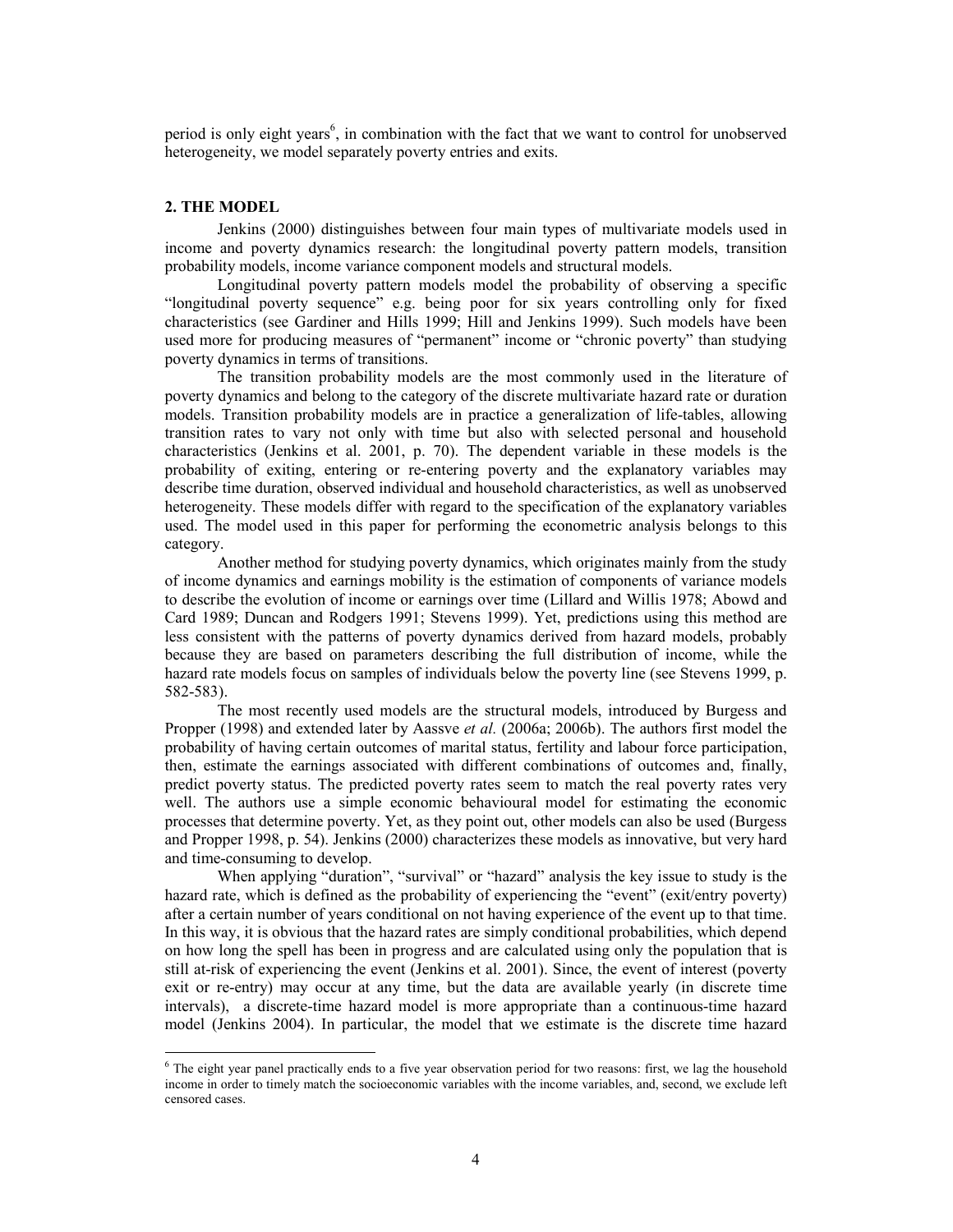model, in which the dependent variable is the logit<sup>7</sup> transformation of the hazard rate  $h_{id}$  for each person *i* for the spell year *d*:

$$
logit(h_{id}) = log(\frac{h_{id}}{1 - h_{id}}) = f(d) + \beta' X_{id} ,
$$

which is equivalent to:

$$
h_{id} = \frac{1}{1 + \exp(-f(d) - \beta' X_{id})}
$$

where  $f(d) = a_{1i}d_1 + a_{2i}d_2 + a_{3i}d_3 + a_{4i}d_4 + a_{5i}d_5$  is the baseline hazard in a non-parametric specification form (with year-specific dummy variables),  $X_{i,d}$  the vector of household characteristics for each person *i* for the spell year *d*. These explanatory variables may be timeconstant or time-varying.  $\beta'$  is the vector of the regression coefficients associated with the exogenous variables. If the coefficient has a positive sign, then increases in the value of the variable are associated with a larger hazard rate and shorter spells, other things being equal, and vice versa. As a conditional probability, the value of the hazard must lie between 0 and 1.

Since we control for unobserved heterogeneity or frailty, an individual-specific unobserved characteristic  $u$  is added.  $u$  follows a given parametric distribution<sup>8</sup> (gamma or normal<sup>9</sup>).

$$
logit(h_{id}) = log(\frac{h_{id}}{1 - h_{id}}) = f(d) + \beta' X_{id} + u
$$

We have estimated  $u$  using random effect techniques, since the random-effects approach leads to more efficient estimators compared to fixed effects if the distributional assumptions are satisfied and allows for easy calculation of predictions (see Honore 2002 for a full discussion on the issue).

In the specification presented in this paper, we also use event variables to capture certain employment or demographic changes that happen to the household, thus the model is changing into the following:

$$
logit(h_{id}) = log(\frac{h_{id}}{1 - h_{id}}) = f(d) + \beta' X_{id} + \gamma' E_{id} \text{ or } logit(h_{id}) = log(\frac{h_{id}}{1 - h_{id}}) = f(d) + \beta' X_{id} + \gamma' E_{id} + u
$$

There is much controversy in the literature on whether multivariate models should include event (transition) variables as covariates or only "state variables" which may be both time-constant or time-varying. Many researchers find that event variables in logit regressions are significant even when controlling for the corresponding state variable (Antolin et al. 1999; Muffels et al. 2000; Muffels 2000; Oxley et al. 2000; Van Leeuwen and Pannekoek 2002; Finnie and Sweetman 2003; Dewilde 2004). On the contrary Canto (2003), following Jenkins and Schluter (2003) avoids using event variables in the logit regression for the possibility of the endogeneity problem. Another question highlighted by Jenkins (2000) related to the inclusion of event variables to hazard models, is "for how long the effect of an event will be turned on?" For instance if an unemployment event occurs at period *t* then the relevant dummy will take the

<sup>&</sup>lt;sup>7</sup> The complementary log-log specification is also often used:  $c \log \log(h_{id}) = f(d) + \beta' X_{id}$ , which is equivalent to  $log(-log(1-(h_{id})) = f(d) + \beta'X_{id}$  or  $h_{id} = 1 - exp(-exp(f(d) + \beta'X_{id}))$ . The main difference between a discrete-time hazard model based on a cloglog and one based on a logit transformation is that the cloglog model assumes proportional hazards, while the logit model assumes proportional odds (Singer and Willett 2003; Jenkins 2004). As Allison (1982) and Jenkins (1997, 2004) note, the complementary log-log model can be interpreted as the discretetime counterpart of an underlying continuous-time proportional hazard model. We have also tried to use the cloglog specification, but the model did not converge for many countries.

<sup>&</sup>lt;sup>8</sup> The specification for unobserved heterogeneity can also be fully non-parametric by using one or multiple mass points, following Heckman and Singer (1984). For a recent application on poverty dynamics see (Devicienti et al. 2010).

<sup>&</sup>lt;sup>9</sup> We have run the model assuming both normal and gamma distribution for unobserved heterogeneity. However, the latter did not converge in many countries, so we present only the results of the former.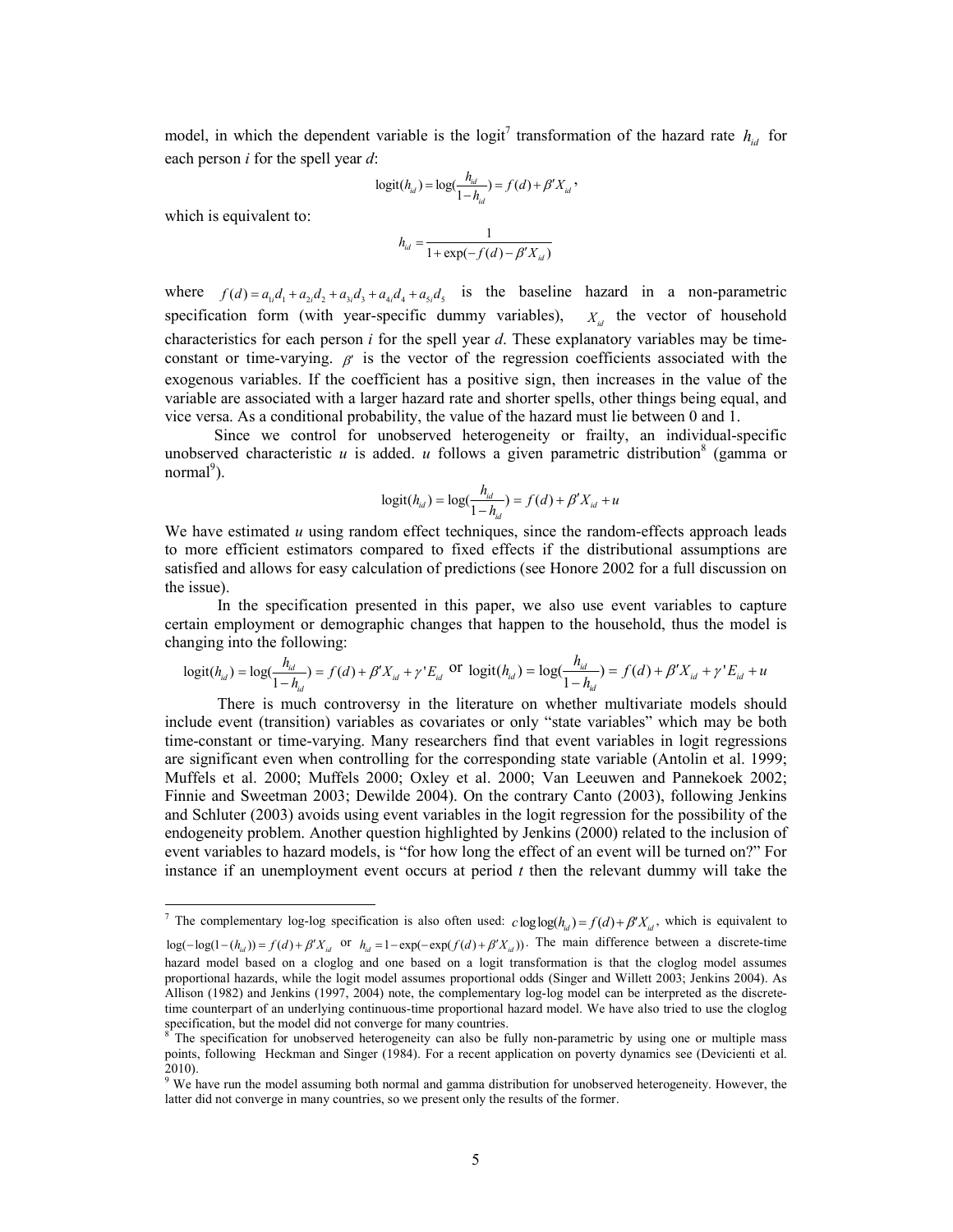value of 1 for that period. What about the next period then? Should the dummy return back to the value of 0? Given that in most EU Member-States an unemployment benefit exists, the effect of an unemployment event may result in entering poverty one or two years later. Therefore, many analysts suggest that in the case of hazard models which study particularly the effect of time on poverty entries and exits, the event variables do not fit so well into the model if we cannot assume that the effects are entirely contemporaneous. When examining the effect of demographic, employment and health events in the US using the Survey of Income and Programme Participation (SIPP), McKernan and Ratcliff (2005) use not only event variables but also lagged event variables in their discrete-time multivariate model. In this way, they tackle the problem that the effect of an event may not occur immediately.

However, not enough empirical evidence exists to support the above assumptions and there is a series of papers that have incorporated successfully event variables into hazard models. We have performed the analysis using two specifications with and without event variables, so as to test the validity of the above hypothesis. Yet, event variables seem to be significant determinants of transitions into and out of poverty and, therefore, we have decided to include them in the final version of our model. When we include event variables, we exclude the state variables which may lead to simultaneity bias or multicollinearity. Nevertheless, we do not include event variables that capture changes in income (e.g. "change in individuals' income", "change in old age / survivor benefits", "change in sickness / invalidity benefits"), but only demographic and labour market events. Given that the value of the dependent variable "poverty exit" or "poverty entry" depends on the equivalised household income in comparison to the poverty line and the above variables are components of the household income, their inclusion in the model as regressors may indeed cause endogeneity bias.

Since the survival analysis of poverty at discrete time is based on spell analysis, it suffers from left and right censoring, meaning that certain spells start before and finish after the period of our study. At the current framework of analysis, left-censoring cannot be easily taken into account. Therefore, we use only the spells that start within the observation period. In other words, we use only the flow sample of interest<sup>10</sup>. Specifically, for poverty exits, we demand that the individual is non-poor in the first period, poor in the second period and from the third period, we observe whether and when he/she exits poverty. Respectively, the poverty entries are practically poverty re-entries because we need the individual to be poor in the first period, exit poverty in the second period and from the third period and on, we study whether he re-enters poverty and when<sup>11</sup>. The limited number of waves available does not allow to experiment with left-censoring for examining the accuracy of data. Stevens (1999, p. 572) uses the period 1967- 1988 of the PSID. Initially in her study she excludes the left-censored cases, then in a second step she censors the sample at 1973 and uses all spells (censored and non-censored) from 1973 and onwards. She finds no differences in the results concerning poverty persistence, exit and entry rates. If a spell does not end within the observation period then it is right-censored. Individuals with right-censored spells are included in the analysis and they contribute to the calculation of the relevant probability for as long as they stay in the sample. According to Stevens (1999) and Jenkins et al. (2001), this is the "trick" by which censored data are incorporated in the model in a proper way.

 $\ddot{\phantom{a}}$ 

<sup>&</sup>lt;sup>10</sup> When analysing poverty transitions, the data used are not a random sample of the population, but are derived from a sample of people flowing into or out of a particular state (flow sampling) or from a sample of those occupying a state at a given time (stock sampling) (Jenkins 1995).

<sup>&</sup>lt;sup>11</sup> In terms of waves used, the observation period can include up to five waves. As the European Community Household Panel includes eight waves and we have lagged the income back one wave to match it with the household and personal characteristics, we can use only seven waves for hazard analysis. From the seven waves, the first two are used to construct the "inflow" condition; consequently up to five waves can be used for observing poverty exits and re-entries. Yet, since we use the unbalanced sample, the length of the observation period for each individual varies. For example someone may enter the panel in wave 4 as non-poor, being poor in wave 5 and, thus, having an observation period of only two years (waves 7 and 8).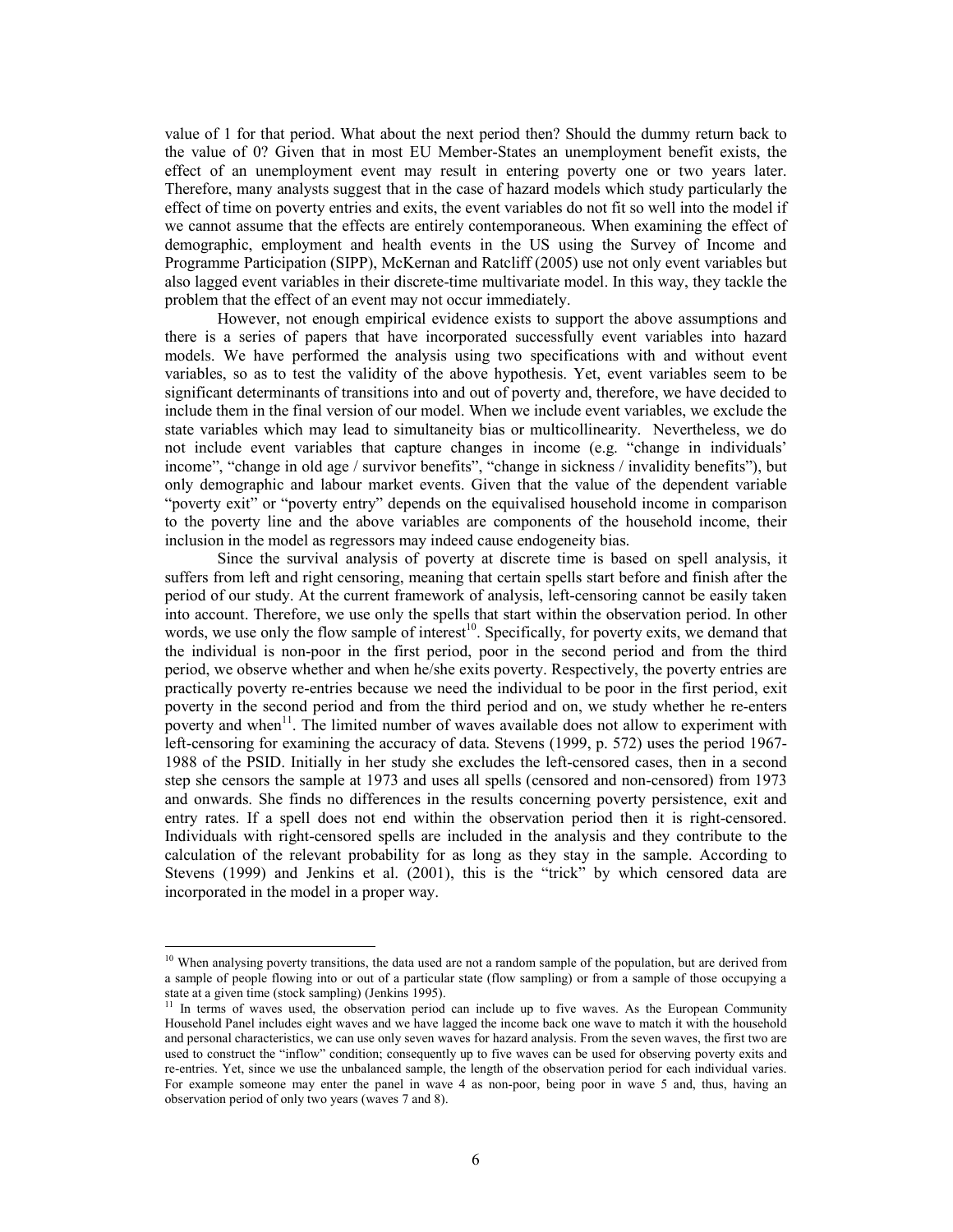Finally, since the panel includes repeated observations of the same individual and his/her same family, the problem of possible violation of the homoskedasticity assumption is present. Therefore, we use the "robust" or "sandwich" estimators for the standard errors, which allow observations to be dependent within cluster, although they must be independent between clusters (see Huber 1967; White 1980).

### **3. THE EUROPEAN COMMUNITY HOUSEHOLD PANEL**

The analysis of the current paper is based on the data of the European Community Household Panel (ECHP) produced by the Living Conditions Unit (E-2) of the Social and Regional Statistics and Geographical Information System Directorate (E) of EUROSTAT in Luxembourg. The European Community Household Panel (ECHP) can be defined as a harmonized cross-national longitudinal survey, which focuses on income and living conditions of households and individuals in the European Union. Due to its multidimensional nature, the ECHP provides information at the micro-level across countries and across time on: income, employment, health, education, housing, migration, social transfers and social participation, as well as demographics. In other words, as Eurostat describes it, the ECHP offers data on EU social dynamics (Eurostat 2003b). The duration of the survey is eight years, thus the ECHP consists of eight waves, one for each year, from 1994 to 2001. The ECHP covers all the 15 Member-States of the EU in that period, but not all countries have participated in all waves. In addition some Member-States as the UK and Germany used data from existing panel surveys and converted them to ECHP format. In the current paper, we use all eight waves of the ECHP for 14 EU Member-States<sup>12</sup>.

Most of the income components in the ECHP have an annual time frame of the calendar year preceding the interview. In all ECHP countries, apart from the UK, the calendar year coincides with the tax year, which is the reference period for the income components. Although, in this way income comparability is ensured, other variables like the household composition variables, the economic activity status etc. refer to the time of interview and might not relate well to income measured over a period up to twelve months in the past (Eurostat 2001). This is particularly undesirable for poverty dynamic analysis that tries to identify changes in income components and also uses the lag poverty status as an explanatory variable. Therefore, for the needs of the dynamic analysis that follows, we have reconstructed the household income, transferring all income components one year back $13$ .

Following the practice of Eurostat, the poverty line used in the current thesis is set at 60% of the national median equivalised household income per capita, as it has been calculated using the modified OECD scale which assigns 1 to the first adult, 0.5 to the next adults and 0.3 to children.

### **4. SPELL ANALYSIS OF POVERTY TRANSITIONS**

 $\overline{a}$ 

Researchers usually compare the average cross-sectional poverty rate for a certain period with the prevalence poverty rate, in order to easily investigate whether the composition of poor changes over time. The prevalence poverty rate measures the proportion of individuals that experience poverty at least once in the whole survey period to the total population. If the prevalence of poverty over time is low and equals the cross-sectional poverty rate, then income mobility is low and the same individuals remain poor in all waves. If poverty is experienced in

 $12$  For Sweden only cross-sectional data are available; therefore, Sweden has been excluded from the analysis.

<sup>&</sup>lt;sup>13</sup> It should be underlined that we do not simply lag one wave back the total net household income, but we take into account the different composition that each household might had in the previous wave. The methodology developed for the reconstruction of household income follows the logic of Eurostat's (2003a) construction of household income variable and is similar to the one applied by Debels and Vandecasteele (2008).The algorithm for the reconstruction of household income is available from the authors on request.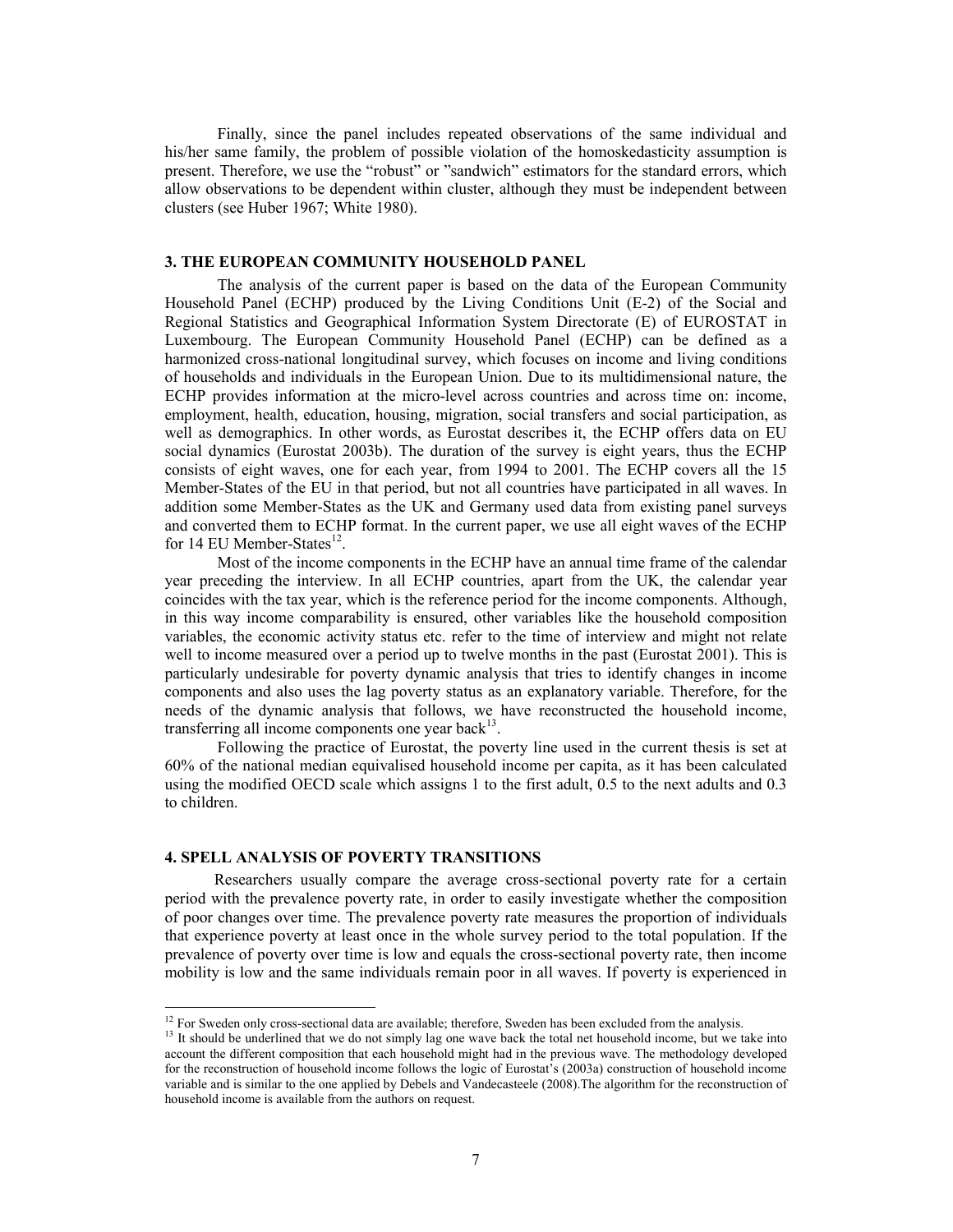short period by a larger proportion of the population (high prevalence poverty rate), then the probability of being poor is more equally shared (Fouarge 2004).

Table 1 reveals that in all countries the prevalence of poverty rate is almost twice as high as the headcount ratio (see column 4). This is a first indication that mobility exists and that for a substantial proportion of the population poverty is a transient situation. Greece and the UK have the highest prevalence poverty rates: Over 42% of the population in these countries experiences poverty for at least one year in the period of survey. On the contrary, in Finland almost 80% of the country's population does not experience poverty in the period of survey. Yet, the period of survey is five years for Finland, thus the figure is not comparable with the results for other countries. The same holds for Luxembourg and Austria. From the countries, which have a seven-year participation in the panel, the Netherlands has the lowest prevalence poverty rate, as well as the lowest poverty rate, with only 23.8% of the total population experiencing poverty in the seven-year period of survey. When comparing the prevelance of poverty rate to the average headcount measure (column 4), the highest ratio appears in Denmark (2.46) followed by Germany (2.35), while the lowest in Portugal (1.87) and Luxembourg (1.87).

When analysing poverty spells, apart from examining poverty prevalence, it is also essential to examine duration. One way to examine poverty duration is to focus on the duration of the longest spell in poverty for the individuals that experience poverty at least once in the years of the survey. Table 2A shows that in all countries (except Italy and Portugal) 45% of the longest poverty spells observed for each individual in the seven years of survey (1994-2000) last only one year. Denmark and the Netherlands have the highest proportion of one-year spells, as well as the lowest proportion of spells lasting more than six years. Portugal and Greece have the highest percentage of spells longer than six years: 8.8% and 7.7%, respectively. Another way to examine poverty duration is to calculate the percentage of individuals who experience a certain number of years in poverty for the whole examination period. Practically, this means adding the duration of all poverty spells that an individual may experience in the survey period and produce a total figure. The results for this poverty duration index are presented in Table 2B. In most countries, they are diminishing as the duration in poverty increases, with the exception of the longest duration for Austria, France, Greece, Luxembourg and Portugal. Especially for Portugal and Greece, the proportion of the poor staying in poverty more than seven years (9.3% and 8.2%) is greater than the proportion of poor who remain in poverty for both six and even for five years. For Italy the results are in accordance with the findings of Devicienti *et al.* (2010).

High prevalence of poverty rates combined with short poverty spells could be attributed to the fact that the same individuals might escape and re-enter poverty from year to year and in a way "exchange" position under and over the poverty line. Therefore, it is important to take, also, into account the extent to which poverty is recurrent. Ceteris paribus, recurrence is inversely related to poverty prevalence. The lower the share of recurrent poverty, the higher the prevalence should be. Yet, multiple spells of poverty increase the total duration during which an individual is under the poverty line in a specific period. Thus, even if each spell may have a short duration, in total, the number of years spent in poverty is high.

Duncan *et al.* (1993) point out that the static dichotomy of poor versus non-poor may be misleading and needs to be replaced by at least four dynamic categories of economic position: the long-term (persistent) poor, the transitory poor, the economically vulnerable and the financially secure. By developing a modification of the poverty profiles typology of Muffels *et al.* (2000), in Table 3A, we combine in four poverty profiles the three notions of poverty prevalence, duration and recurrence. The first profile "transient poor", includes all those experiencing poverty only once and for only one year. The second profile "mid-term poor" includes the individuals that experience poverty only once but for a period of two years. The "recurrent poor" are defined as those who have been poor more than once but never longer than two consecutive years and finally the "long-term poor" are those who are continuously poor for a period of at least three years. In most countries, the proportion of the transient poor is larger than the other categories, with the exception of Portugal and Greece, where the long-term (or persistent) poor are the majority (39.4% and 35.0%, respectively), and in Italy, where the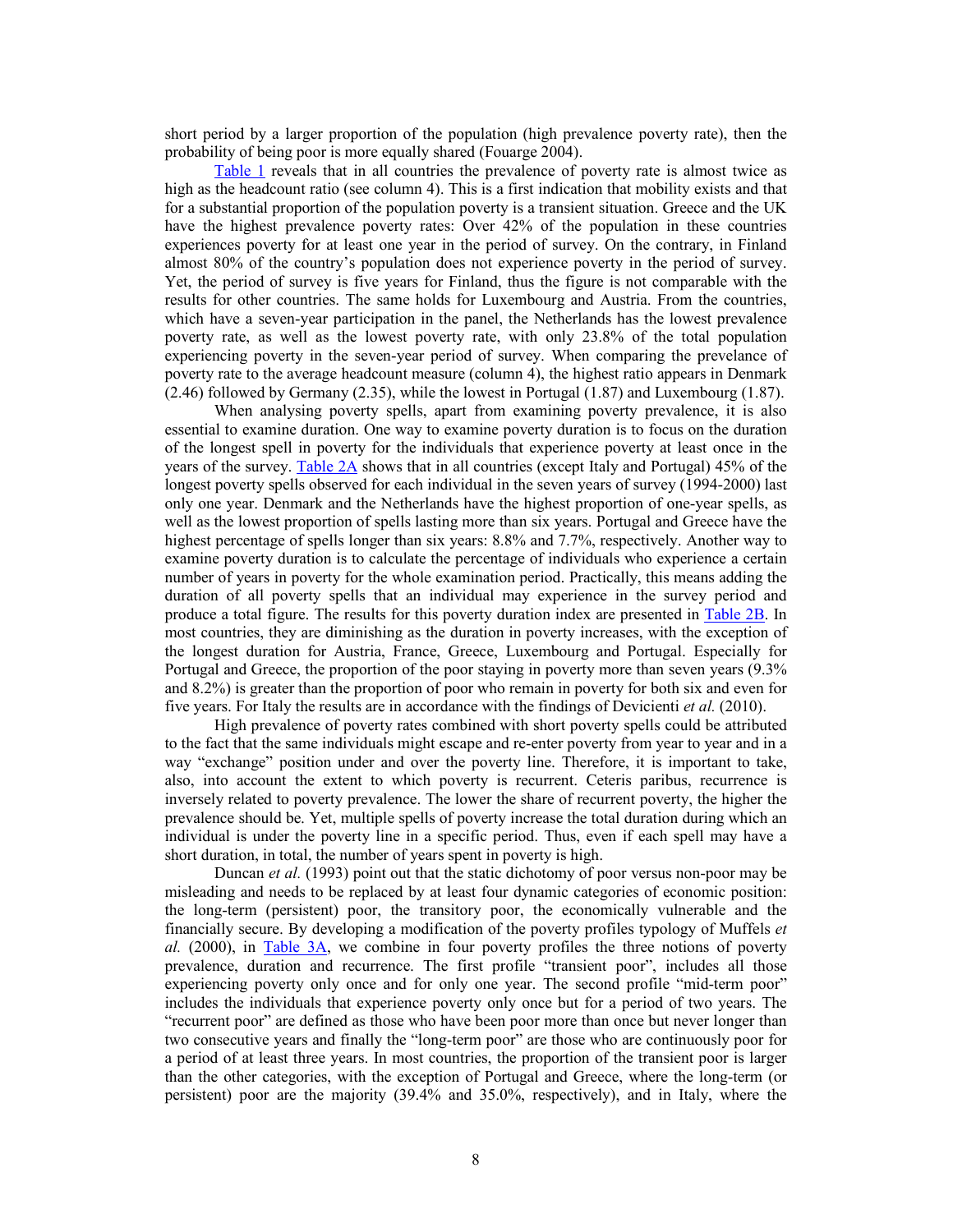difference is very small (35.7% transient poverty and 34.8% permanent poverty). The highest proportion of transient poor is found in countries with low poverty rates: Denmark, Finland and the Netherlands. From all countries that have an average headcount ratio for this period over 18% (see Table 1), Greece and Portugal have the lowest proportion of transient poor to the poor population. Thus, 65% of the poor in these countries, experience poverty for more than one year. Finland has the highest percentage of two-year poverty, but it has the lowest percentage of recurrent and permanent poor (further, since only five waves of the ECHP are available for Finland, this is likely to bias the corresponding results for recurrent and permanent poverty). The same holds for Luxembourg and Austria, which have very low rates of recurrent and permanent poverty. The problem of multiple spells (recurrent poverty) seems to be more important in Spain, Greece and Italy. Particularly in Spain, the corresponding percentage is 3% more than the other two countries; thus, while Spain has a low mid-term and a relatively low percentage of persistent poverty, the proportion of individuals "ever poor" who return to poverty, after being non-poor for one or more years, is high. Almost 29% of the poor in the EU, experience a poverty spell lasting more than 2 years (long-term poor). This corresponds to almost 10% of the total population (see Table 3B). Apart from Portugal, Greece, Italy, Ireland and the UK that have high proportions of persistent poverty as well as high poverty rates, Luxembourg and France also "suffer" from high figures of permanent poverty (around 30%), which correspond to almost 7% of the total population in Luxembourg and 9.5% in France (see Table 3B). Table 3B actually reveals that the EU-14 countries differ widely in the extent of poverty persistence with the Southern European countries, Ireland and the UK showing high rates, particularly when compared to countries such as Denmark, Finland and the Netherlands. Similar results are found by Layte and Whelan (2003), when analysing poverty persistence using the first five waves of the ECHP.

The unconditional entry and exit rates into and out of poverty simply measure the probability of escaping/entering poverty in *t*, while being poor/non-poor in *t-1*. For the calculation of these probabilities, all spells observed for waves 1-7 are taken into account, including the left and right censored spells. The probability is "unconditional" in the sense that we do not control for the length of the spell (duration into poverty or "non-poverty"). The only condition that we need to set in order to calculate these probabilities is to demand that the individual is present in the panel for two consecutive waves.The results of the unconditional entry and exit rates into and out of poverty are presented in Table 4. The probability of exiting poverty in *t* while being poor in *t-1* takes its highest values in the Netherlands and Denmark (46.2% and 44.5%, respectively), while the highest probabilities of entering poverty in *t* while being non-poor in *t-1* are reported in Spain (9.5%), Greece (9.4%) and Ireland (9.2%). What is particular interesting about Spain is that it presents high probabilities both for entering and exiting poverty. This can be interpreted as high mobility over and under the poverty line and is in accordance with the previous results that show a high proportion of recurrent poverty in this country. Another, interesting case is Luxembourg. Although, Luxembourg's annual entry rate into poverty is the lowest in the EU, its annual exit rate is also low (the second lowest). This means that while the probability of entering poverty in Luxembourg is low, the probability of exiting poverty is also small in comparison to the other EU countries. This explains the relatively high percentage of permanent poverty that we identified for Luxembourg in the previous results. Finally, when considering the EU as a whole, if we randomly select an individual from the sample who is poor in *t-1*, the probability of finding him poor in *t* is 35.3%. At the same time, the probability that an individual will enter poverty in *t*, while being non-poor in  $t$ - $I$  is less than  $7\%$ .

The unconditional probabilities offer a general picture of the entry and exit rates into and out of poverty, but do not control for the duration of the spell or other individual characteristics which may differentiate the probability of an individual with respect to the beginning or ending of a poverty spell. How the hazard rate differs according to the individual, household or other characteristics is analysed in the following section, where multivariate analysis techniques are used. Yet, we are also interested in investigating how the time into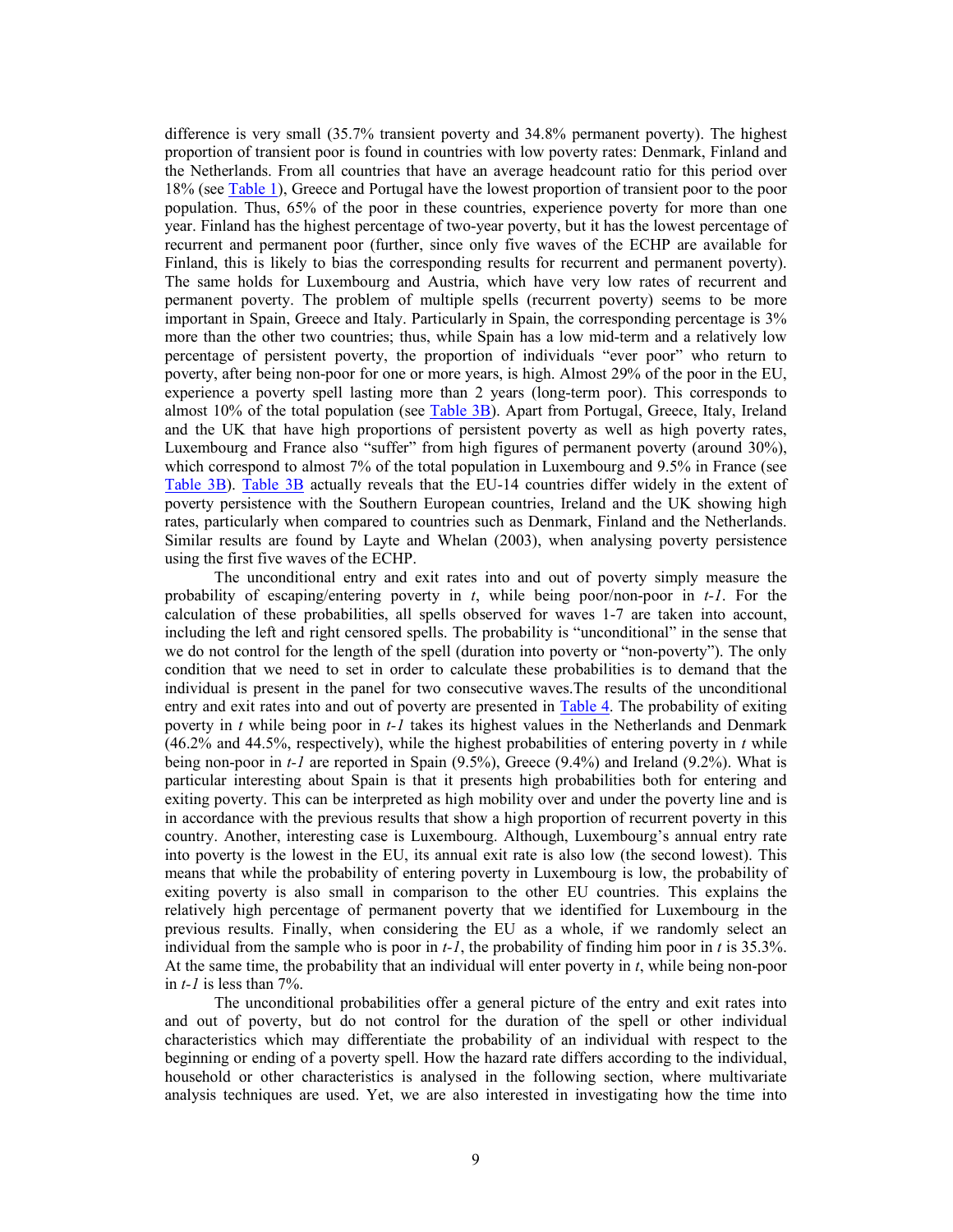poverty affects the probability of escaping poverty through the calculation of the conditional to the duration of poverty exit probabilities.

Table 5 shows by country the probability (\*100) of exiting poverty after being poor for one, two, or three years, as well as the cumulative percentage of individuals remaining poor for two, three or more than four years. The individual needs to be present for five consecutive years, so as to be included in the analysis (first year non-poor, second year poor and, then, exit poverty after one, two or three years). In this way, the left-censored cases have been excluded by definition.

In Table 5, the first row presents, for each country, the exit rate as a proportion to the number of individuals at risk of exiting poverty, while the percentage in the second row expresses the proportion of exits to the number of remaining poor at the beginning of each period. The estimates of the second row show that the probability of escaping poverty diminishes as the number of years increases and specifically that it declines more quickly between the first and the second year, than between the second and the third. The exceptions are Denmark and Ireland where the probability of escaping poverty in the third year is almost the same as in the second year. In all the other countries the probability in the third year is lower, and, indeed, substantially lower in Austria, Germany, Luxembourg and Greece, suggesting that the longer the poverty lasts, the harder it is to escape poverty. One explanation for this is related to the idea that poverty is a "self-generating" phenomenon since, for example, it may lead to a deterioration of the "human capital" of the poor and a subsequent decrease in their employment chances. According to this view, a "state dependence" situation is being developed which does not allow the individuals to escape from the vicious poverty circle. Nevertheless, observed or unobserved socio-demographic characteristics may be behind the negative correlation between poverty duration and probability of exiting poverty. In other words, the group of people that remain longer into poverty may possess certain characteristics (observable or unobservable) that obstruct the end of the poverty spell and, thus, poverty may be unrelated to the duration of the poverty spell. If this is the case, the relationship observed between poverty duration and exit probability is spurious and indirectly reflects other causalities.

When we control for the length of spell, 53.1% of all individuals entering a poverty spell in the EU, escape from it within the first year. In the Netherlands, the probability of exiting within the first year is far higher than in the other EU countries. This is in accordance with the previous results, which show that a high proportion of poverty in the Netherlands is transient poverty. Within the first two years, more than 65% of the poor escape poverty in all the EU countries, apart from Finland. In fact, Finland has the largest proportion of poor individuals not exiting even after the third year (34.3%). Yet, because the poverty rate is low in Finland compared to other EU countries, this figure corresponds to less than 3% of the total Finnish population. Thus, in Finland while the chances of being poor at first place are low, the chances of escaping poverty while being poor are also low. The same is observed in Luxembourg, to a lesser extent. Finally, from the countries that have high poverty rates, the most interesting case is Spain, where 73.6% of the poor escape poverty within the first two years. Yet, as already demonstrated, in Spain, a large proportion of poverty is recurrent.

Complementary to the examination of conditional exit probabilities is the examination of re-entry rates into poverty. Stevens (1994) was the first to underline the importance of repeated episodes of poverty. In her dynamic analysis of poverty in the United States from 1970 to 1987, using the Panel Study of Income Dynamics, she finds that half of the individuals that escape from poverty fall again below the poverty line within the next five years. Thus, she concludes that exits from single spells do not often imply permanent transitions out of poverty, since poverty may be recurrent. For calculating the re-entry probabilities, we first select all the individuals that are present for five consecutive years and are poor in the first observation year, and non-poor in the second period. Then we examine if the individual re-enters poverty after one, two or three years. The results are reported in Table 6.

As expected, Table 6 demonstrates that duration dependence also exists for poverty reentries: the longer an individual remains out of poverty the less likely it is to re-enter poverty.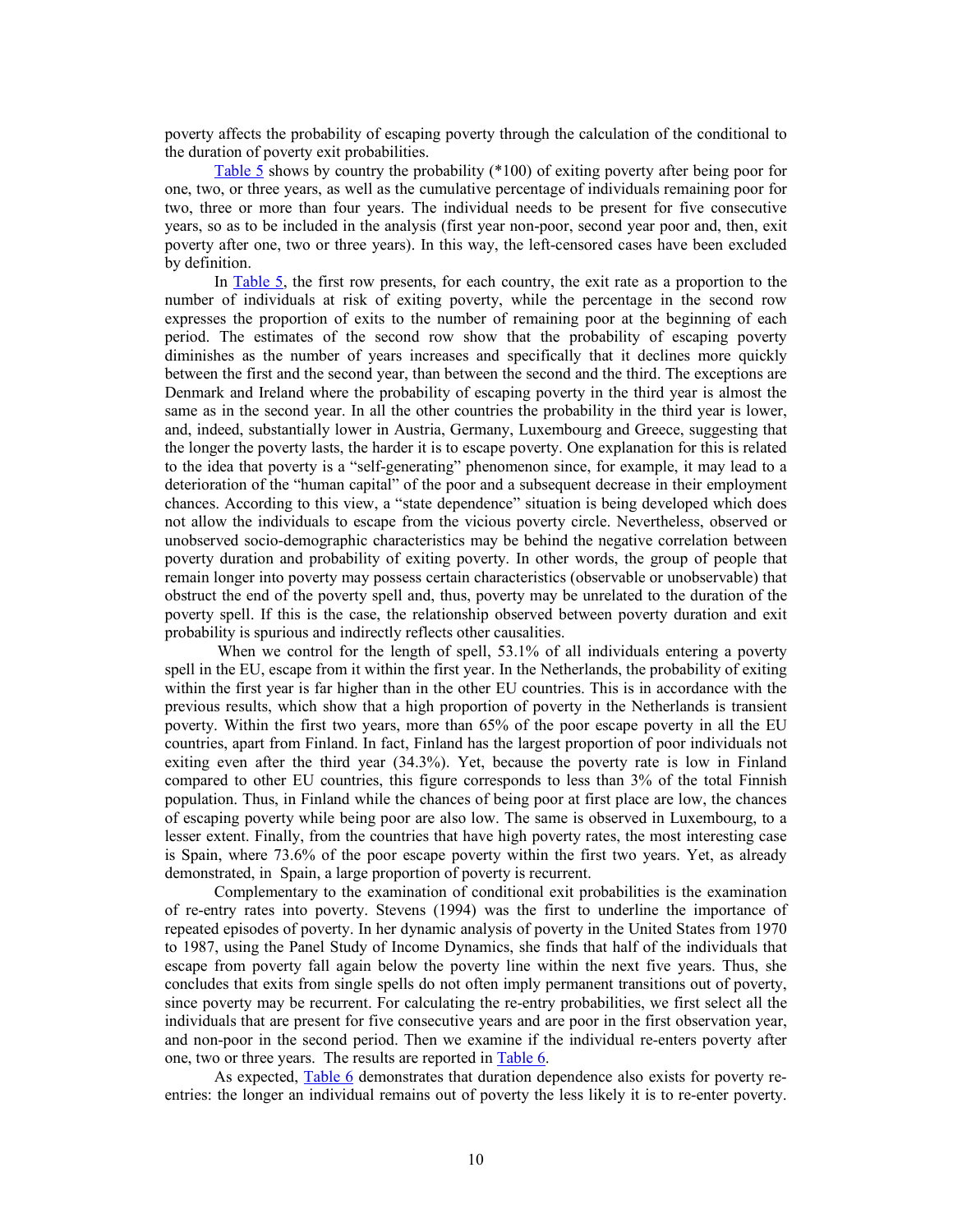Poor individuals in Spain have the highest probability of returning into poverty after the first year of being non-poor (35.1%). In Spain and Ireland, almost 50% of the poor individuals reenter poverty, within the first two years following the poverty exit. Finland has a very high reentry rate in the third year that brings the country into the worse position when summing up all the re-entry rates (only 37.8% of the individuals under examination do not re-enter poverty after the third year). However, since Finland is present for only five waves in the ECHP, the sample size for calculating these probabilities is small relative to the other countries as well as cohort specific,<sup>14</sup> therefore the results should be interpreted with care. In Denmark and Austria more than 60% of the "poor" population examined remains non-poor after the third year following the end of their last poverty spell. To sum up, the re-entry rates in most EU countries are high. Almost 27% of the poor escaping poverty in year *t*, re-enter poverty in year *t+1*, while another 13% returns into poverty in year *t+2*. By the third year of observation, almost 50% of the poor in year *t* re-enter poverty.

Both the unconditional and the conditional exit and entry (re-entry) rates have been tested for their sensitivity using a four and seven years balanced panel instead of the unbalanced panel. The probabilities do not differ by more than 2% when the two different datasets are used, implying that most probably attrition does not bias the poverty entry and exit rates substantially at least as far as the lower part of the distribution in concerned.<sup>15</sup>

## **5. MULTIVARIATE HAZARD LOGISTIC REGRESSION OF POVERTY EXITS AND ENTRIES (RE-ENTRIES)**

The spell analysis presented in the previous section shows that in all 14 EU Member-States examined, the probability of exiting poverty is inversely related to the duration of the poverty spell. In other words, an individual has the highest chances to exit poverty in the year following the first year of the poverty spell. The relevant probability decreases sharply in the following years. This phenomenon is known as "duration dependence" or "state dependence", in the sense that the experience of poverty in one year *per se* raises the risk of being poor also in the next year and, consequently, decreases the "risk" of exiting poverty. This section aims to examine whether this phenomenon is genuine or can be attributed to the presence of other observed or unobserved characteristics of the households and individuals which make certain people more vulnerable to long-term poverty than others. The model used is the discrete time hazard model, presented in section 2, in which the dependent variable is the logit transformation of the hazard rate of poverty exit or entry (re-entry). The results are reported as odds ratios and the relevant probabilities have been estimated for specific results.

Two model specifications are examined. In the first specification, only the five time dummies – one for each time period – are included in the regression, so as to check how the probability of exiting poverty evolves with time when both the observed and unobserved heterogeneity of individuals are not taken into account. The second specification includes both state and change (event variables). The state variables are both time-varying and time-constant and concern the household head (age, gender, educational level, citizenship status) and the household (existence of dependent children<sup>16</sup> and presence of disable individuals in the household)<sup>17</sup>. The event variables are divided into three groups. The first group concerns the variables that are related to changes in the employment status of household members and

 $\ddot{\phantom{a}}$ 

 $14$  It is cohort specific because practically only the cohort that escapes poverty in 1997 is studied.

<sup>&</sup>lt;sup>15</sup> The results using the balanced panel are available from the authors on request.

<sup>&</sup>lt;sup>16</sup> The analysis has also been performed using nine different household dummies. Yet, the reduced form of the specification was preferred, given that the two specifications had the same explanatory power.

<sup>17</sup> Various model specifications have been tested that included a larger number of state variables. However, we have decided to exclude the state variables that might cause endogeneity bias (e.g. employment status of the household head, existence of unemployed household members in the household) since also employment change variables are included in the regression. Finally, all specification have been tested with and without controlling for unobserved heterogeneity.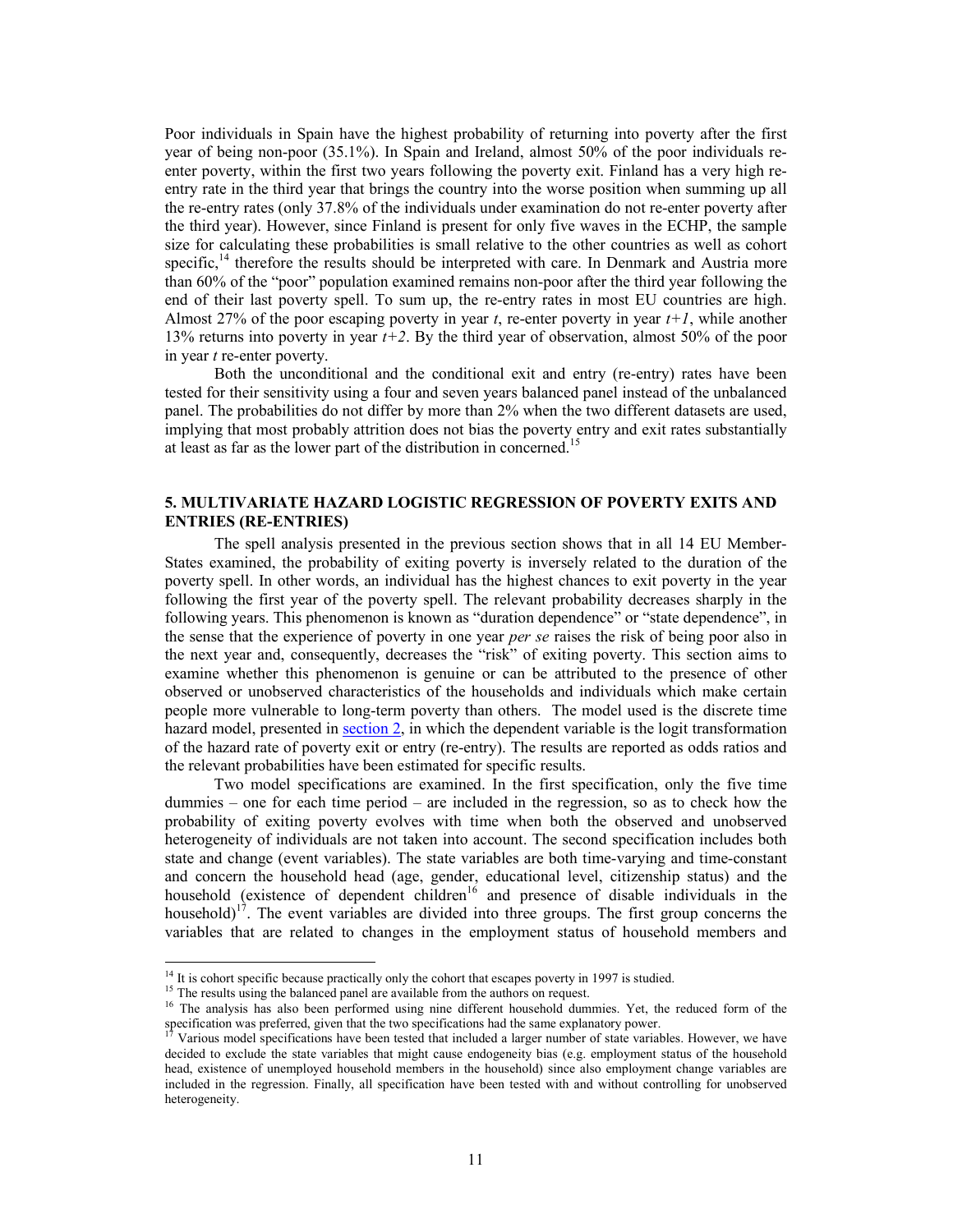specifically transitions from employment to unemployment or inactivity. The second group concerns individuals that have changed household from one wave to the next. More specifically, the variables describe the events that may have occurred and forced the individual to change household (divorce, union or child leaving parental household). The third group of event variables includes all demographic events that take place, while the individual lives into the same household as in the last wave (death of the household head, divorce of the household head, union of the household head, member moving in/out, death of a household member, birth of a baby, a child reaching the age of 14). The time effect (state dependence) is captured through five time dummies, one for each period at risk of exiting or re-entering poverty. These time dummies do not correspond to the same wave for all individuals. Individuals might exit or (reenter) poverty at different time periods or do not exit or (re-enter) at all within the observation period (right-censored cases) or even attrite from the survey (right truncated cases).

### **5.1. Poverty exits**

 $\ddot{\phantom{a}}$ 

Tables 7 and 8 present the results for the two specifications described above for transitions out of poverty, controlling for the unobserved heterogeneity across individuals. The first five variables in both tables refer to the time effect and report the probability of exiting poverty after being poor for *t* years, divided by the probability of not-exiting in that period (odds ratio). When the odds ratio is greater than 1, the probability of exiting in *t* (numerator) is greater than the probability of not exiting in *t*, thus exiting in a later wave or not exiting at all (denominator), the opposite holds for odds ratio lower than 1. When the odds ratio approximates 1, the probability of exiting poverty in *t* equals the probability of not exiting poverty in *t*.

The results of top panel of Table 7 indicate that in all Member-States, there is significant state dependence, in the sense that as time passes the probability of exiting poverty declines. More specifically, the probability of exiting poverty in the first year is higher than the probability of not exiting in the first year, in Denmark (1.53), the Netherlands (1.48), Austria (1.27), Germany (1.27), Belgium (1.24), and Spain (1.12). On the contrary, the relevant odds ratios are significantly below 1 in Portugal (0.79), Greece (0.87) and the UK (0.88), implying that in these three countries the probability of staying in poverty at least two years is greater than the probability of having only an one year poverty spell. In the second period, the odds ratios fall below 1 in all countries and below 0.50 in Portugal (0.40) and Ireland (0.39). In the following periods, the odds ratios decline further. The predicted probabilities calculated from the estimated coefficients of this specification are reported in the lower panel of Table 7. For most countries, the estimated probabilities equal the conditional exit rates that were calculated directly from the sample in the descriptive statistics (see Table 5). Portugal, Greece and the UK have the lowest predicted exit rates (0.44, 0.47, 0.47 respectively) after being poor for one year. The highest probability of exiting poverty within one year is 0.60 in Denmark and the Netherlands.

In the second specification (Table 8), certain socioeconomic characteristics for the household head and the household are included in the model, as well as a number of "change" variables that capture certain events that might have taken place in the household during the last year and might, thus, have affected its chances to escape poverty.<sup>18</sup> The first five lines report the results related to the time effect. In this specification, in which other variables apart from time dummies are include in the regression, the five coefficients (odds ratios) of the time dummies consist the baseline hazard. The baseline hazard depicts the evolution of the probability of exiting poverty over time for the baseline group. The baseline group consists of individuals that live in a household with a male household head aged 30-64, who is a citizen of the country under examination and has completed secondary education. There are no dependent children in the household and none of the household members has severe disability or chronic disease. Finally, none of the events examined has taken place for this group.

<sup>&</sup>lt;sup>18</sup> We also ran a model specification with state variables only. The specification with both state and event variables fitted better for most Member-States. The relevant results are available from the authors on request.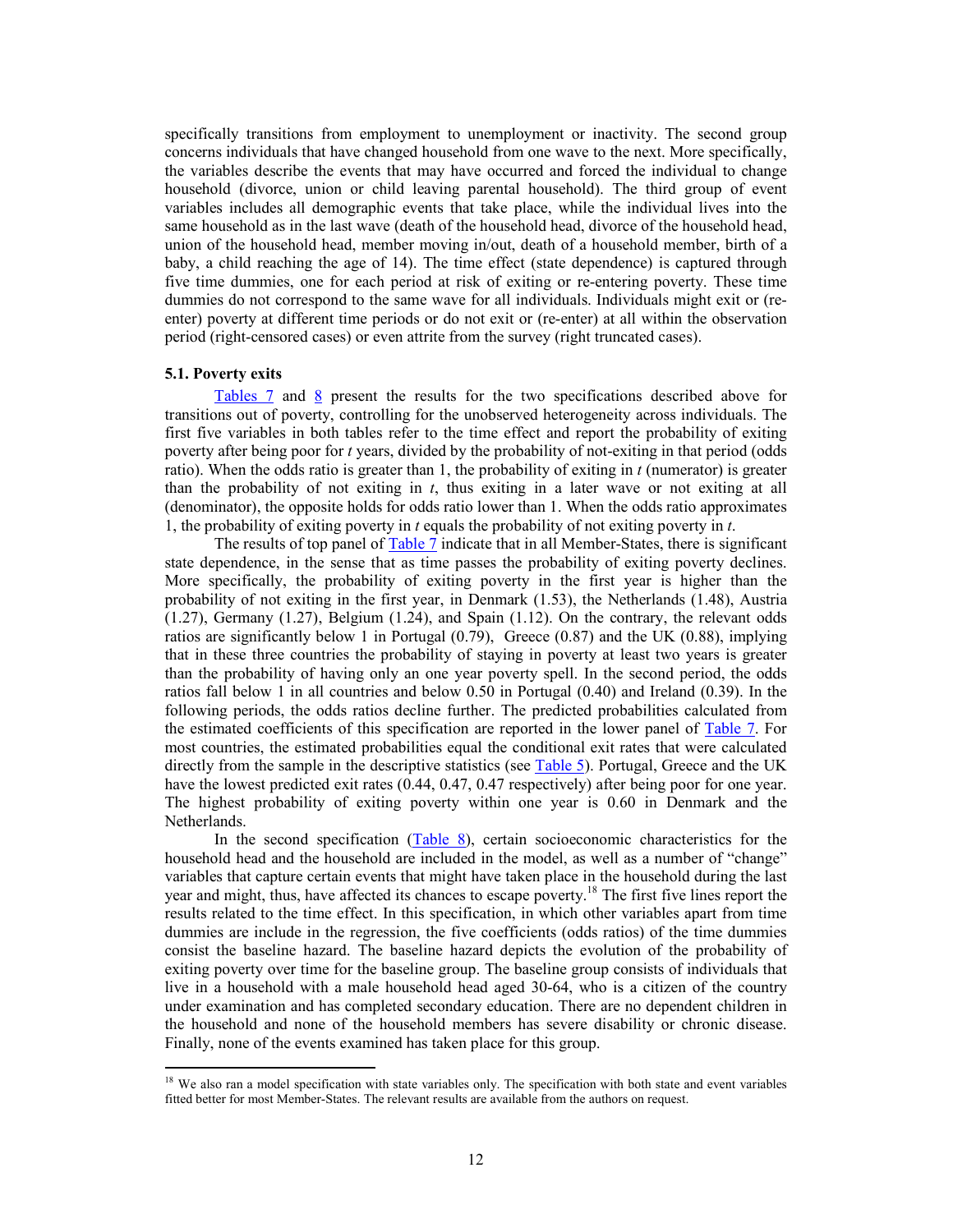The baseline hazard functions (Kaplan Meier) are illustrated in Figure 1A of the Appendix. The relation between the hazard exit or re-entry rate and time is assumed to be the same to all individuals (common baseline hazard). Differences in characteristics among individuals simply shift the common baseline hazard function up or down proportionately (in parallel when the logit hazard scale is used) and that is why the model is called the proportional odds model.<sup>19</sup> For each value of the predictor in period *j* there is a postulated value of the logit hazard. For example, as it is illustrated in Figure 2A, for households whose head has completed secondary education, the values of the hazard are those on the orange line function. The yellow and brown lines correspond to individuals living in households with a household head that has completed primary and tertiary education, respectively. Each of these functions has an identical shape and the distance between them is constant in every time period, when the logit hazard is on the y-axis.<sup>20</sup> The fact that the values of the time-varying predictors may vary over time, but the effect on the logit hazard in each time period is constant, is called the "proportionality assumption".<sup>21</sup>

In Table 8, the results for the time effect show that the magnitude of the relevant coefficients has increased (in comparison to specification 1) in all countries with the exception of Austria, Germany, Denmark and Ireland, although the significance has decreased marginally.<sup>22</sup> This is not surprising, since the baseline group has relatively more "favourable" characteristics than the general population and, thus, greater chances to exit poverty. Nevertheless, when comparing this baseline hazard with the baseline hazard of specification 1, one needs to have in mind that the results are dependent on the selection of the baseline group.

Whenever the effect is statistically significant, young  $(\leq 30)$  and old  $(\geq 64)$  age of the household head affect negatively the chances to exit poverty. Only in the Netherlands, the effect goes to the opposite direction for elderly-headed households. Female headship appears to decrease the chances of exiting poverty, but the effect is only significant in Ireland, Belgium, Spain and France. Higher education of the household head strongly and significantly increases the chances to exit poverty in most Member-States, with the remarkable exception of Portugal (odds ratio 0.33). On the contrary, *ceteris paribus*, living in a household with a household head that has completed only primary education increases the chances of exiting poverty in comparison with the reference group only in Denmark (1.36), while it has a negative impact in almost all countries. Only in three countries the effect is not significant. The results for household head citizenship are mixed and not significant in many countries. In general, when the household head does not have an EU citizenship, the probability to observe a transition out of poverty for the household members is lower than when the household head is an EU citizen (with the exception of the UK where the relevant odds is very high 5.68). Further, having an EU citizenship other than that of the country of residence clearly increases the chances of exiting poverty as compared to nationals only in France. In the Netherlands, Italy, France, the UK, Greece, Portugal and Spain, families with dependent children have lower chances to exit

 $\ddot{\phantom{a}}$ 

<sup>&</sup>lt;sup>19</sup> Under the proportionality assumption, antilogging logit-hazards yields odds profiles that are constant multiples of each other; that is why the model that invokes this assumption about odds is known as the proportional odds model. It should be noted that a discrete-time hazard model based on a logit transformation does not assume proportional hazards but rather proportional odds. It is the complementary log-log transformation that yields a proportional hazard model.

<sup>&</sup>lt;sup>20</sup> For communicating the results better, in these graphs the "raw hazard" (probabilities) is reported on the y-axis instead of the logit hazard.

<sup>&</sup>lt;sup>21</sup> However, it is also reasonable to assume that the effect of educational level of the household head on the poverty exit probability varies with time (is stronger in the second period or even stronger in the third).We have also ran the survival analysis relaxing the proportionality assumption by including interactions with time. Howecer, the effect of the time-varying variable ("educational level of the household head") on the hazard rate did not vary so much with time and the results were similar for all the exogenous variables, therefore we decided to adopt the proportionality assumption in our analysis.

<sup>&</sup>lt;sup>22</sup> All the time dummies for Luxembourg are insignificant, as well as the results for many other variables. Moreover, the Wald-test could not be calculated, possibly meaning or that the number of observations is very low for the particular analysis or that the model specification does not fit the data well. Therefore, the results concerning Luxembourg should be interpreted with care.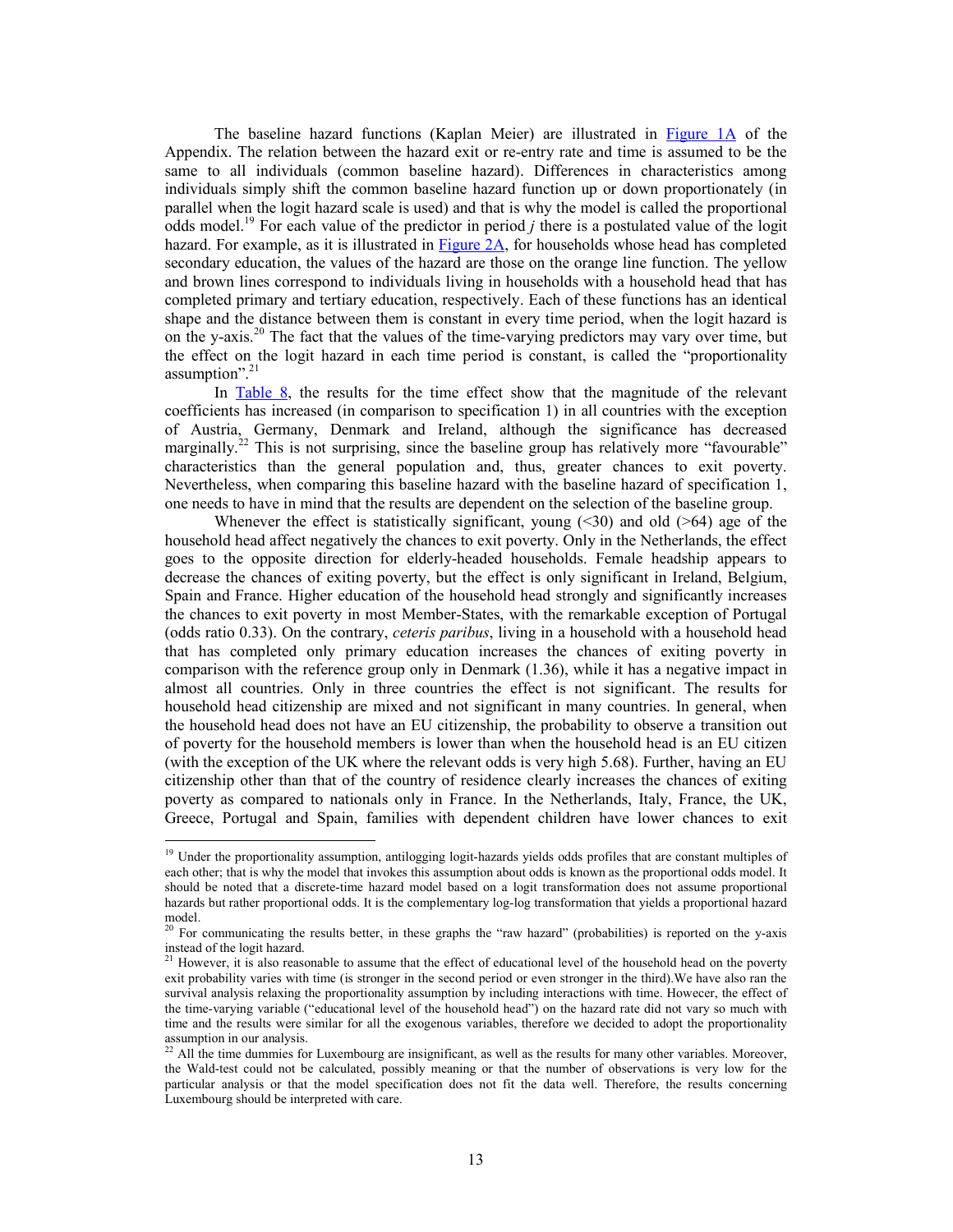poverty than those without dependent children, while the opposite is observed in Denmark, Finland, Austria and Ireland. Families with one or more disabled household members have significantly lower chances to exit poverty in the few countries that the effect is significant with the exception of Finland, where the effect is surprisingly positive, probably due to the impact of the corresponding social benefits.

With respect to the event variables, it is interesting to note that the transition from unemployment to employment of the household head significantly increases the chance to exit poverty in just four counties. The effect is very strong in Portugal (3.76), followed by Belgium (2.11), France (1.73) and Greece (1.70). The transition from inactivity to employment of the household head increases the probability to exit poverty very strongly in Ireland (5.42), Germany (3.13), Italy (2.93), Finland (2.43) and to a lesser extent in the Netherlands (1.72). The results, also, reveal the importance of second income earners, as the coefficients for transitions from unemployment or inactivity to employment for the spouse and other household members are higher than those for the household head in most countries. In Belgium, Denmark, Greece, France, Ireland, the Netherlands and Portugal, it is clearly the employment events of the spouse that increase the probability to exit poverty. The employment events of the other household members, which are usually the offspring of the household head, play a relatively more important role in Austria, Spain, France, Finland and the UK, but the results are significantly positive in almost all the EU countries examined.

For almost all demographic events, when the coefficient is significant the effect on the dependent variable is positive, meaning that the probabilities to exit poverty increases. Very strong results appear in Greece for individuals that change household due to union, implying that the poor individuals that get married and, usually, leave their parental household are very likely to escape poverty. The result is also strong in Finland for individuals that changed household due to divorce. Even the death and divorce of the household head increase the chances of exiting poverty, implying that the effect of the decline in the equivalence scale is greater than the possible decrease in household income.

Finally, the mobility of households members into and out of the household, as well as the death of a household member increase the chances to exit poverty. This positive effect of demographic events on poverty exits might have two interpretations on how the mechanism of an event might actually work. First, the increase in the probability of exiting poverty might be attributed to the event *per se* or, second, when an event happens there might be unobserved factors e.g. increase in motivation, unification of the family, etc. that actually cause the end of the poverty spell.

As mentioned earlier, most current survival studies examining poverty or unemployment state dependence take into account unobserved heterogeneity in order to test for the robustness of state dependence or to examine if state dependence is fake. This may happen if the state dependence observed in the data may also be attributed, at least partly, to sorting effects (individuals with "favourable" characteristics tend to leave poverty earlier) rather than indicating true state dependence. These favourable characteristics (e.g. willingness to escape poverty, cleverness, capacities, social networks, etc.) are not easily observable and measurable and this is why they are called unobserved heterogeneity or frailty. The individuals that possess these favourable unobserved characteristics, escape poverty more easily and, thus, differ in a systematic way from the individuals that remain poor. In order to control for unobserved heterogeneity or frailty, an individual-specific unobserved characteristic *u* is added in the logit model. In the current analysis, *u* is assumed to follow a normal distribution<sup>23</sup> and is estimated using random effects techniques. The standard deviation of the heterogeneity variance, "sigma u", and "rho" which is the ratio of the heterogeneity variance to one plus the

 $\ddot{\phantom{a}}$ 

 $^{23}$  A gamma distribution was also tested, but the model did not converge in many countries.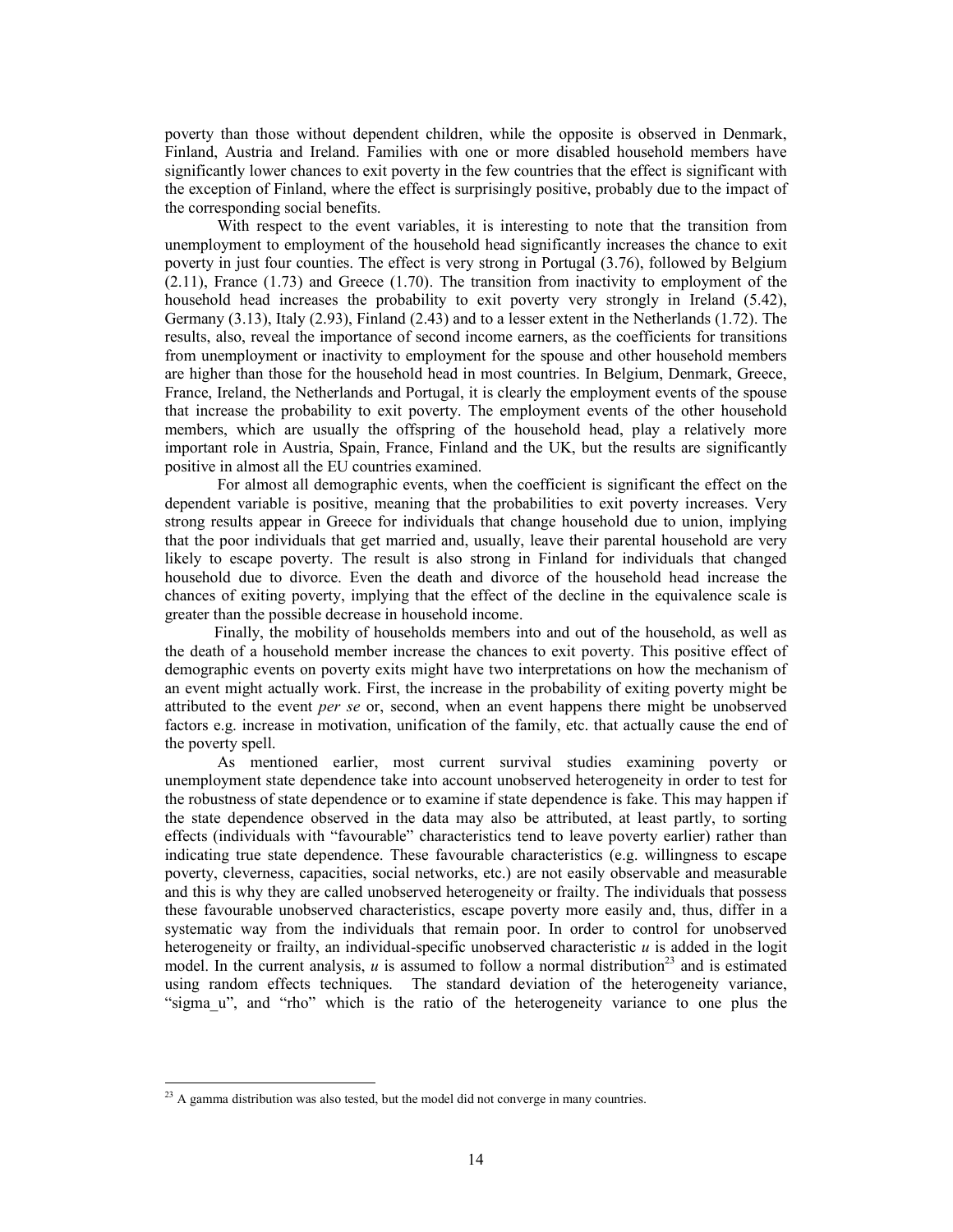heterogeneity variance<sup>24</sup> and in a way indicates how much of the model variance is due to unobserved heterogeneity.

In Table 7, unobserved heterogeneity, as measured by sigma u and rho is significant at the 0.1% level of significance in all countries apart from Finland and Luxembourg.<sup>25</sup>. However, its magnitude is very small in all Member-States. Only in Luxembourg and Finland the magnitude is greater than 1, but in these countries the model specification failed to capture the unobserved heterogeneity. Consequently, it is normal that the unobserved heterogeneity index captures this residual variation. In the second specification (Table 8), unobserved heterogeneity is not significant in Denmark, Greece and Finland and is only significant at 5% level in Italy and the UK.

Thus, the conclusion to our main question is that there is true state dependence for poor households and individuals, in the sense that the probabilities to exit poverty deteriorate as time passes. This state dependence is robust to the inclusion of both observed and unobserved factors in the model specification.

### **5.2. Poverty entries (re-entries)**

Since left-censored cases are excluded from the hazard analysis, poverty entries are practically poverty re-entries. In terms of poverty spells, the individual is in poverty the first period, then he/she exits poverty in the second period and then (up to five periods), we observe whether he/she re-enters poverty. Table 9 presents the results for specification 1 of the model for poverty re-entries. The baseline hazard declines as time passes, in almost all Member-States. This means that duration dependence also exists for poverty re-entries: the longer an individual remains out of poverty the less likely it is to re-enter poverty. Only in Belgium, Denmark, Ireland and Spain the relative hazard increases during the fifth period of the non-poverty spell. The predicted probabilities are very close to the calculated conditional re-entry rates reported in Table 6. In Mediterranean Countries, Ireland and France, the chances of re-entering poverty are higher compared to the other Member-States during all periods. Thus, apart from high poverty rates, there seems to be high poverty recurrence in these countries.

When other variables are added in the regression (Table 10), the negative relation between duration out of poverty and probability to re-enter persists. Nevertheless, the magnitude of the time effect declines. This is expected, since as explained above, the baseline group has relatively "favorable" characteristics and, thus, lower chances to re-enter poverty than the average person at risk of re-entering poverty. State dependence for poverty re-entries is significant at the 0.1% level in all periods for all countries. The relevant effect for poverty exits was not so robust in all countries. In terms of magnitude, the baseline hazard is now strongest, in Ireland, Austria, Denmark and France, while in the Mediterranean countries the observed characteristics seem to have "absorbed" a large part of the time effect. The Kaplan-Mayer hazard functions are presented in Figure 3A of the Appendix. As in poverty exits, the analysis for poverty re-entries has been carried out under the proportionality assumption, which seems to hold.

Young household headship (<30) appears to affect positively the chances to re-enter poverty only in Portugal (odds ratio 1.48) and Finland (2.21) and negatively in Luxembourg  $(0.44)$ . For elderly headed-households  $($ >64) the effect is positive in all countries that the effect is significant, meaning that the chances to have another poverty spell increase in this group. It is interesting to note that, while in many countries elderly poverty are high, the corresponding re-

<sup>&</sup>lt;sup>24</sup>  $1 + (sigma_u u)^2$  $(sigma_u)^2$ . If the hypothesis that rho is zero cannot be rejected then frailty is unimportant. Yet, in most *rho* =

countries the likelihood ratio test (not reported in the tables) gives statistically significant frailty.

Sample sizes in these two countries are relative small and the examination period is shorter, since Luxembourg jointed the survey one year and Finland two years after the ECHP was launched. Consequently, the four and three time dummies that are only included in the model in these two countries are not jointly significant (the Wald test does not reject the hypothesis that the coefficients are different from zero).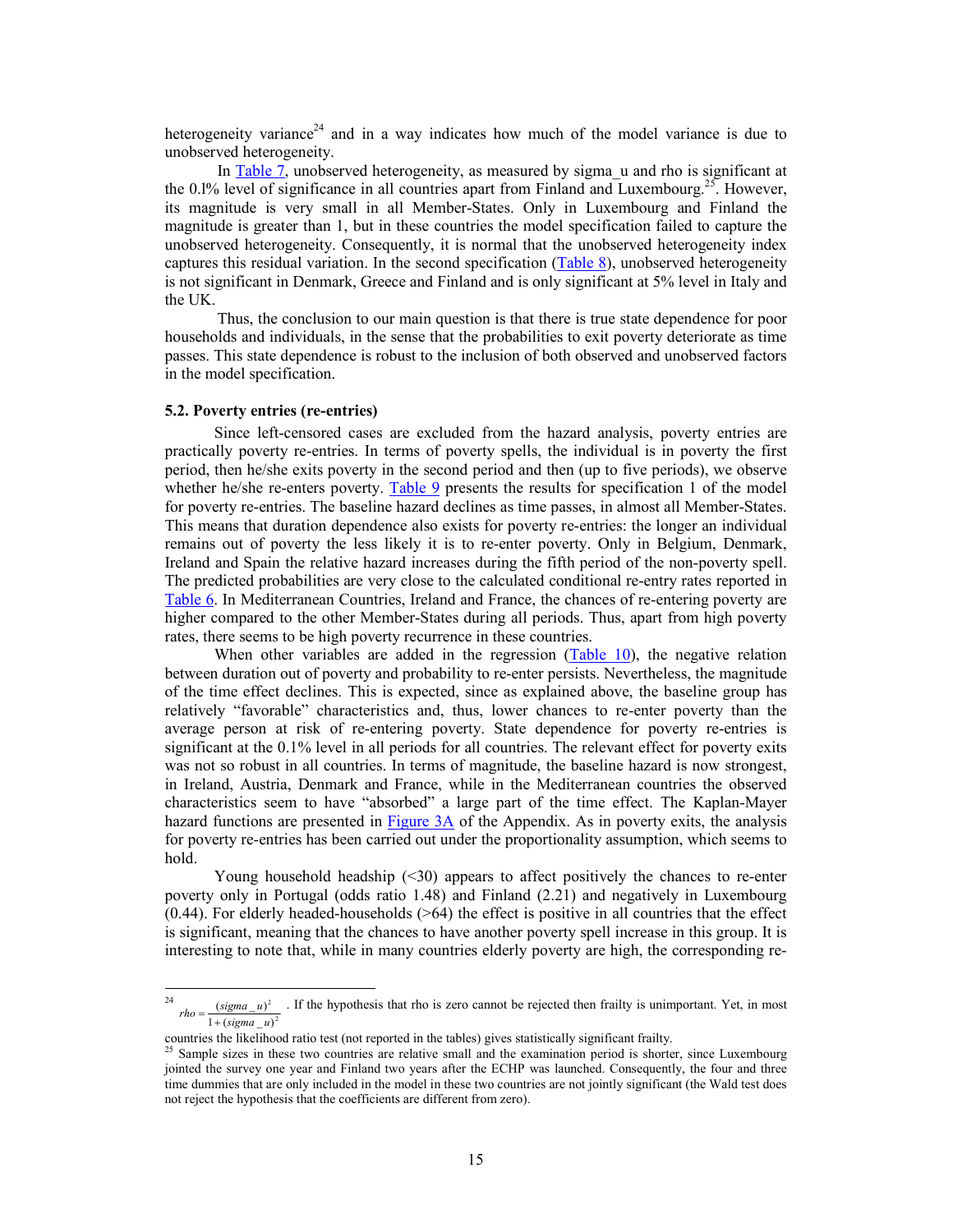entry probabilities do not seem to be very high and/or statistically significant. This is because, the nature of this analysis is dynamic and only individuals that exit and re-enter poverty form the final outcome. It should be noted at this point that the dynamic analysis loses some aspects that the static analysis reveals. For instance, if the majority of elderly poor individuals are permanently poor and their income does not fluctuate significantly, then the corresponding figure might appear totally insignificant. It is important when drawing policy recommendations to have in mind this drawback of dynamic analysis.

In most Member-States, living in a female-headed household does not differ significantly than living into a male-headed household as far as poverty re-entries are concerned. Only in the UK, female headship increases the chance to re-enter poverty, while in Austria, Luxembourg and Portugal the relevant probabilities decreases. Higher education (of the household head) does not have a significant preventive effect for not re-entering poverty in all countries. The effect is not significant in six countries and highly significant at the 0.1% level) only in Germany (0.51), the UK (0.46) and Greece (0.40). Primary education increases the risk to re-enter poverty whenever the effect is statistically significant. Only in the UK, the effect seems to be in the opposite direction (0.83). In total, the educational effect for poverty re-entries is not as strong as for poverty exits. Living with a household head that does not have a citizenship of the country where he/she lives, even if he/she has another EU citizenship increases the risk to re-enter poverty whenever the effect is significant. Yet, the effect is significant only for Ireland and Portugal for household heads having other EU citizenship and in Denmark, France, Luxembourg and the Portugal for non-European household heads.

Greece is the only country where the presence of dependent children in the household decreases the chances to exit poverty in comparison to the baseline group, but does not affect poverty re-entries (the effect is not significant). It is interesting to note that in Finland the presence of dependent children in the household increases the chances to exit poverty, but also increases the chances to re-enter poverty. An assumption to be tested is that families with dependent children receive important social benefits while in poverty, but when they exit poverty these benefits stop and the risk to re-enter poverty remains high. The advantage of families with children in Denmark, when transitions into and out of poverty are examined, is again obvious, since Denmark is the only country where the risk to re-enter poverty is lower for families with dependent children than those without dependent children.

Finally, in most Member-States, living in a household with a disabled individual increases the chances to re-enter poverty. It is interesting to note that the corresponding effect for poverty exits was not significant in all countries (in other words, in many Member-States living with a disabled household member does not appear to be an obstacle for exiting poverty), while in Finland, the Netherlands and Italy, it increased the chances to exit poverty. Nevertheless, it seems that these families are vulnerable to re-enter poverty and this should be taken into account when drawing anti-poverty policies.

Unemployment events do not seem to be as important for poverty re-entries as for poverty exits and in many cases (particularly for "other" household members), the effect is negative while a positive effect could be anticipated. For instance, the transition from employment to unemployment or inactivity of "other" household members in Spain and many other countries reduces the risk to re-enter poverty. Yet, this may happen because the income from the main income earner or other sources might have increased and the second income earners do not have to work anymore (or unemployment benefits are relatively high). In other words, when the household exits the poverty spell, the second income earners might stop working and this is falsely related to lower probability of exiting poverty, while in fact the lower risk is simply due to the increase in household income.

Nevertheless, the dynamic analysis reveals that employment events seem to be related more with poverty exits than unemployment events with poverty re-entries for all household members. Yet, it should also be noted that there is a time-inconsistency of the consequences of unemployment events due to the unemployment benefits. Therefore, while the effect on household income of "getting a job" and, thus, on poverty status is immediate, the effect of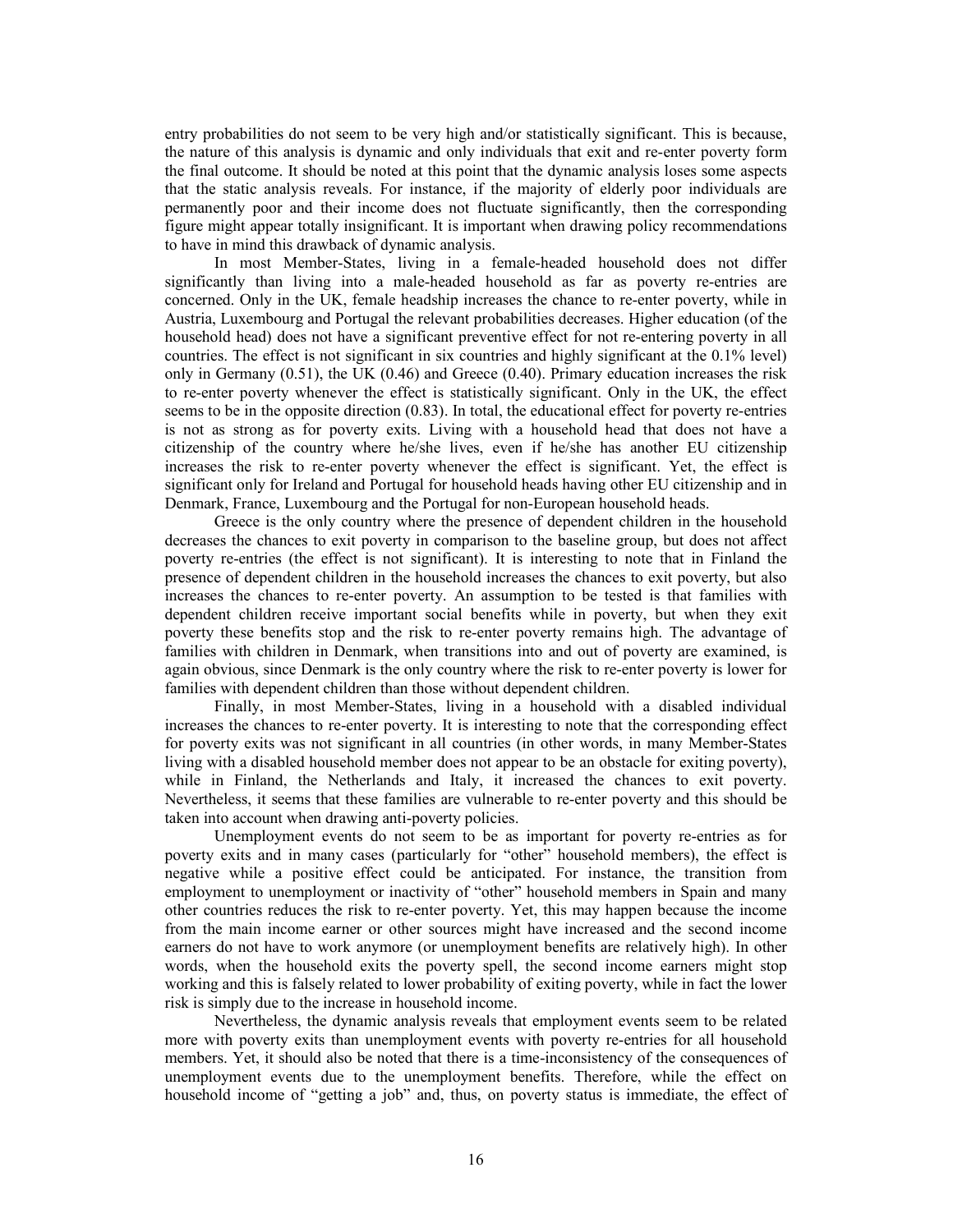unemployment is not, because the individual might receive unemployment benefits for one or more years depending on the Member-State where he/she lives. In the current analysis, the events are associated with poverty exits and entries if they happen in the same period. Using lagged event variables could be a solution, but multicollinearity may occur due to the large number of event variables and the presence of time dummies in the same specification.

Demographic changes seem to be more important for poverty entries (re-entries) than for poverty exits. Leaving the parental household is the most important event for poverty reentries in Denmark, Finland, Germany, the Netherlands, the UK and France. The corresponding probability reaches 99% and 93% in Finland and Denmark, respectively, meaning that children leaving a parental household, that has just exited poverty, will almost certainly re-enter poverty. Moreover, the birth of the baby, the "rise in needs", as well as the mobility of the household members (moving in/out) of the household increase the chances to re-enter poverty in most Member-States where the corresponding effects are statistically significant.

Like poverty exits, the negative relationship between time and the probability to re-enter poverty may be due to sorting effects (individuals with "favourable" characteristics tend not to re-enter poverty) rather than indicating true state dependence. The unobserved effect added to the logistic regression is again assumed to follow a normal distribution<sup>26</sup> and is estimated using random effects techniques. The unobserved heterogeneity is significant in all countries  $(p<0.001)$  as the likelihood test for rho reveals. Yet, the magnitude of the heterogeneity in the model explained by the unobserved heterogeneity is small.

In conclusion, the results of state dependence for poverty re-entries are robust to the inclusion of the unobserved heterogeneity factor in the model specification. The probability to re-enter poverty decreases as time passes from the end of the last poverty spell, even when controlling for unobserved heterogeneity.

### **6. CONCLUSIONS**

 $\ddot{\phantom{a}}$ 

The aim of this paper was to investigate the effect of time on poverty transitions; both on poverty exits and entries. The main question to be answered is whether and to what extent the duration of the poverty (non-poverty) spell affects the probability of exiting (re-entering) poverty.

In the first part of the paper, we used spells methodology in order to examine the duration and recurrence of poverty in 14 European countries. In most countries, the prevalence of poverty, which measures the proportion of individuals that experience poverty at least once in the whole survey period to the total population, is almost double than the poverty rate, as measured by the headcount ratio at a specific year. This was a first indication that mobility exists and that for a substantial proportion of the population poverty is a transient situation. Using the "poverty profiles" methodology we examined in another way whether the duration and recurrence of poverty in the EU varies across Member-States. The spell analysis showed that the probability of exiting poverty in the current year, while being poor in the previous year ranges from 30% to 46% and takes the highest values in the Netherlands and Denmark, while the probabilities of entering poverty in the current year while being non-poor in the previous year range from 4% to 9.5% with the highest values reported in Spain, Greece and Ireland. When the time spent into a poverty (non-poverty) spell is taken into account, or, in other words, when the conditional probabilities are calculated, the probability of escaping (re-entering) poverty diminishes as the number of years increase and, specifically, it declines more quickly between the first and the second year, than between the consecutive years. These results are a first indication that poverty state dependence or duration dependence exists. In other words, poverty may be a self-generating phenomenon.

 $26$  A gamma distribution was also tested, but the model did not converge in many countries, although it converged for more countries than the corresponding model for poverty exits.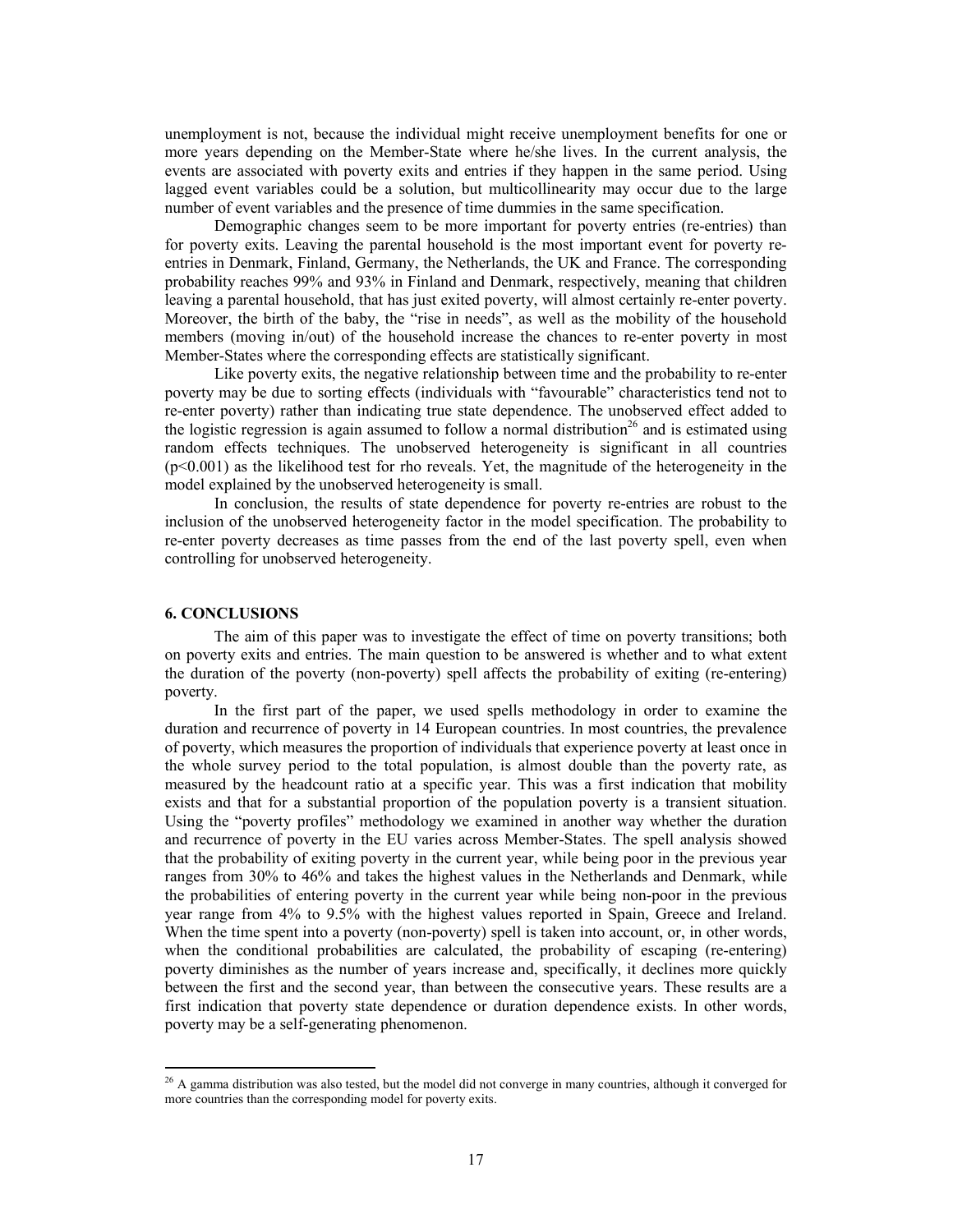In the second part of the paper, a discrete multivariate hazard model or duration model, of which the dependent variable was the logit transformation of the hazard rate, was used. In order to get accurate results of how the duration in/out of poverty is negatively related to the probability of exiting (or re-entering) poverty, left censored cases were excluded from the analysis.

The results of two model specifications were presented, controlling for unobserved heterogeneity. In almost all the 14 EU Member-States examined, the probability of exiting (reentering) poverty was inversely related to the duration of the poverty (non-poverty) spell. The effect was significant even after the inclusion of variables capturing observed heterogeneity (particular socioeconomic characteristics of the household or the household head, and specific employment and demographic events), as well as to the inclusion of a random effects factor capturing the unobserved heterogeneity among individuals. Even when significant unobserved heterogeneity exists in the sample (and this was true in most Member-States), state dependence remains significant. This finding has important policy implications, in the sense that, since true state dependence is indeed significant compared to the individual unobserved heterogeneity, then it is important to break the "vicious circle" of poverty and try to bring individuals out of poverty using income instruments such as social benefits. Yet, since individual heterogeneity seems also to be significant for getting people into poverty or keeping them out of poverty, the importance of other policies such as education, development of personal skills and capacities or other labour market and social policies, must not be underestimated.

Most event variables included in the analysis turned out to be statistically significant in many countries and they highlight the mechanisms that bring individuals into and out of poverty. For instance, the role of second income earners for ending a poverty spell in Austria, Spain, France, Finland and the UK has been clearly demonstrated. In terms of policy, these events may provide good signals in order to target individuals that may be at-risk of experiencing poverty and, thus, entitled to receive social benefits or be the recipients of other sorts of policies aimed to fight poverty. For example, as shown above, in Finland and Denmark children that leave a parental household that has just exited poverty are extremely likely to reenter poverty within the next few years and should be protected accordingly.

Finally, the observed heterogeneity captured by exogenous socio-economic variables at the individual and the household level, is also significant. Some common patterns across Member-States have been identified. For example, in most countries, households headed by young or elderly individuals are at higher risk of not exiting poverty quickly. Moreover, higher education increases the chances to exit poverty and reduces the chances to re-enter poverty in most countries, but the relevant effect is not so strong for poverty re-entries. Apart from some common patterns observed across Member-States, cross-country differences were also identified. For example, poor female-headed household in Ireland have much lower chances to exit poverty as compared to the remaining EU countries, households headed by elderly individuals in the Netherlands have higher chances to exit poverty than households headed by young or middle-aged individuals etc. Such differences should be taken into account when designing antipoverty policies. The reasons behind the divergence of individual countries from the common EU pattern are not always obvious and further research is needed in order to investigate such issues. For instance, why Portugal is the only country where households headed by individuals that have completed higher education, despite their lower poverty rate, once they are in poverty have fewer chances to exit poverty than households headed by secondary education graduates? Or why in Austria, Denmark, Finland and Ireland the existence of dependent children in the household increases the chances to exit poverty?

In conclusion, the main hypothesis tested in this paper that there is a negative relationship between the time spent into (out) of poverty and the probability to exit (re-enter) poverty has been confirmed for all the countries examined and the result is robust to the inclusion of observed and unobserved individual heterogeneity. In other words, the relationship observed between poverty duration and exit or re-entry probability is not spurious. Last but not least, despite the fact that the data used in the paper refer to the late 1990s and the early 2000s,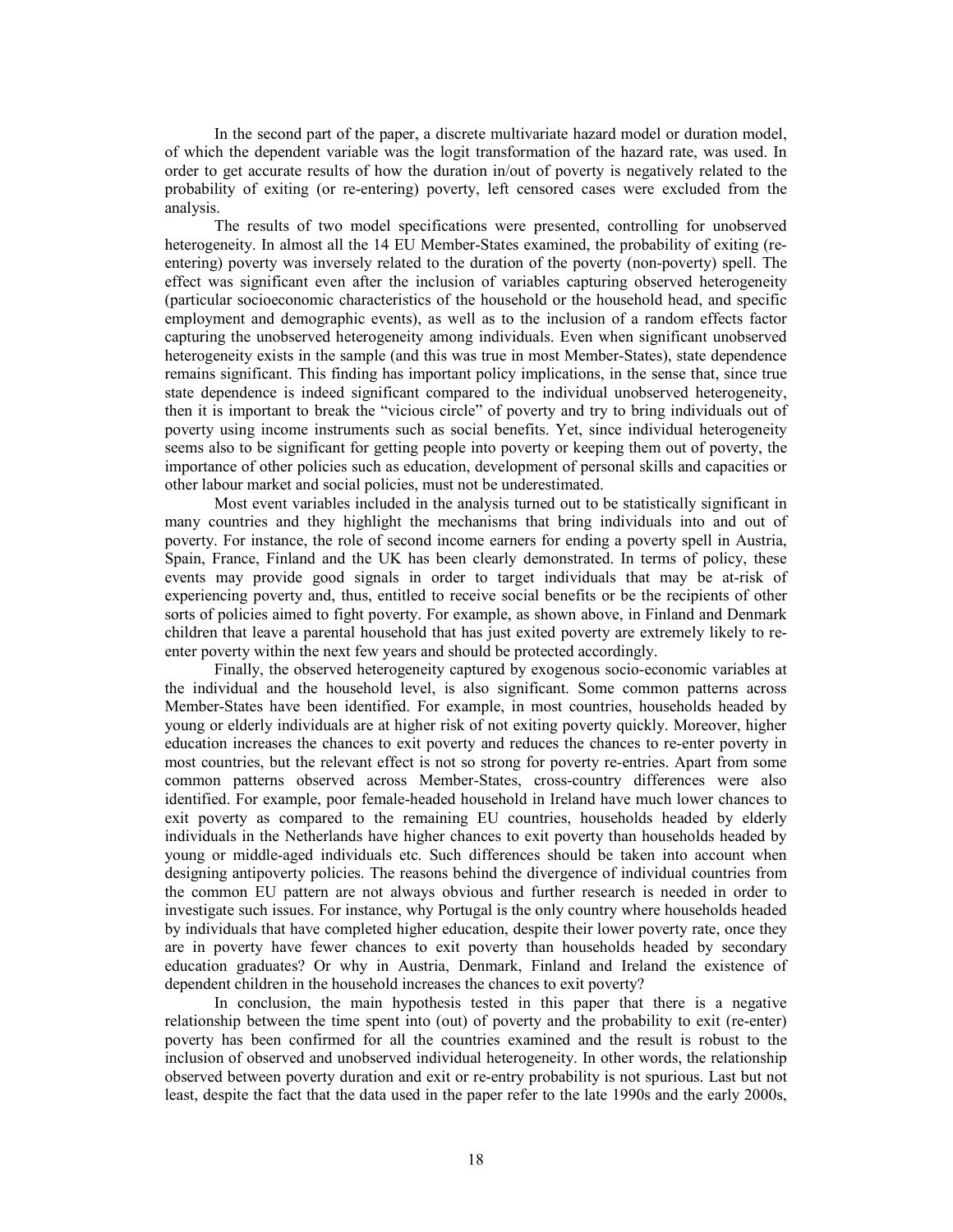the policy implications of the results are likely to be extremely useful for the design of antipoverty policies during the current economic crisis.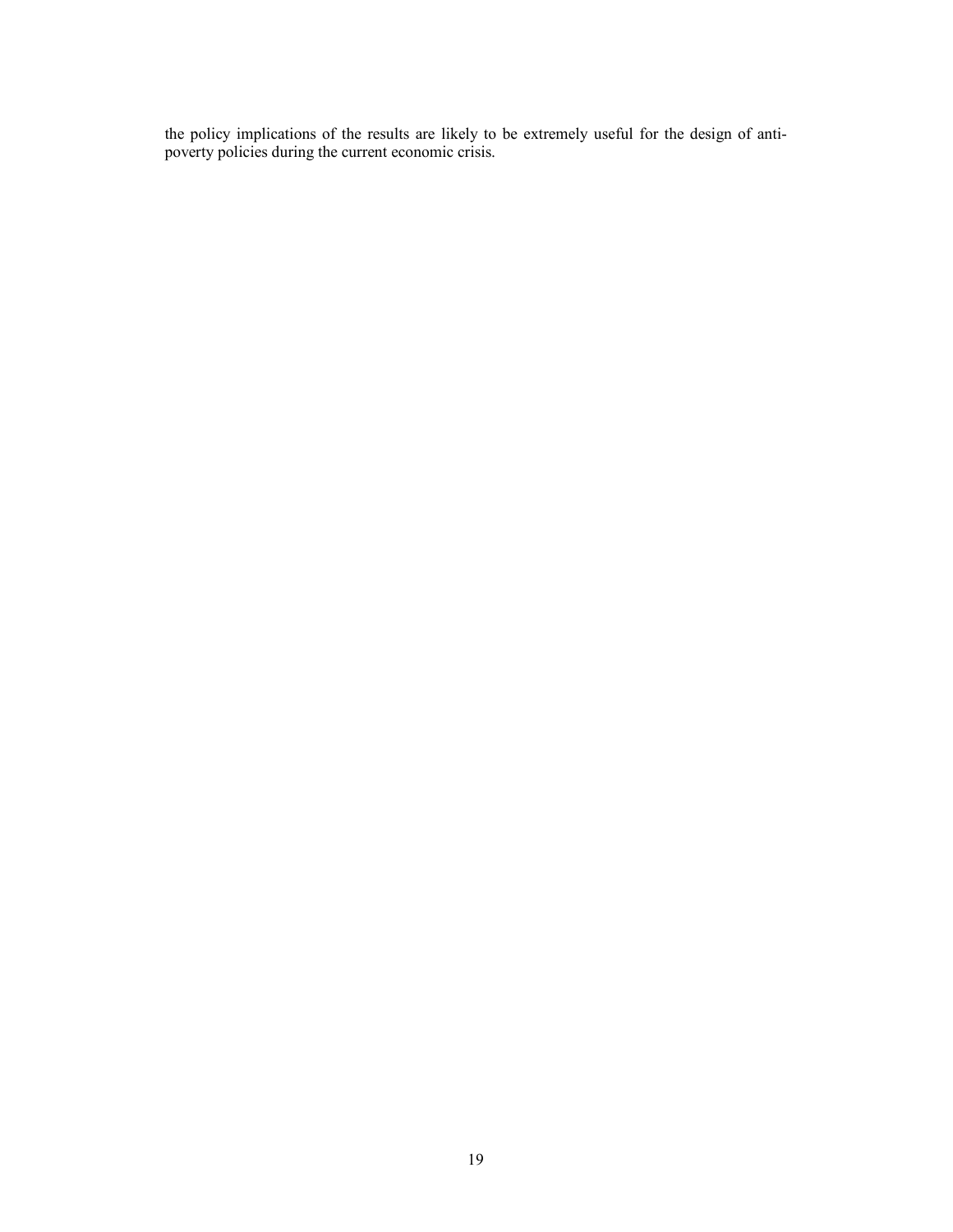### **REFERENCES**

- Aassve A, Burgess S, Dickson M, Propper C (2006a) *Modelling poverty by not modelling poverty: an application of a simultaneous hazards approach to the UK*. CASE Discussion Paper Series No.106, Centre for Analysis of Social Exclusion, London School of Economics, London
- Aassve A, Burgess S, Propper C, Dickson M (2006b) Employment, family union and childbearing decisions in Great Britain. *Journal of the Royal Statistical Society: Series A (Statistics in Society)* 169(4):781-804
- Abowd J, Card D (1989) On the covariance structure of earnings and hours changes. *Econometrica* 57(2):411-445
- Allison PD (1982) Discrete-time methods for the analysis of event histories. In: Leinhardt S (ed) *Sociological methodology*. Jossey-Bass Publishers, San Francisco
- Antolin P, Dang T-T, Oxley H, Finnie R, Sceviour R (1999) *Poverty dynamics in four OECD countries*. Economics Department Working Papers No.212, Economics Department, Organisation for Economic Co-operation and Development (OECD), Paris
- Bane MJ, Ellwood DT (1986) Slipping into and out of poverty: the dynamics of spells. *Journal of Human Resources* 21:1-23
- Biewen M (2003) *Who are the chronic poor? Evidence on the extent and the composition of chronic poverty in Germany*. IZA Discussion Paper Series No.779, Institute for the Study of Labor, Bonn
- Biewen M (2006) Who are the chronic poor? An econometric analysis of chronic poverty in germany. In: Creedy J, Kalb G (eds) *Dynamics of Inequality and Poverty (Research on Economic Inequality, Volume 13)*. Emerald Group Publishing Limited
- Burgess SM, Propper C (1998) *An economic model of household income dynamics, with an application to poverty dynamics among American women*. CASE Discussion Paper Series No.9, Centre for Analysis of Social Exclusion, London School of Economics, London
- Callens M, Croux C (2009) Poverty Dynamics in Europe. *International Sociology* 24(3):368- 396
- Canto-Sanchez O (1996) *Poverty dynamics in Spain: a study of transitions in the late 1990s*. Distributional Analysis Research Programme Discussion Papers No.15, Suntory and Toyota International Centres for Economics and Related Disciplines (STICERD), London School of Economics, London
- Canto O (2003) Finding out routes to escape poverty: the relevance of demographic vs. labor market events in Spain. *Review of Income and Wealth* 49(4):569-588
- Cappellari L, Jenkins SP (2004) Modelling low income transitions. *Journal of Applied Econometrics* 19:593-610
- Damioli G (2010) *How and Why the Dynamics of Poverty Differ Across European Countries*. St. Gallen, Switzerland
- Debels A, Vandecasteele L (2008) The time lag in annual household-based income measures: assessing and correcting the bias. *Review of Income and Wealth* 54(1):71-88
- Devicienti F (2002) Poverty persistence in Britain: a multivariate analysis using the BHPS, 1991-1997. *Journal of Economics-Zeitschrift Fur Nationalokonomie* S 9:307-340
- Devicienti F, Gualtieri V, Rossi M (2010) *The dynamics and persistence of poverty: evidence from Italy*. No.173, Collegio Carlo Alberto
- Dewilde C (2004) *Poverty mobility in the Belgian and British welfare regimes: the impact of demographic and labour market events*. Research Group on Poverty, Social Exclusion and the City (OASeS), Department of Sociology, University of Antwerp, Antwerp
- Duncan GJ (1984) *Years of poverty, years of plenty: the changing economic fortunes of American workers and families*. Institute for Social Research, Michigan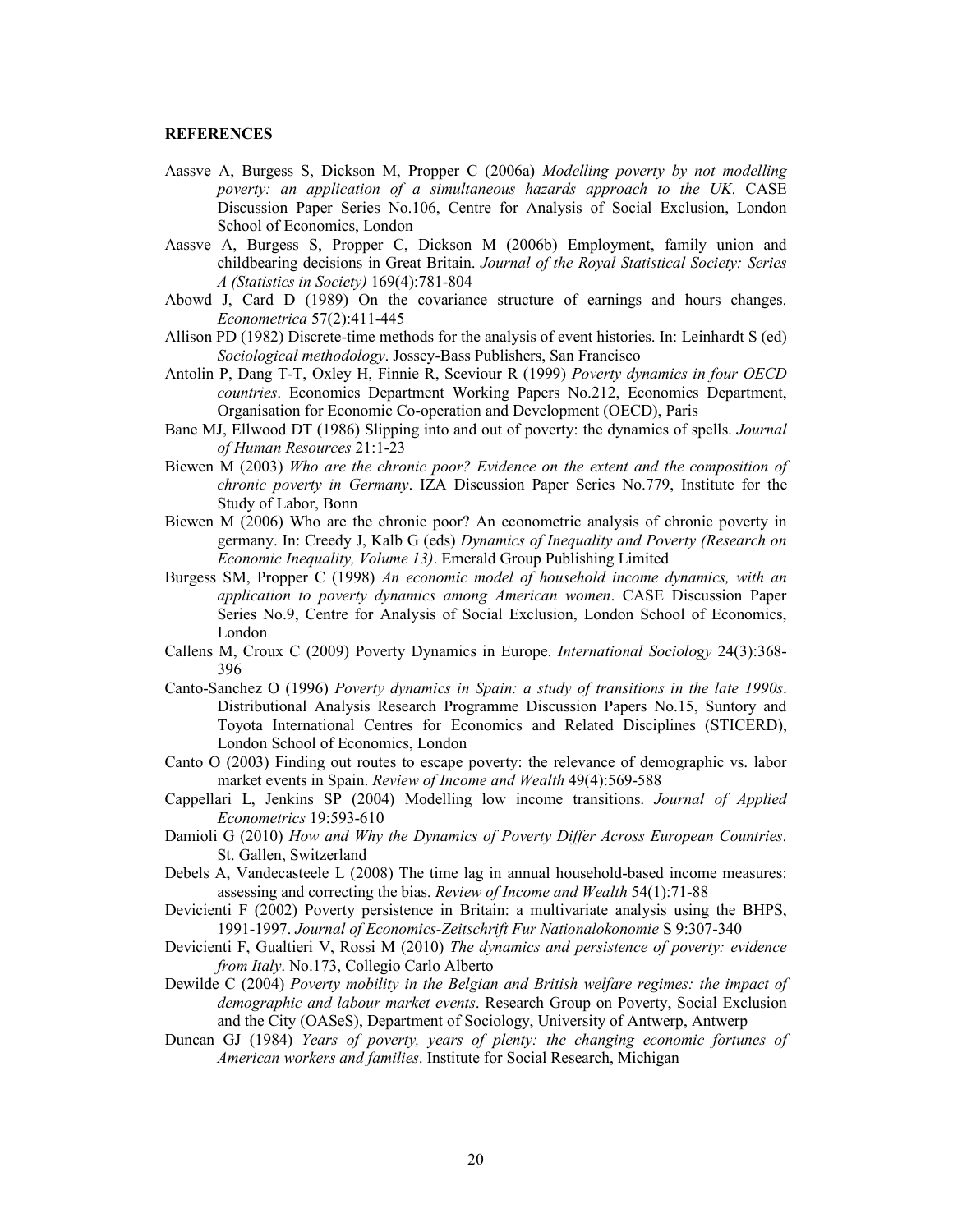- Duncan GJ, Gustafsson B, Hauser R, Schmauss G, Messinger H, Muffels R, Nolan B, Ray J-C (1993) Poverty dynamics in eight countries. *Journal of Population Economics* 6(3):215- 234
- Duncan GJ, Rodgers W (1991) Has children's poverty become more persistent? *American Sociological Review* 56(4):538-550
- Eurostat (2001) *Reference periods*. ECHP Documentation No.DocPAN E2/SEP/28/2001, European Commission, Eurostat, Social and Regional Statistics and Geographical Information System Directorate (E), Living Conditions Unit (E-2), Luxembourg
- Eurostat (2003a) *ECHP UDB construction of variables: from ECHP questions to UDB variables*. ECHP Documentation No.DocPAN 167/2003-12, European Commission, Eurostat, Social and Regional Statistics and Geographical Information System Directorate (E), Living Conditions Unit (E-2), Luxembourg
- Eurostat (2003b) *ECHP UDB manual: waves 1 to 8, survey years 1994-2001*. ECHP Documentation No.DocPAN 168/2003-12, European Commission, Eurostat, Social and Regional Statistics and Geographical Information System Directorate (E), Living Conditions Unit (E-2), Luxembourg
- Finnie R (2000) *Low income (poverty) dynamics in Canada: entry, exit, spell durations, and total time*. Working paper No. W-00-7E, Applied Research Branch, Strategic Policy, Human Resources Development Canada, Hull, Quebec
- Finnie R, Sweetman A (2003) Poverty dynamics: empirical evidence for Canada. *Canadian Journal of Economics* 36(2):291-325

Fouarge D (2004) *Poverty and subsidiarity in Europe*. Edward Elgar, Cheltenham

- Fouarge D, Layte R (2005) Welfare regimes and poverty dynamics: the duration and recurrence of poverty spells in Europe. *Journal of Social Policy* 34(3):407-426
- Gardiner K, Hills J (1999) Policy implication of new data on income mobility. *The Economic Journal* 109(453):F91-F111
- Hansen J, Wahlberg R (2004) *Poverty persistence in Sweden*. IZA Discussion Paper Series No.1209, Institute for the Study of Labor, Bonn
- Heckman JJ (1981) Heterogeneity and state dependence. In: Rosen S (ed) *Studies in labor markets*. Chicago Press, Chicago, Illinois
- Heckman JJ, Singer B (1984) A method for minimizing the impact of distributional assumtions in econometric models for duration data. *Econometrica* 52(2):271-320
- Hill M, Jenkins SP (1999) Poverty among british children: chronic or transitory? In: Bradbury B, Jenkins SP, Micklewright J (eds) *The dynamics of child poverty in industrialised countries*. Cambridge University Press, Cambridge
- Honore BE (2002) *Non-linear models with panel data*. CEMMAP Working Paper No.13, The Institute of Fiscal Studies, London
- Huber PJ. (1967) The behaviour of maximum likelihood estimates under non-standard conditions. Paper presented at the Fifth Berkeley Symposium on Mathematical Statistics and Probability, University of California Press, Statistical Laboratory, University of California, California
- Jarvis SJ, Jenkins SP (1997) Low income dynamics in 1990s Britain. *Fiscal Studies* 18(2):123- 142
- Jenkins SP (1995) Easy estimation methods for discrete-time duration models. *Oxford Bulletin of Economics and Statistics* 57(1):129-138
- Jenkins SP (1997) sbe17 Discrete-time proportional hazards regression. *Stata Technical Bulletin* 39(22-32)
- Jenkins SP (2000) Modelling household income dynamics. *Journal of Population Economics* 13:529-567
- Jenkins SP (2004) *Survival analysis (lecture notes)*. Institute for Social and Economic Research, University of Essex
- Jenkins SP, Rigg JA, Devicienti F (2001) *The dynamics of poverty in Britain*. Research report No.157, Corporate Document Services for the Department for Work and Pensions,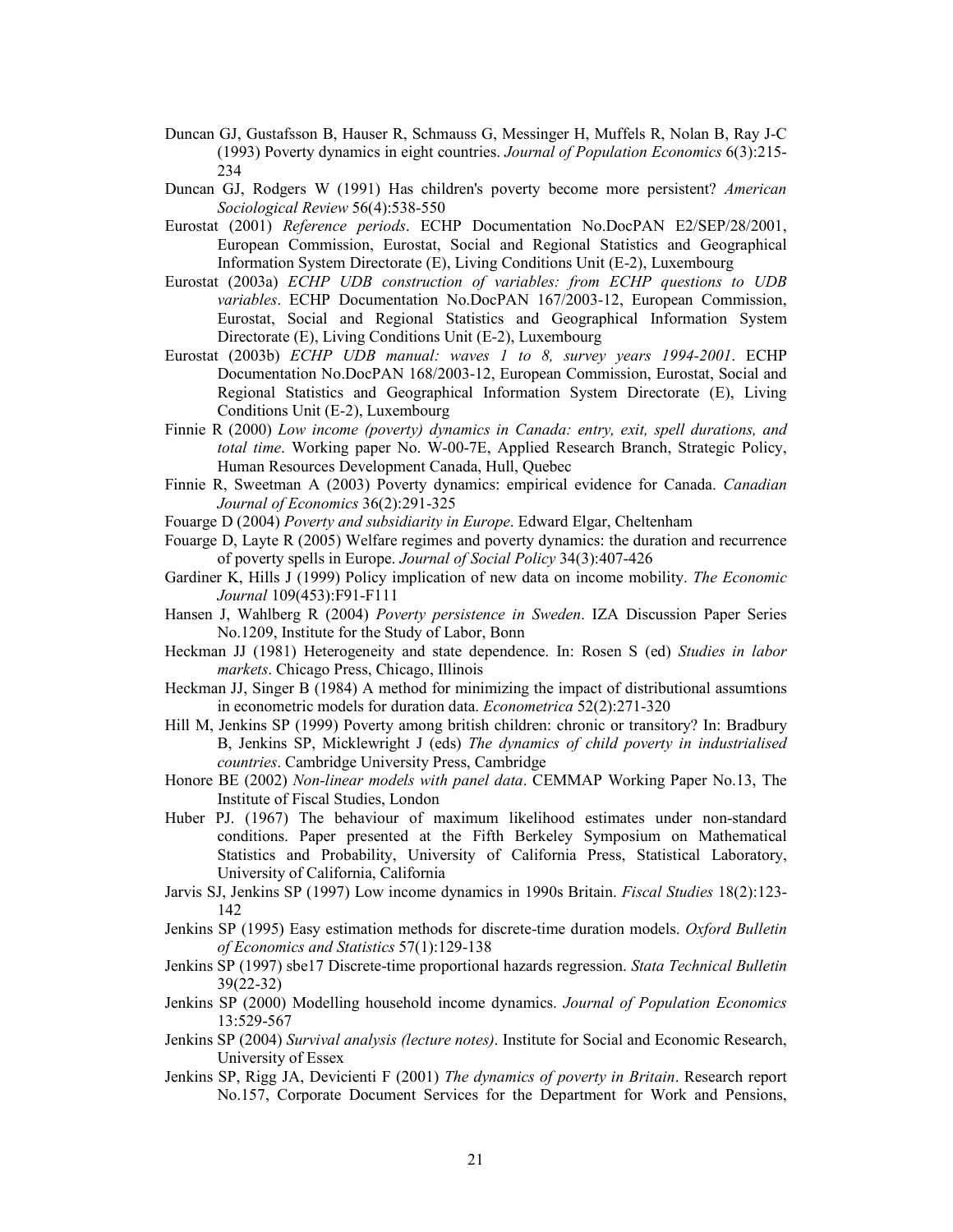Great Britain Department for Work and Pensions; University of Essex, Institute for Social and Economic Research

- Jenkins SP, Schluter C (2003) Why are child poverty rates higher in Britain than in Germany? A longitudinal perspective. *The Journal of Human Resources* 38(2):441-462
- Kelly PJ, Lim LL-Y (2000) Survival Analysis for Recurrent Event Data: An Application to Childhood Infectious Diseases. *Statistics in Medicine* 19:13-33
- Layte R, Whelan CT (2003) Moving in and out of poverty: the impact of welfare regimes on poverty dynamics in the EU. *European Societies* 2(30):167–191
- Lillard LA, Willis RJ (1978) Dynamic aspects of earnings mobility. *Econometrica* 46(5):985- 1012
- McKernan S-M, Ratcliffe C (2005) Events That Trigger Poverty Entries and Exits. *Social Science Quarterly* 86 (supplement):1146-1169
- Muffels R, Fouarge D, Dekker R (2000) *Longitudinal poverty and income inequality: a comparative panel study for the Netherlands, Germany and the UK*. EPAG Working Paper No.1, European Panel Analysis Group, Tilburg
- Muffels RJA (2000) Dynamics of poverty and determinants of poverty transitions. Results from the Dutch socioeconomic panel. In: Rose D (ed) *Researching social economic change*. Routledge, London
- Ondrich J, Rhody SE (1999) Multiple spells in the Prentice-Gloeckler-Meyer likelihood with unobserved heterogeneity. *Economic Letters* 63:139-144
- Oxley H, Dang TT, Antolin P (2000) Poverty dynamics in six OECD countries. *OECD Economic Studies* (30):7-52
- Poggi A (2007) Does persistence of social exclusion exist in Spain? *Journal of Economic Inequality* 5:53-72
- Ruggles P, Williams R (1986) *Transition in and out of poverty: new data from the survey of income participation*. Research Paper, The Urban Institute, Washington
- Singer JD, Willett JB (2003) *Applied longitudinal data analysis: modeling change and event occurrence*. Oxford University Press, Oxford
- Stevens AH (1994) The dynamics of poverty spells: updating Bane and Ellwood. *American Economic Review, Papers and Proceedings* 84:34-37
- Stevens AH (1999) Climbing out of poverty, falling back in: measuring the persistence of poverty over multiple spells. *Journal of Human Resources* 34(3):557-588
- Van Kerm P (2002) How much low income turnover is there in Belgium? *Journal of Economics-Zeitschrift Fur Nationalokonomie* S9:341-363
- Van Kerm P (2004) Une evaluation econometrique des flux et hors de la pauvrete en Belgique. In: Doutrellepont r, Mortelmans D, Casman M-T (eds) *Onze ans de vie en Belgique: analyses socio-economiques a partir du panel demographie familiale*. Academia Press, Gent
- Van Leeuwen J, Pannekoek J (2002) To work oneself out of poverty: the Dutch experience 1989-96. *Review of Income and Wealth* 48(1):127-140
- White H (1980) A heteroskedasticity-consistent covariance matrix estimator and a direct test for heteroskedasticity. *Econometrica* 48(4):817-830
- Willett JB, Singer JD (1995) 'It's Déjà Vu All Over Again: Using Multiple-Spell Discrete-Time Survival Analysis. *Journal of Educational and Behavioral Statistics* 20:41-67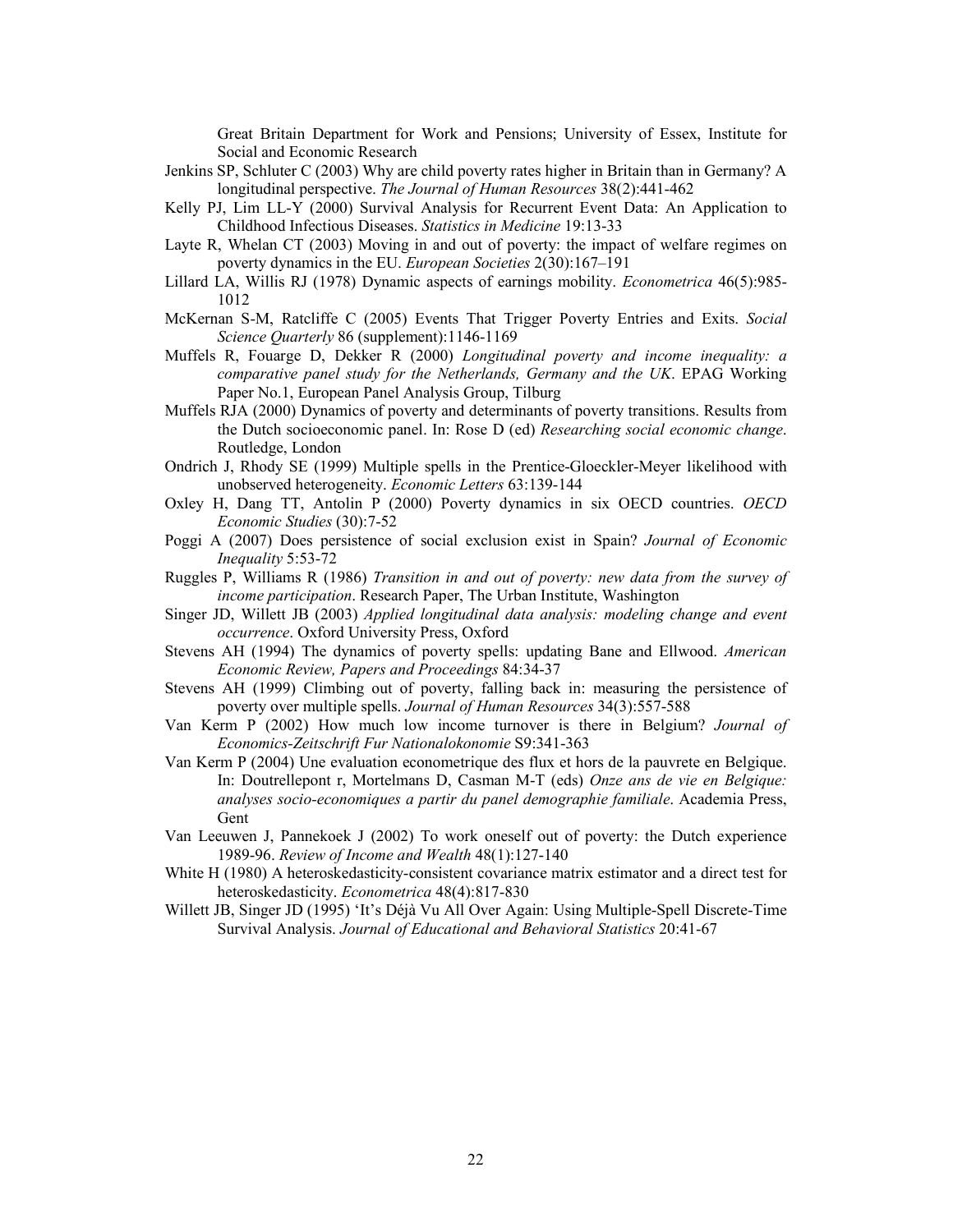|                         | Average                | <b>Prevalence</b> | <b>Persistent Non-</b> |         |
|-------------------------|------------------------|-------------------|------------------------|---------|
| Country                 | <b>Headcount ratio</b> | poverty rate      | poor                   | (2)/(1) |
|                         | (1)                    | (2)               | (3)                    |         |
| Austria (A)             | 12.8                   | 27.6              | 72.4                   | 2.16    |
| Belgium (B)             | 14.7                   | 32.1              | 67.9                   | 2.19    |
| Germany (D)             | 12.5                   | 29.3              | 70.7                   | 2.35    |
| Denmark (DK)            | 11.1                   | 27.4              | 72.6                   | 2.46    |
| Spain $(E)$             | 19.3                   | 38.6              | 61.4                   | 2.00    |
| Greece (EL)             | 21.2                   | 42.3              | 57.7                   | 2.00    |
| France (F)              | 15.5                   | 32.4              | 67.6                   | 2.09    |
| <b>Finland (FIN)</b>    | 10.6                   | 20.8              | 79.2                   | 1.95    |
| Italy $(I)$             | 19.4                   | 38.1              | 61.9                   | 1.97    |
| Ireland (IRL)           | 19.5                   | 36.6              | 63.4                   | 1.88    |
| Luxemburg $(L)$         | 12.1                   | 22.6              | 77.4                   | 1.87    |
| <b>Netherlands</b> (NL) | 10.5                   | 23.8              | 76.2                   | 2.27    |
| Portugal (P)            | 21.4                   | 40.0              | 60.0                   | 1.87    |
| United Kingdom (UK)     | 19.0                   | 42.1              | 57.9                   | 2.22    |
| European Union (EU)     | 18.8                   | 34.5              | 65.5                   | 1.84    |

**Table 1: Average headcount ratio and poverty prevalence rate for the period 1994-2000**

Notes:

1. Source: ECHP UDB (Dec 2003 - 2nd issue)

2. For Austria and Luxembourg the figures have been calculated for a six-year period 1995-2000, while for Finland for a five-year period 1996-2000.

3. For calculating the EU figures the observations were weighted by grossing-up factor (country population/sample size) in order to take into account the differences in population across Member-States.

| Country    |              |              |      | (in years)              | Duration of the longest spell in poverty |        |      |              |
|------------|--------------|--------------|------|-------------------------|------------------------------------------|--------|------|--------------|
|            | $\mathbf{1}$ | $\mathbf{2}$ | 3    | $\overline{\mathbf{4}}$ | $5/5+$                                   | $6/6+$ | $7+$ | <b>Total</b> |
| A          | 58.5         | 17.9         | 9.8  | 4.4                     | 3.4                                      | 6.1    |      | 100.0        |
| B          | 53.4         | 19.6         | 9.8  | 6.7                     | 3.1                                      | 2.9    | 4.5  | 100.0        |
| D          | 54.2         | 21.3         | 9.7  | 5.1                     | 3.8                                      | 2.0    | 3.9  | 100.0        |
| DK         | 64.3         | 17.0         | 9.1  | 4.1                     | 2.8                                      | 1.1    | 1.7  | 100.0        |
| E          | 50.5         | 21.1         | 11.7 | 6.6                     | 4.3                                      | 2.1    | 3.7  | 100.0        |
| EL         | 45.1         | 21.2         | 12.5 | 7.3                     | 3.4                                      | 2.8    | 7.7  | 100.0        |
| F          | 49.2         | 21.5         | 10.6 | 6.8                     | 4.3                                      | 2.4    | 5.2  | 100.0        |
| <b>FIN</b> | 59.8         | 19.2         | 8.7  | 5.2                     | 7.1                                      |        |      | 100.0        |
| L          | 44.7         | 21.0         | 13.3 | 7.5                     | 4.9                                      | 3.1    | 5.4  | 100.0        |
| <b>IRL</b> | 49.6         | 17.9         | 12.7 | 8.3                     | 3.3                                      | 3.8    | 4.5  | 100.0        |
| L          | 48.6         | 20.2         | 9.7  | 10.9                    | 3.1                                      | 7.6    |      | 100.0        |
| NL         | 60.1         | 18.6         | 11.4 | 5.1                     | 2.3                                      | 1.6    | 0.8  | 100.0        |
| P          | 44.1         | 16.7         | 11.5 | 10.2                    | 5.5                                      | 3.3    | 8.8  | 100.0        |
| UK         | 48.9         | 20.9         | 10.6 | 6.9                     | 4.9                                      | 3.0    | 4.7  | 100.0        |
| EU         | 50.0         | 20.7         | 11.2 | 6.6                     | 4.4                                      | 2.7    | 4.6  | 100.0        |

**Table 2A: Duration of the longest spell in poverty**

Notes: See Table 1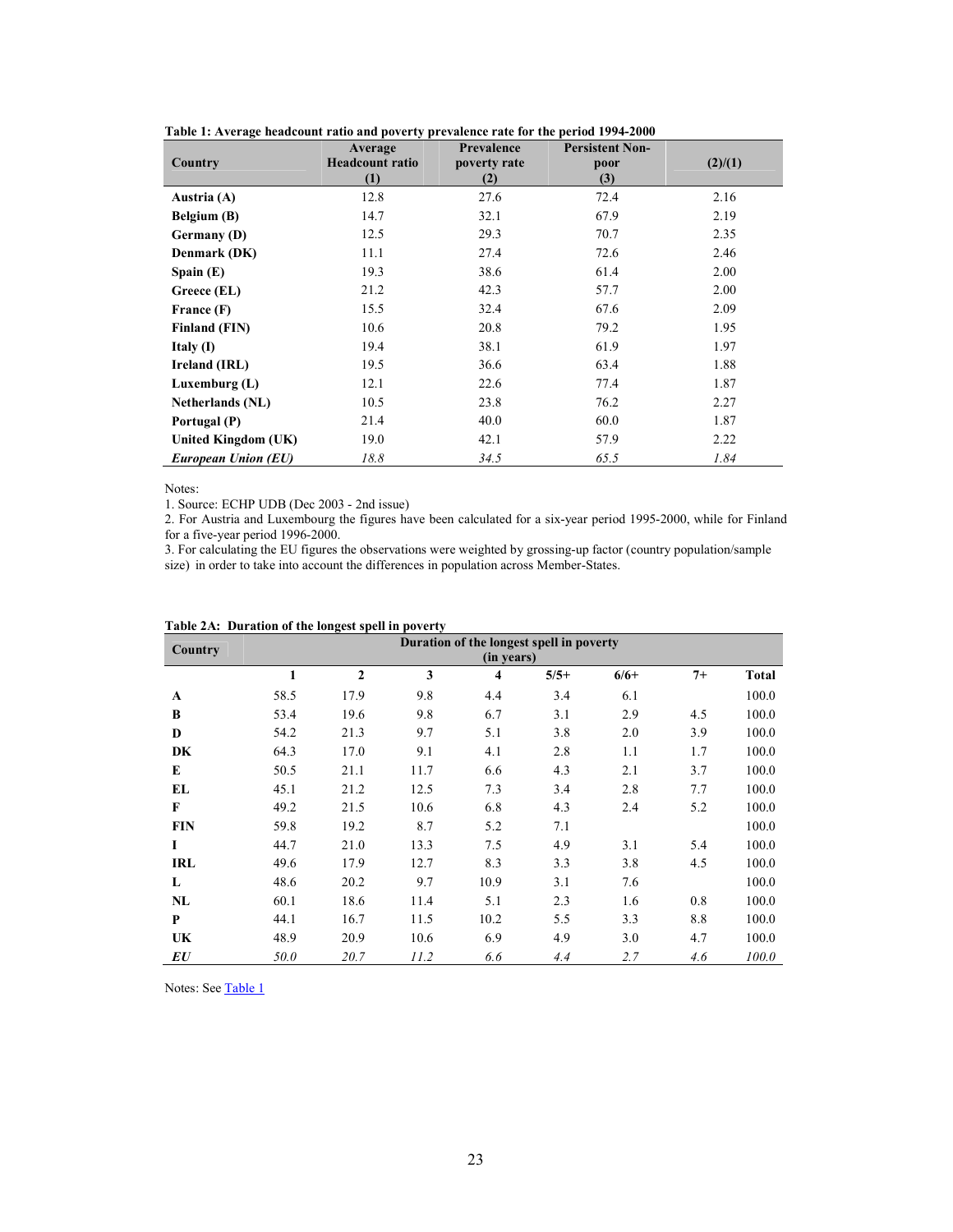| Country    |      |              |      |                         | <b>Total Number of Years in Poverty</b> |     |     |              |
|------------|------|--------------|------|-------------------------|-----------------------------------------|-----|-----|--------------|
|            | 1    | $\mathbf{2}$ | 3    | $\overline{\mathbf{4}}$ | 5                                       | 6   | 7   | <b>Total</b> |
| A          | 51.3 | 18.7         | 12.0 | 7.0                     | 5.0                                     | 6.1 |     | 100.0        |
| B          | 45.9 | 18.8         | 12.3 | 8.0                     | 5.4                                     | 5.3 | 4.3 | 100.0        |
| $\bf{D}$   | 48.2 | 21.0         | 11.4 | 6.2                     | 5.6                                     | 3.8 | 3.7 | 100.0        |
| DK         | 56.5 | 21.1         | 9.8  | 5.9                     | 3.0                                     | 2.3 | 1.5 | 100.0        |
| E          | 40.8 | 21.4         | 13.4 | 9.1                     | 7.2                                     | 4.8 | 3.3 | 100.0        |
| EL         | 34.5 | 20.4         | 13.0 | 9.8                     | 7.1                                     | 6.8 | 8.2 | 100.0        |
| F          | 41.5 | 20.9         | 12.4 | 8.2                     | 6.9                                     | 4.8 | 5.4 | 100.0        |
| <b>FIN</b> | 53.7 | 22.3         | 10.9 | 6.9                     | 6.3                                     |     |     | 100.0        |
| 1          | 35.7 | 19.7         | 13.2 | 10.0                    | 8.6                                     | 7.3 | 5.6 | 100.0        |
| <b>IRL</b> | 40.8 | 18.0         | 13.6 | 12.3                    | 5.6                                     | 5.6 | 4.3 | 100.0        |
| L          | 43.5 | 20.7         | 10.1 | 10.8                    | 6.8                                     | 8.1 |     | 100.0        |
| NL         | 51.7 | 19.7         | 12.6 | 8.5                     | 4.1                                     | 2.7 | 0.8 | 100.0        |
| P          | 35.2 | 18.8         | 11.2 | 10.8                    | 7.9                                     | 6.7 | 9.3 | 100.0        |
| UK         | 41.8 | 19.1         | 13.0 | 8.9                     | 7.7                                     | 4.8 | 4.7 | 100.0        |
| EU         | 42.5 | 20.2         | 12.5 | 8.4                     | 6.9                                     | 5.1 | 4.5 | 100.0        |

**Table 2B: Partition of persons falling below poverty line according to number of years in poverty** 

Notes: See Table 1

**Table 3A: Poverty occurrence and persistence (as a percentage of the poor population)** 

| Country    | <b>Transient</b><br>poor | Mid-term<br>poor | Recurrent<br>poor | Long-term<br>(persistent)<br>poor | <b>Total</b> |
|------------|--------------------------|------------------|-------------------|-----------------------------------|--------------|
| A          | 51.3                     | 12.6             | 12.6              | 23.6                              | 100.0        |
| B          | 45.9                     | 12.0             | 15.0              | 27.1                              | 100.0        |
| D          | 48.2                     | 14.5             | 13.5              | 23.8                              | 100.0        |
| DK         | 56.5                     | 12.8             | 13.8              | 16.9                              | 100.0        |
| E          | 40.8                     | 11.7             | 21.0              | 26.6                              | 100.0        |
| EL         | 34.5                     | 12.6             | 17.9              | 35.0                              | 100.0        |
| F          | 41.5                     | 14.4             | 14.7              | 29.4                              | 100.0        |
| <b>FIN</b> | 53.7                     | 17.0             | 8.9               | 20.5                              | 100.0        |
| I          | 35.7                     | 11.9             | 17.7              | 34.8                              | 100.0        |
| <b>IRL</b> | 40.8                     | 11.5             | 14.3              | 33.5                              | 100.0        |
| L          | 43.5                     | 15.0             | 10.7              | 30.8                              | 100.0        |
| NL         | 51.7                     | 11.7             | 15.6              | 21.0                              | 100.0        |
| P          | 35.2                     | 11.3             | 14.1              | 39.4                              | 100.0        |
| UK         | 41.8                     | 12.8             | 15.1              | 30.3                              | 100.0        |
| EU         | 42.5                     | 13.0             | 15.7              | 28.8                              | 100.0        |

Notes: See Table 1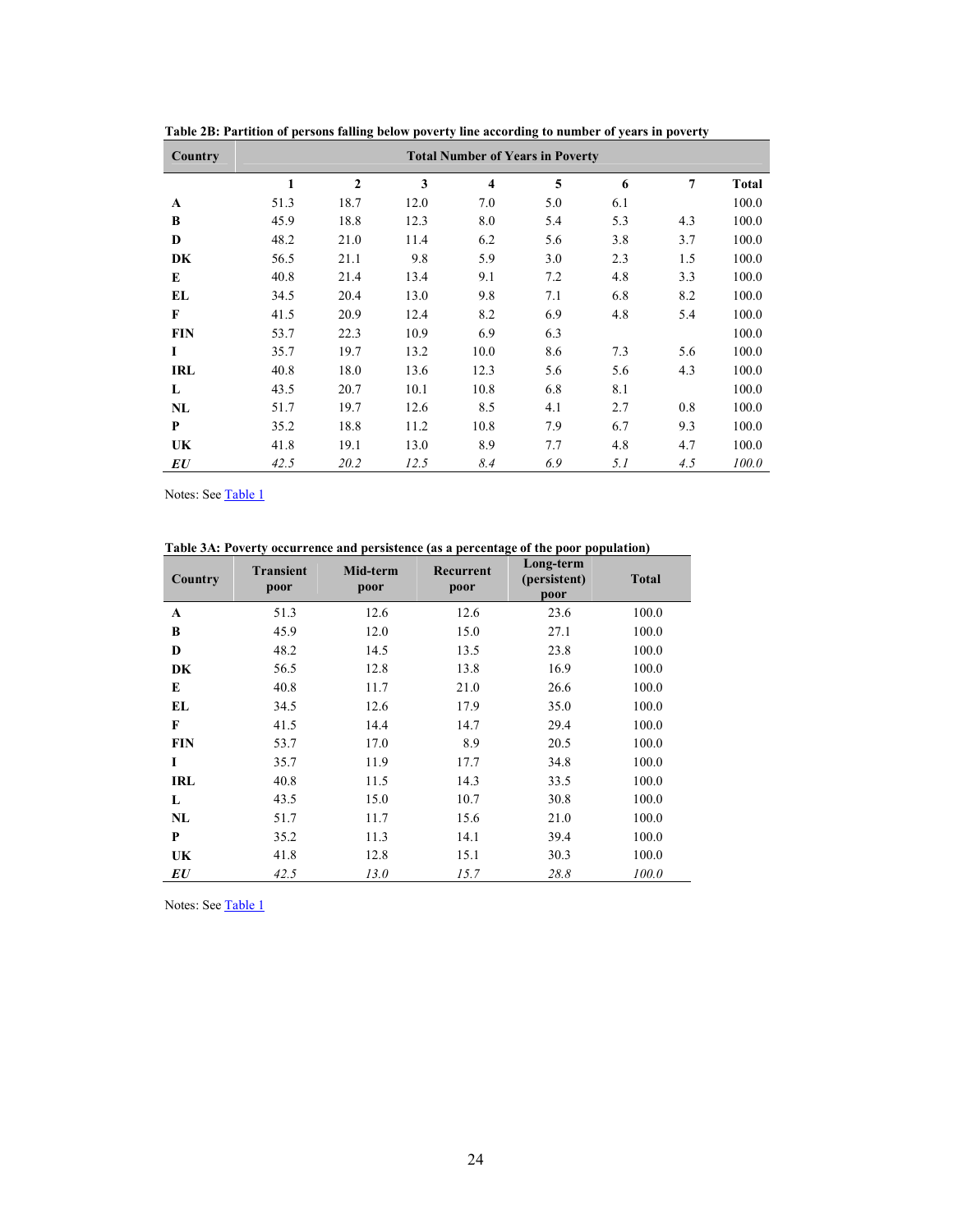| Country    | Non-poor | <b>Transient</b><br>poor | Mid-term<br>poor | Recurrent<br>poor | Long-term<br>(persistent)<br>poor | <b>Total</b> |
|------------|----------|--------------------------|------------------|-------------------|-----------------------------------|--------------|
| A          | 72.4     | 14.2                     | 3.5              | 3.5               | 6.5                               | 100.0        |
| B          | 67.9     | 14.8                     | 3.8              | 4.8               | 8.7                               | 100.0        |
| D          | 70.7     | 14.1                     | 4.2              | 4.0               | 7.0                               | 100.0        |
| DK         | 72.6     | 15.5                     | 3.5              | 3.8               | 4.6                               | 100.0        |
| E          | 61.4     | 15.7                     | 4.5              | 8.1               | 10.3                              | 100.0        |
| EL         | 57.7     | 14.6                     | 5.3              | 7.6               | 14.8                              | 100.0        |
| F          | 67.6     | 13.5                     | 4.7              | 4.8               | 9.5                               | 100.0        |
| <b>FIN</b> | 79.2     | 11.2                     | 3.5              | 1.9               | 4.3                               | 100.0        |
| L          | 61.9     | 13.6                     | 4.5              | 6.7               | 13.3                              | 100.0        |
| <b>IRL</b> | 63.4     | 14.9                     | 4.2              | 5.2               | 12.3                              | 100.0        |
| L          | 77.4     | 9.8                      | 3.4              | 2.4               | 7.0                               | 100.0        |
| NL         | 76.2     | 12.3                     | 2.8              | 3.7               | 5.0                               | 100.0        |
| P          | 60.0     | 14.1                     | 4.5              | 5.7               | 15.8                              | 100.0        |
| UK         | 57.9     | 17.6                     | 5.4              | 6.3               | 12.8                              | 100.0        |
| EU         | 65.5     | 14.6                     | 4.5              | 5.4               | 9.9                               | 100.0        |

*Table 3B: Poverty occurrence and persistence (as a percentage of the total population)* 

Notes: See Table 1

| Country                                          | Annual exit rate | Annual entry rate |
|--------------------------------------------------|------------------|-------------------|
| A                                                | 38.1             | 5.8               |
| B                                                | 36.9             | 6.5               |
| D                                                | 38.2             | 5.2               |
| DK                                               | 44.5             | 6.2               |
| E                                                | 39.1             | 9.5               |
| EL                                               | 32.1             | 9.4               |
| F                                                | 32.6             | 6.6               |
| <b>FIN</b>                                       | 33.0             | 5.6               |
| I                                                | 33.8             | 8.0               |
| <b>IRL</b>                                       | 31.5             | 9.2               |
| L                                                | 30.4             | 4.2               |
| NL                                               | 46.2             | 5.1               |
| P                                                | 29.7             | 7.8               |
| UK                                               | 34.1             | 8.0               |
| EU                                               | 35.3             | 7.0               |
| <b>Total number of</b><br>individuals at risk of |                  |                   |
| exiting/entering poverty                         | 140,831          | 706,259           |

Notes: See Table 1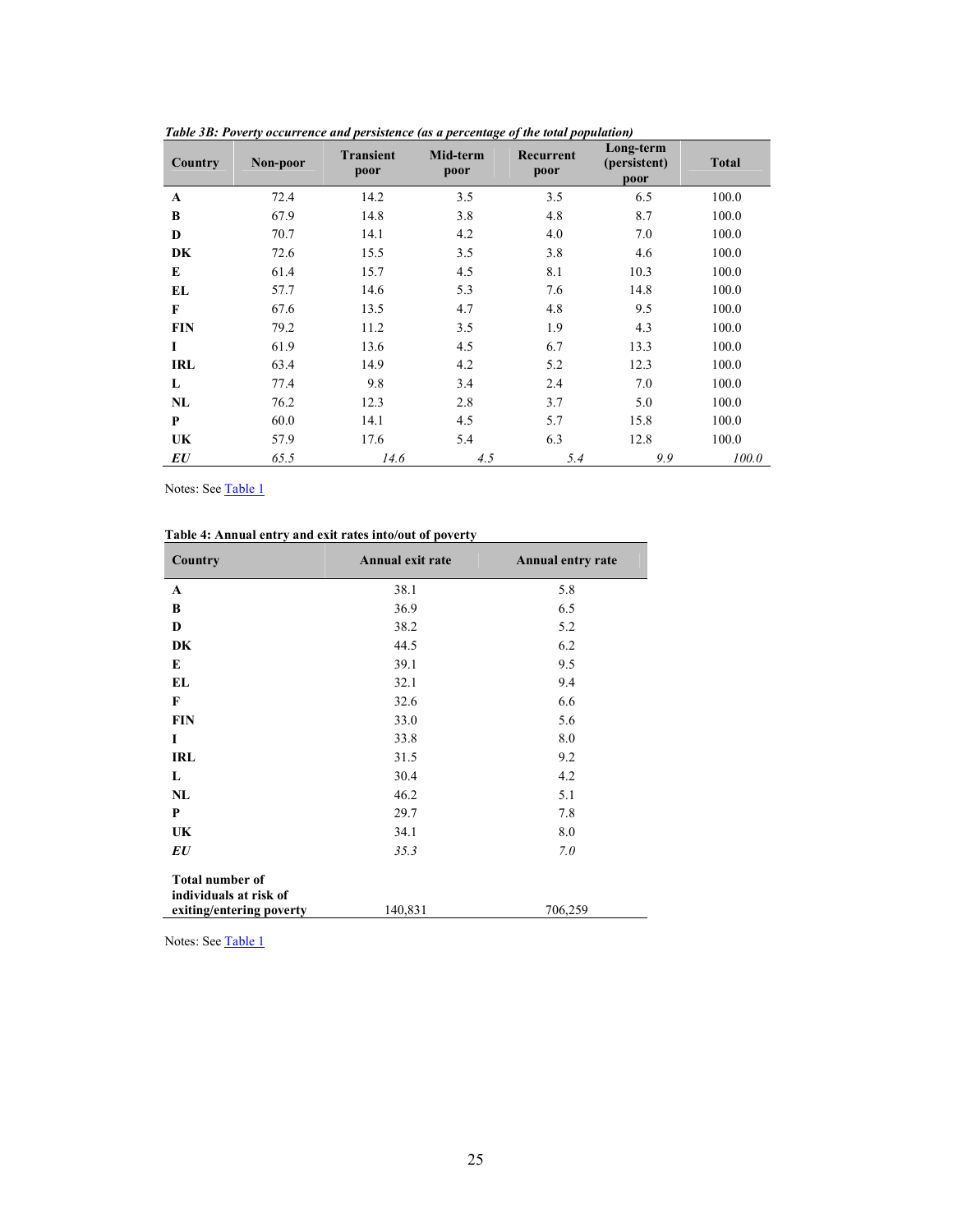| <b>Country</b>                 |              | Annual exit rate from poverty<br>after # years of being poor: |              |              | <b>Cumulative percentage of individuals</b><br>remaining poor for : |      |      |
|--------------------------------|--------------|---------------------------------------------------------------|--------------|--------------|---------------------------------------------------------------------|------|------|
|                                | $\mathbf{1}$ | $\overline{2}$                                                | $\mathbf{3}$ | $\mathbf{1}$ | $\overline{2}$                                                      | 3    | $4+$ |
| $\mathbf A$                    | 54.4         | 19.7                                                          | 7.0          | 100.0        | 45.6                                                                | 25.8 | 18.8 |
|                                | 54.4         | 43.3                                                          | 27.2         |              |                                                                     |      |      |
| B                              | 58.4         | 14.7                                                          | 6.3          | 100.0        | 41.6                                                                | 26.9 | 20.7 |
|                                | 58.4         | 35.3                                                          | 23.3         |              |                                                                     |      |      |
| $\mathbf D$                    | 56.9         | 19.8                                                          | 7.1          | 100.0        | 43.1                                                                | 23.3 | 16.2 |
|                                | 56.9         | 45.9                                                          | 30.6         |              |                                                                     |      |      |
| DK                             | 57.4         | 16.0                                                          | 9.8          | 100.0        | 42.6                                                                | 26.6 | 16.8 |
|                                | 57.4         | 37.6                                                          | 36.9         |              |                                                                     |      |      |
| ${\bf E}$                      | 53.8         | 19.9                                                          | 8.8          | 100.0        | 46.3                                                                | 26.4 | 17.6 |
|                                | 53.8         | 43.0                                                          | 33.2         |              |                                                                     |      |      |
| EL                             | 48.2         | 20.6                                                          | 7.9          | 100.0        | 51.8                                                                | 31.2 | 23.3 |
|                                | 48.2         | 39.7                                                          | 25.3         |              |                                                                     |      |      |
| $\mathbf F$                    | 53.0         | 18.3                                                          | 7.4          | 100.0        | 47.0                                                                | 28.7 | 21.3 |
|                                | 53.0         | 38.9                                                          | 25.9         |              |                                                                     |      |      |
| <b>FIN</b>                     | 44.8         | 12.7                                                          | 8.2          | 100.0        | 55.2                                                                | 42.5 | 34.3 |
|                                | 44.8         | 23.1                                                          | 19.3         |              |                                                                     |      |      |
| $\mathbf I$                    | 54.3         | 16.3                                                          | 7.8          | 100.0        | 45.7                                                                | 29.4 | 21.6 |
|                                | 54.3         | 35.7                                                          | 26.5         |              |                                                                     |      |      |
| <b>IRL</b>                     | 55.1         | 9.4                                                           | 7.1          | 100.0        | 44.9                                                                | 35.5 | 28.4 |
|                                | 55.1         | 21.0                                                          | 20.0         |              |                                                                     |      |      |
| L                              | 45.7         | 21.3                                                          | 8.0          | 100.0        | 54.3                                                                | 33.0 | 25.0 |
|                                | 45.7         | 39.2                                                          | 24.3         |              |                                                                     |      |      |
| $\mathbf{NL}$                  | 63.5         | 15.2                                                          | 6.5          | 100.0        | 36.5                                                                | 21.3 | 14.8 |
|                                | 63.5         | 41.6                                                          | 30.5         |              |                                                                     |      |      |
| $\mathbf{P}$                   | 53.5         | 14.2                                                          | 5.7          | 100.0        | 46.6                                                                | 32.3 | 26.7 |
|                                | 53.5         | 30.5                                                          | 17.5         |              |                                                                     |      |      |
| UK                             | 47.1         | 19.2                                                          | 10.2         | 100.0        | 52.9                                                                | 33.8 | 23.6 |
|                                | 47.1         | 36.2                                                          | 30.2         |              |                                                                     |      |      |
| $\boldsymbol{E}\boldsymbol{U}$ | 53.1         | 18.3                                                          | 8.1          | $100.0$      | 46.9                                                                | 28.7 | 20.5 |
|                                | 53.1         | 39.0                                                          | 28.4         |              |                                                                     |      |      |

### **Table 5: Conditional to the duration of poverty exit probabilities**

Notes:

1. Source: ECHP UDB (Dec 2003 - 2nd issue)

2. For calculating the conditional probabilities, the individuals are present for five consecutive years (first year nonpoor, second year poor and then exit poverty after one, two or three years). The left-censored cases have been excluded by definition. All cases have been weighted using the cross-sectional weights, while the EU figures have been weighted using both the cross-sectional weights and the grossing-up factor (country population/sample size). 3. The first row for each country presents the exit rate as a percentage to the number of individuals at risk of exiting poverty, while the second as a percentage to the number of remaining poor at the start of each period in each country.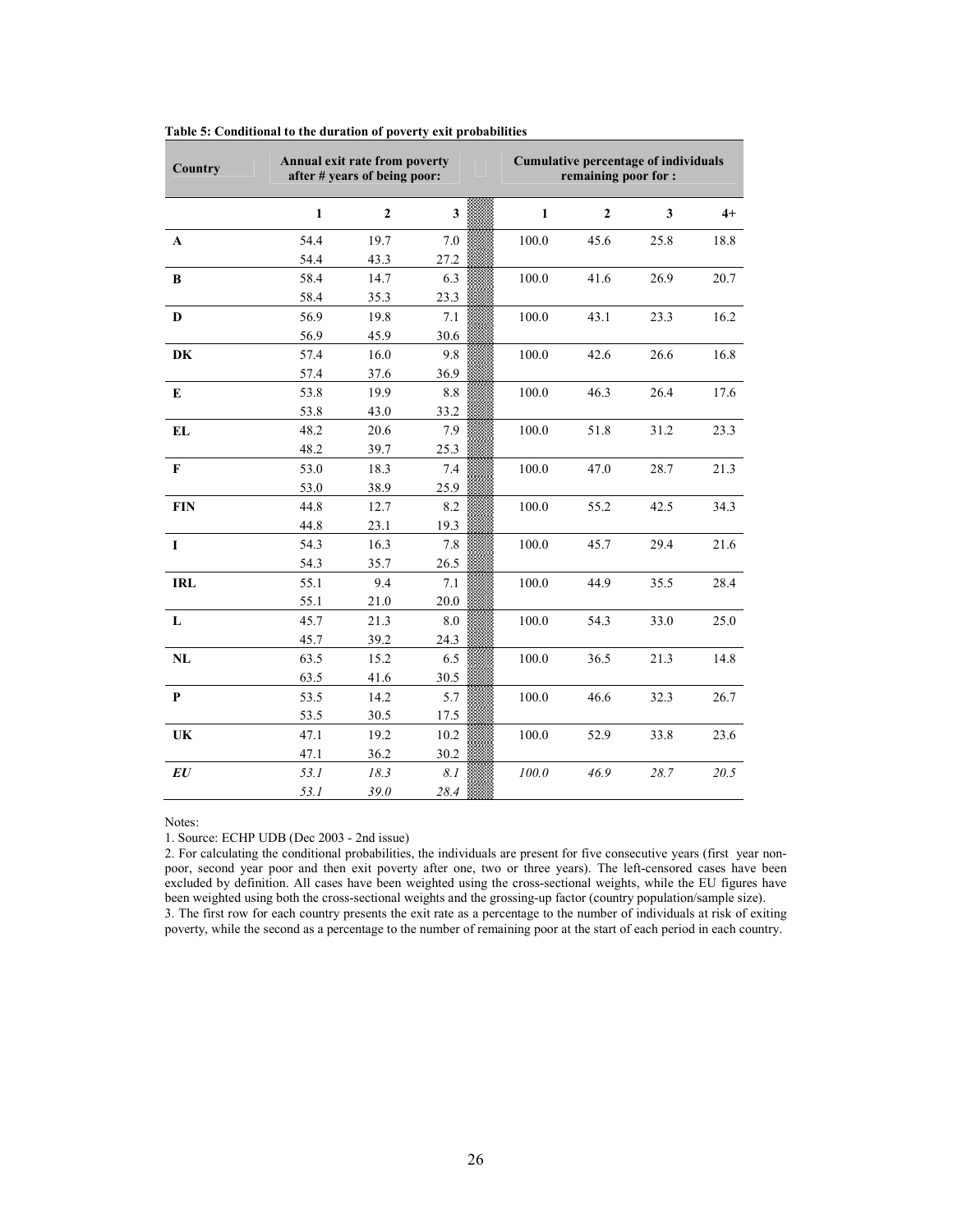| Country        | Annual rate of re-entering poverty | after # years of being non-poor<br>following a poverty spell: |      |              | <b>Cumulative percentage of individuals</b><br>remaining non-poor for: |      |      |
|----------------|------------------------------------|---------------------------------------------------------------|------|--------------|------------------------------------------------------------------------|------|------|
|                | $\mathbf{1}$                       | $\mathbf{2}$                                                  | 3    | $\mathbf{1}$ | $\mathbf{2}$                                                           | 3    | $4+$ |
| $\mathbf{A}$   | 20.7                               | 13.0                                                          | 6.0  | 100.0        | 79.3                                                                   | 66.3 | 60.3 |
|                | 20.7                               | 16.3                                                          | 9.1  |              |                                                                        |      |      |
| $\bf{B}$       | 22.3                               | 15.1                                                          | 8.2  | 100.0        | 77.7                                                                   | 62.6 | 54.3 |
|                | 22.3                               | 19.5                                                          | 13.2 |              |                                                                        |      |      |
| D              | 20.2                               | 10.0                                                          | 6.4  | 100.0        | 79.8                                                                   | 69.9 | 63.5 |
|                | 20.2                               | 12.5                                                          | 9.1  |              |                                                                        |      |      |
| DK             | 27.6                               | 11.7                                                          | 6.9  | 100.0        | 72.5                                                                   | 60.8 | 53.9 |
|                | 27.6                               | 16.2                                                          | 11.4 |              |                                                                        |      |      |
| E              | 35.1                               | 13.2                                                          | 7.9  | 100.0        | 64.9                                                                   | 51.7 | 43.8 |
|                | 35.1                               | 20.4                                                          | 15.3 |              |                                                                        |      |      |
| EL             | 30.2                               | 14.1                                                          | 10.2 | 100.0        | 69.8                                                                   | 55.7 | 45.5 |
|                | 30.2                               | 20.2                                                          | 18.2 |              |                                                                        |      |      |
| $\mathbf F$    | 26.6                               | 15.1                                                          | 8.4  | 100.0        | 73.4                                                                   | 58.3 | 50.0 |
|                | 26.6                               | 20.5                                                          | 14.4 |              |                                                                        |      |      |
| <b>FIN</b>     | 22.7                               | 18.1                                                          | 21.4 | 100.0        | 77.3                                                                   | 59.2 | 37.8 |
|                | 22.7                               | 23.5                                                          | 36.1 |              |                                                                        |      |      |
| $\bf{I}$       | 30.1                               | 12.6                                                          | 7.9  | 100.0        | 69.9                                                                   | 57.3 | 49.4 |
|                | 30.1                               | 18.0                                                          | 13.8 |              |                                                                        |      |      |
| <b>IRL</b>     | 34.3                               | 12.6                                                          | 7.7  | 100.0        | 65.7                                                                   | 53.1 | 45.5 |
|                | 34.3                               | 19.2                                                          | 14.4 |              |                                                                        |      |      |
| L              | 20.3                               | 14.5                                                          | 8.1  | 100.0        | 79.7                                                                   | 65.2 | 57.1 |
|                | 20.3                               | 18.2                                                          | 12.4 |              |                                                                        |      |      |
| NL             | 26.6                               | 9.5                                                           | 8.7  | 100.0        | 73.4                                                                   | 63.9 | 55.2 |
|                | 26.6                               | 13.0                                                          | 13.6 |              |                                                                        |      |      |
| P              | 24.0                               | 12.7                                                          | 11.1 | 100.0        | 76.0                                                                   | 63.3 | 52.2 |
|                | 24.0                               | 16.7                                                          | 17.6 |              |                                                                        |      |      |
| UK             | 24.5                               | 14.8                                                          | 9.0  | 100.0        | 75.5                                                                   | 60.7 | 51.8 |
|                | 24.5                               | 19.6                                                          | 14.8 |              |                                                                        |      |      |
| $\bm{E}\bm{U}$ | 26.6                               | 12.9                                                          | 8.1  | 100.0        | 73.4                                                                   | 60.6 | 52.5 |
|                | 26.6                               | 17.5                                                          | 13.3 |              |                                                                        |      |      |

### **Table 6: Re-entry poverty rates**

Notes:

1. Source: ECHP UDB (Dec 2003 - 2nd issue)

2. For calculating the re-entry probabilities, the individuals are present for five consecutive years (first year poor, second year non-poor and then examine if the individual re-enters poverty after one, two or three years). The rightcensored cases have been excluded by definition. All cases have been weighted using the cross-sectional weights, while the EU figures have been weighted using both the cross-sectional weights and the grossing-up factor (country population/sample size).

3. The first row for each country presents the re-entry rate as a percentage to the initial number of individuals at risk of re-entering poverty, while the second as a percentage to the number of individuals remaining non-poor at the start of each period in each country.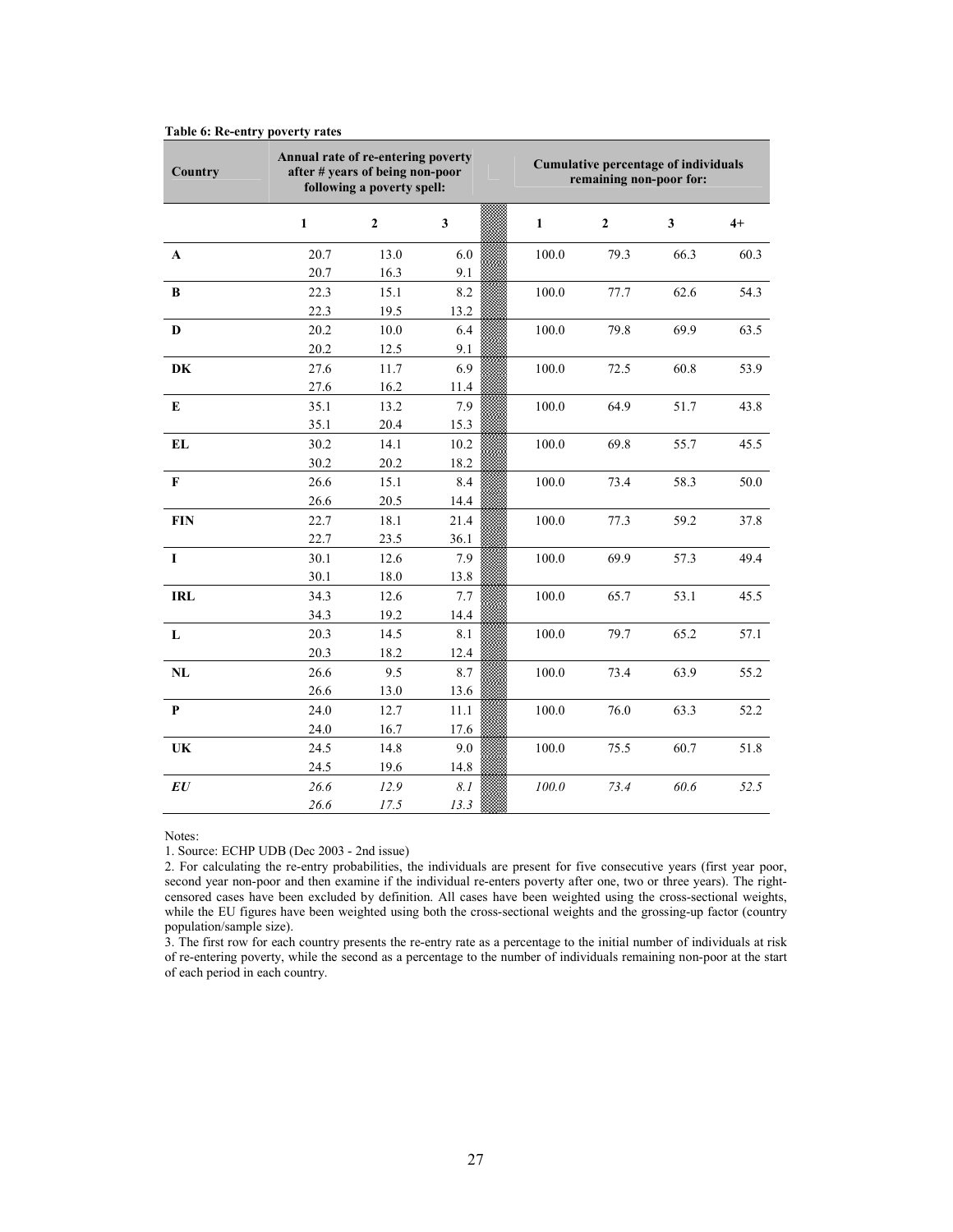| Table 7: Hazard analysis of poverty exits - Specification 1: baseline |           |           |                  | hazard (controlling for unobserved heterogeneity)  |                                                                                |                                                                   |                                                                    |                                                                 |                                                  |                                                                    |                                       |                                                                   |                                                  |                                                         |
|-----------------------------------------------------------------------|-----------|-----------|------------------|----------------------------------------------------|--------------------------------------------------------------------------------|-------------------------------------------------------------------|--------------------------------------------------------------------|-----------------------------------------------------------------|--------------------------------------------------|--------------------------------------------------------------------|---------------------------------------|-------------------------------------------------------------------|--------------------------------------------------|---------------------------------------------------------|
| Depvar=poverty exit                                                   |           |           |                  |                                                    |                                                                                |                                                                   | Country                                                            |                                                                 |                                                  |                                                                    |                                       |                                                                   |                                                  |                                                         |
|                                                                       |           | ≃         |                  | žб                                                 |                                                                                | 님                                                                 |                                                                    |                                                                 |                                                  | 리                                                                  |                                       | Ę                                                                 |                                                  | ¥                                                       |
| exit after 1 year of being poor                                       | $1.27***$ | $1.24***$ | $1.27***$        |                                                    |                                                                                |                                                                   |                                                                    | $E = 3.5$                                                       |                                                  |                                                                    |                                       |                                                                   | $0.79***$                                        |                                                         |
| exit after 2 years of being poor                                      | $0.66***$ | $0.54***$ | $0.71***$        | $1.53***$<br>0.84                                  |                                                                                |                                                                   |                                                                    |                                                                 |                                                  |                                                                    |                                       |                                                                   |                                                  |                                                         |
| exit after 3 years of being poor                                      | $0.35***$ | $0.32***$ | $0.41***$        |                                                    |                                                                                |                                                                   |                                                                    |                                                                 |                                                  |                                                                    | 5.823.33<br>0.21.38<br>0.21.38        |                                                                   |                                                  |                                                         |
| exit after 4 years of being poor                                      | $0.47***$ | $0.23***$ | $0.21***$        |                                                    |                                                                                |                                                                   |                                                                    |                                                                 |                                                  |                                                                    |                                       |                                                                   |                                                  |                                                         |
| exit after 5 years of being poor                                      |           | $0.14***$ | $0.11**$         | $0.42***$<br>$0.16***$<br>$0.32$                   | $\begin{array}{l} 1.12***\\ 0.76***\\ 0.43***\\ 0.36***\\ 0.36*** \end{array}$ | ****620<br>****620<br>****6200<br>****6200                        | 1.01<br>0.66****<br>0.34****<br>0.24****                           |                                                                 | 1.00<br>0.51 *** *<br>0.35 *** *<br>0.25 *** *   | 1.06<br>0.41 ***<br>0.31 ****<br>0.21 ****<br>0.08 ***             |                                       | $1.48***$<br>0.73 ***<br>0.54 ***<br>0.90<br>0.32 **              | $0.40***$<br>$0.29***$<br>$0.28***$<br>$0.28***$ | ****<br>0.65****<br>0.44****<br>0.24****<br>0.21***     |
| Number of obs                                                         | 2,035     | 2,282     | 4,209            |                                                    |                                                                                |                                                                   |                                                                    |                                                                 |                                                  |                                                                    |                                       |                                                                   |                                                  |                                                         |
| Wald chi2                                                             | $81***$   | $152***$  | $185***$         |                                                    |                                                                                |                                                                   |                                                                    |                                                                 |                                                  |                                                                    |                                       |                                                                   |                                                  |                                                         |
| Log likelihood                                                        | -1,199    | 1,264     | $-2,542$         | $1,558$<br>89<br>-980<br>1,972<br>2,005<br>2,18*** | 7,952<br>252***<br>-4,811<br>9,635<br>9,677<br>0.19***                         | $6.910$<br>$407***$<br>$4.270$<br>$6.553$<br>$8.594$<br>$0.26***$ | $5.341$<br>$250***$<br>$-3.308$<br>$6.628$<br>$0.668$<br>$0.25***$ | $1,218$<br>$-820$<br>$1,648$<br>$1,668$<br>$1,668$<br>$2,27***$ | 8,575<br>526***<br>10,394<br>10,436<br>10,25**** | $3,896$<br>$297***$<br>$-2,390$<br>$4,792$<br>$4,830$<br>$9,33***$ | 1,097<br>4<br>1,399<br>1,514<br>1,58% | $1734$<br>$109***$<br>$-1,807$<br>$3,627$<br>$3,662$<br>$0.15***$ | 6,393<br>549***<br>-3,950<br>7,952<br>7,952      | $5,329$<br>$265***$<br>$-3,308$<br>$6,628$<br>$0.24***$ |
| AIC                                                                   | 2,408     | 1.541     | 5,095            |                                                    |                                                                                |                                                                   |                                                                    |                                                                 |                                                  |                                                                    |                                       |                                                                   |                                                  |                                                         |
| BIC                                                                   | 2,436     | ,575      | 5,133            |                                                    |                                                                                |                                                                   |                                                                    |                                                                 |                                                  |                                                                    |                                       |                                                                   |                                                  |                                                         |
| $^{12}$ pu $^{21}$                                                    | $0.19***$ | $0.21***$ | $0.20***$        |                                                    |                                                                                |                                                                   |                                                                    |                                                                 |                                                  |                                                                    |                                       |                                                                   |                                                  |                                                         |
| ou                                                                    | $0.01***$ | $0.01***$ | $0.01***$        | $0.01***$                                          | $0.01***$                                                                      | $0.02***$                                                         |                                                                    |                                                                 |                                                  | $0.03***$                                                          |                                       |                                                                   | $0.04***$                                        |                                                         |
|                                                                       |           |           |                  |                                                    |                                                                                |                                                                   |                                                                    |                                                                 |                                                  |                                                                    |                                       |                                                                   |                                                  |                                                         |
| Predicted Probabilities                                               |           |           |                  |                                                    |                                                                                |                                                                   |                                                                    |                                                                 |                                                  |                                                                    |                                       |                                                                   |                                                  |                                                         |
| exit after 1 year of being poor                                       | 0.56      | 0.55      | 0.56             |                                                    |                                                                                |                                                                   |                                                                    |                                                                 |                                                  |                                                                    |                                       |                                                                   |                                                  |                                                         |
| exit after 2 years of being poor                                      | 0.40      | 0.35      |                  |                                                    |                                                                                |                                                                   |                                                                    | 0.58<br>0.69<br>0.6                                             |                                                  |                                                                    |                                       |                                                                   |                                                  |                                                         |
| exit after 3 years of being poor                                      | 0.26      | 0.24      | $0.42$<br>$0.17$ | 0.64<br>0.3014<br>0.000<br>0.24                    | 333817<br>333817                                                               | 47<br>0.3131<br>0.000                                             | 53<br>53333<br>5000                                                |                                                                 | 533821<br>533821                                 | 523455<br>02355<br>0000                                            | 8<br>0.00<br>0.00<br>0.00             | 04374<br>094574                                                   | 1<br>1993<br>1993                                | 478<br>5852<br>00000                                    |
| exit after 4 years of being poor                                      | 0.32      | 0.19      |                  |                                                    |                                                                                |                                                                   |                                                                    |                                                                 |                                                  |                                                                    |                                       |                                                                   |                                                  |                                                         |
| exit after 5 years of being poor                                      |           | 0.12      | 0.10             |                                                    |                                                                                |                                                                   |                                                                    |                                                                 |                                                  |                                                                    |                                       |                                                                   |                                                  |                                                         |
|                                                                       |           |           |                  |                                                    |                                                                                |                                                                   |                                                                    |                                                                 |                                                  |                                                                    |                                       |                                                                   |                                                  |                                                         |

1. Source: ECHP UDB 1994-2000 (Dec 2003 - 2nd issue)

**Notes:**<br>
1. Source: ECHP UDB 1994-2000 (Dec 2003 - 2nd issue)<br>
2. Odds ratios are reported in the first part of the table and probabilities in the second. The probabilities in italics have been calculated from insignifica 2. Odds ratios are reported in the first part of the table and probabilities in the second. The probabilities in italics have been calculated from insignificant odds-ratios.

3. \*p<0.05, \*\*<0.01, \*\*\*p<0.001

4. The constant term has been excluded from the regression, instead of excluding one of the time dummies

5. d.c. - variable dropped due to collinearity

6. s.n.o - variable dropped due to small number of observations, variable predicts failure or non-failure perfectly

5. d.c. - variable dropped due to collinearity<br>6. s.n.o - variable dropped due to small number of observations, variable predicts failure or non-failure perfectly<br>7. For Austria and Luxembourg four year dummies have been u 7. For Austria and Luxembourg four year dummies have been used and for Finland three, since these countries jointed the panel one and two years later respectively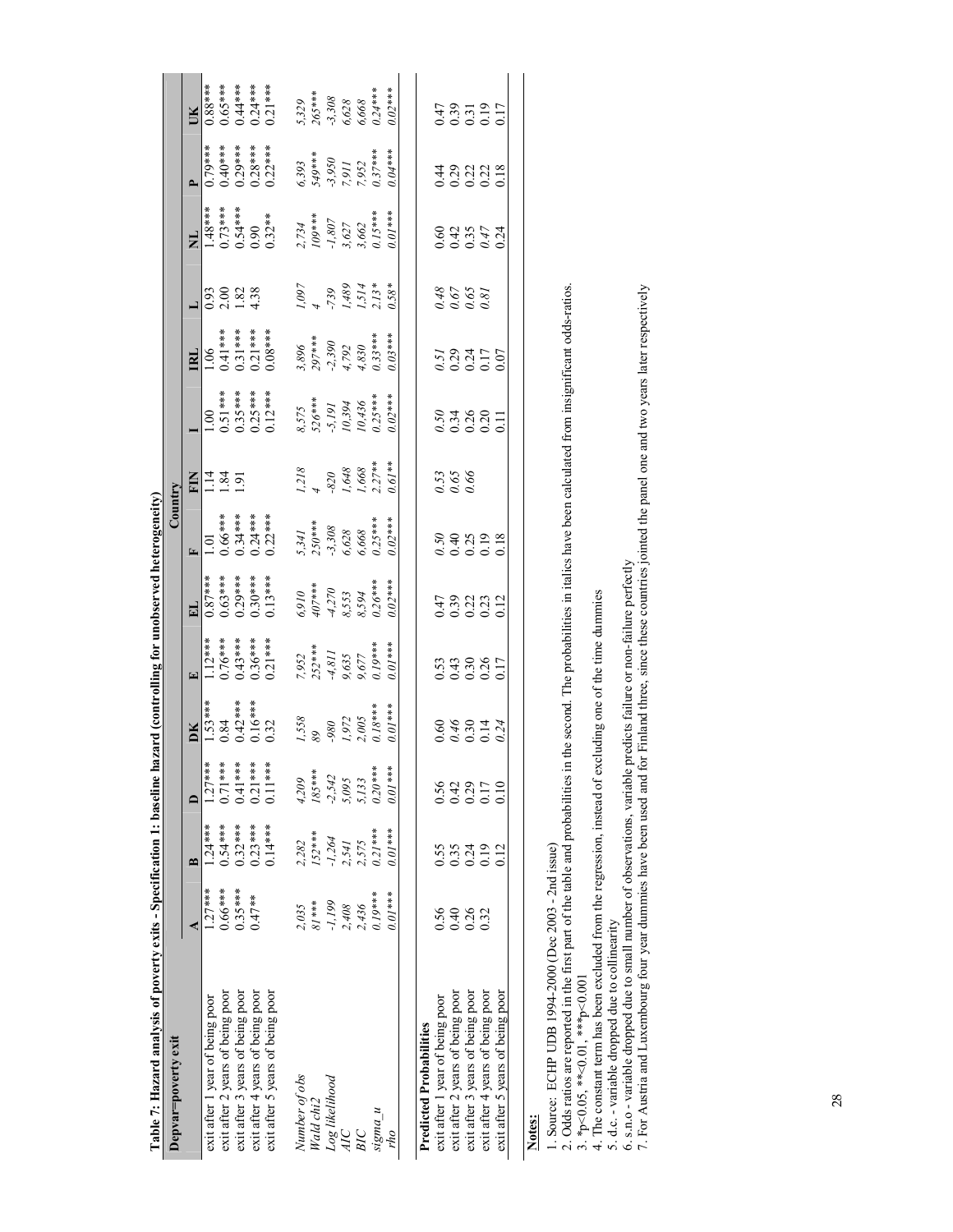| Table 8: Hazard analysis of poverty exits - Specification 2: with both    |                  |                   |                 | state and event variables (controlling for unobserved heterogeneity)       |                                                            |                                   |                                   |                                                                |                                                                      |                                                      |                                                  |                                                                                          |                                                                  |                                                                                                                  |
|---------------------------------------------------------------------------|------------------|-------------------|-----------------|----------------------------------------------------------------------------|------------------------------------------------------------|-----------------------------------|-----------------------------------|----------------------------------------------------------------|----------------------------------------------------------------------|------------------------------------------------------|--------------------------------------------------|------------------------------------------------------------------------------------------|------------------------------------------------------------------|------------------------------------------------------------------------------------------------------------------|
| Depvar=poverty exit                                                       |                  |                   |                 |                                                                            |                                                            |                                   |                                   | Country                                                        |                                                                      |                                                      |                                                  |                                                                                          |                                                                  |                                                                                                                  |
|                                                                           |                  | $\mathbf{\Omega}$ | $\Box$          | ĎК                                                                         |                                                            |                                   |                                   |                                                                |                                                                      | $\overline{\mathbf{z}}$                              |                                                  |                                                                                          |                                                                  |                                                                                                                  |
| exit after 1 year of being poor                                           | 0.84             | $1.69***$         | $1.20*$         | $\frac{0.96}{0.71}$                                                        | $1.63***$                                                  | $.73***$                          | $1.37***$                         | $0.52**$                                                       | $\frac{1.88***}{0.98}$                                               | 0.99                                                 | $\frac{28}{18}$                                  | $\frac{2.60***}{1.40}$                                                                   | $\ddot{.}30$                                                     | $1.46***$                                                                                                        |
| exit after 2 years of being poor                                          | $0.48***$        | 0.77              | $0.67*$         |                                                                            | 13                                                         | $30*$                             |                                   | $0.32***$<br>0.21***                                           |                                                                      | $0.42***$                                            |                                                  |                                                                                          | $0.66*$                                                          | 114                                                                                                              |
| exit after 3 years of being poor                                          | $0.26***$        | $0.56**$          | $0.39*$         | $0.44**$                                                                   | $0.64***$                                                  | $0.68***$                         | $0.56***$                         |                                                                | $0.79*$                                                              | $0.32***$                                            | 6                                                |                                                                                          |                                                                  | 0.85                                                                                                             |
| exit after 4 years of being poor                                          | $0.48*$          | $0.46***$         | $0.21*$         |                                                                            | $0.64***$                                                  | $0.72*$                           | $0.41***$                         |                                                                |                                                                      |                                                      | $\overline{3}$                                   |                                                                                          |                                                                  |                                                                                                                  |
| exit after 5 years of being poor<br>Household head                        |                  | $0.30*$           | $0.14*$         | $0.18***$<br>0.45                                                          | $0.35***$                                                  | $0.36***$                         | $0.34***$                         |                                                                | $0.61***$<br>0.30***                                                 | $0.11***$                                            |                                                  | $1.73*$<br>$1.73*$                                                                       | $0.52***$<br>0.54**<br>0.46*                                     | $0.53***$<br>0.37**                                                                                              |
| Aged $<$ 30                                                               | $\frac{6}{10}$   | 1.33              | 0.90            |                                                                            |                                                            | 0.82                              |                                   |                                                                |                                                                      |                                                      |                                                  |                                                                                          |                                                                  |                                                                                                                  |
| Aged > 64                                                                 | 0.79             | $0.67**$          | $0.69*$         |                                                                            |                                                            |                                   |                                   |                                                                |                                                                      |                                                      |                                                  |                                                                                          |                                                                  |                                                                                                                  |
| Female                                                                    | 1.09             | $0.68***$         | 0.88            | $0.64$ *<br>$0.63$ * *<br>$0.91$<br>$0.8$ * *<br>$1.36$ *<br>$0.68$        | 1.11<br>0.76***<br>0.76***<br>1.27<br>1.99<br>1.90<br>1.96 | $\frac{0.81***}{0.96}$            | $0.73***$<br>0.83<br>0.77***      | $0.82$<br>$0.83$<br>$0.82$<br>$0.77$<br>$0.71$<br>$0.71$       | $\begin{array}{c} 0.66* \\ 0.83** \\ 0.91 \end{array}$               | $0.67$ *<br>1.03<br>1.30<br>1.30<br>1.80<br>0.26 **  | $0.87$<br>1.01<br>1.03<br>1.48**                 | $0.64***$<br>1.90 ***<br>1.90 87<br>0.87<br>0.53<br>d.c.                                 | $0.79$<br>$0.70$ ***<br>$1.13$<br>$0.33$ *<br>$0.62$ *<br>$0.26$ | $\begin{array}{r} \n 0.70** \\  0.79* \\  0.89 \\  0.98 \\  0.61** \\  0.20 \\  0.20 \\  5.68** \\  \end{array}$ |
| Higher education                                                          | $4.43***$        | $1.89***$         | $1.65*$         |                                                                            |                                                            | $2.16***$                         | $1.33*$                           |                                                                |                                                                      |                                                      |                                                  |                                                                                          |                                                                  |                                                                                                                  |
| Primary education                                                         | 0.97             | $0.78*$           | 0.92            |                                                                            |                                                            | $0.55***$                         |                                   |                                                                |                                                                      |                                                      |                                                  |                                                                                          |                                                                  |                                                                                                                  |
| Other EU citizenship                                                      | S.I.O.           | $0.57***$         | $1.35*$         |                                                                            |                                                            |                                   |                                   |                                                                |                                                                      |                                                      |                                                  |                                                                                          |                                                                  |                                                                                                                  |
| Non-EU citizenship                                                        | $0.44**$         | $0.32***$         | $0.80*$         | S.D.O.                                                                     |                                                            | $\frac{\text{d.c.}}{\text{1.25}}$ | $\frac{73***}{2.12***}$           | S. <sub>n.o</sub>                                              | $1.92***$<br>0.63***<br>d.c.<br>1.01                                 |                                                      | 1.52                                             |                                                                                          | S.N.O.                                                           |                                                                                                                  |
| Household                                                                 |                  |                   |                 |                                                                            |                                                            |                                   |                                   |                                                                |                                                                      |                                                      |                                                  |                                                                                          |                                                                  |                                                                                                                  |
| Having at least one hh member with<br>Having at least one dependent child | $1.47***$        | 0.89              | 0.90            | $1.89***$                                                                  | $0.88*$                                                    | $0.71***$                         | $0.67***$                         | 1.65**                                                         | $0.57***$                                                            | $1.47***$                                            | 0.71                                             | $0.56***$                                                                                | $0.80**$                                                         | $0.70***$                                                                                                        |
| severe disability or chronic disease                                      | 0.93             | 0.83              | 1.05            | 1.07                                                                       | 1.10                                                       | $0.69***$                         | $0.72***$                         | 1.88**                                                         | $1.28**$                                                             | $0.72***$                                            | ن<br>d                                           | $1.31*$                                                                                  | $0.79***$                                                        | $0.78***$                                                                                                        |
| Events                                                                    |                  |                   |                 |                                                                            |                                                            |                                   |                                   |                                                                |                                                                      |                                                      |                                                  |                                                                                          |                                                                  |                                                                                                                  |
| Employment (transition)                                                   |                  |                   |                 |                                                                            |                                                            |                                   |                                   |                                                                |                                                                      |                                                      |                                                  |                                                                                          |                                                                  |                                                                                                                  |
| Unemployment to employment (head)                                         | $0.24**$         | $2.11***$         | 1.34            | $1.74$<br>$1.27$<br>$1.44$ * *<br>$5.44$ * *<br>$4.10$<br>$1.42$<br>$1.42$ | Ę                                                          | $\frac{1.70**}{0.50*}$<br>2.69*** | $\frac{1.73**}{1.33}$<br>5.07***  | $\begin{array}{c} 1.53 \\ 2.43** \\ 1.62 \\ 2.40* \end{array}$ | $1.23$<br>$2.93***$<br>$1.69$<br>$1.76***$<br>$1.76***$<br>$2.13***$ | 1.25<br>5.42****<br>21.30****<br>3.61****<br>1.54*** | 0.58<br>1.19<br>5.n.o.<br>0.31<br>9.36<br>5.n.o. | $1.72$ *<br>$1.72$ *<br>$1.77$ *<br>$1.77$ *<br>$1.26$                                   | $\frac{3.76***}{0.86}$<br>3.10***                                | $0.79$<br>$0.98$<br>$1.01$<br>$1.14$<br>$27.15***$<br>$4.96***$                                                  |
| Inactivity to employment (head)                                           | 0.84             | $1.89\,$          | $3.13*$         |                                                                            | $\begin{array}{c} 1.07 \\ 0.95 \\ 1.64*** \end{array}$     |                                   |                                   |                                                                |                                                                      |                                                      |                                                  |                                                                                          |                                                                  |                                                                                                                  |
| Unemployment to employ. (spouse)                                          | S.I.O.           | $6.23**$          | 1.31            |                                                                            |                                                            |                                   |                                   |                                                                |                                                                      |                                                      |                                                  |                                                                                          |                                                                  |                                                                                                                  |
| (nactivity to employment (spouse)                                         | 1.23             | 1.14              | $2.38*$         |                                                                            |                                                            | $.37*$                            |                                   |                                                                |                                                                      |                                                      |                                                  |                                                                                          | $1.77***$<br>2.17***                                             |                                                                                                                  |
| Unemployment to employment (other)                                        | $3.25**$         | S.I.O.            | 1.95            |                                                                            | $3.18***$                                                  |                                   | $4.32***$<br>9.49****<br>2.04**** | s.n.o.<br>21.01**                                              |                                                                      |                                                      |                                                  |                                                                                          |                                                                  |                                                                                                                  |
| Inactivity to employment (other)                                          | 4.75 ***         | $0.28***$         | 1.99***         |                                                                            |                                                            | $1.98***$                         |                                   |                                                                |                                                                      |                                                      |                                                  |                                                                                          | $2.09***$                                                        |                                                                                                                  |
| Demographics (change hh)                                                  |                  |                   |                 |                                                                            |                                                            |                                   |                                   |                                                                |                                                                      |                                                      |                                                  |                                                                                          |                                                                  |                                                                                                                  |
| Change hh due to divorce                                                  | S.I.O.           | 2.29              | $0.27*$         | $1.32$<br>$3.50$<br>$2.06$                                                 | $0.38$<br>$1.65$<br>$3.67$                                 | $\frac{16.91**}{1}$               | 2.75<br>1.25<br>1.50              | $12.57*$<br>4.16<br>0.62                                       | s.n.o.<br>2.54<br>2.35                                               | d.c.                                                 | d.c.                                             | s.n.o.<br>d.c.<br>0.33                                                                   | s.n.o.<br>2.32<br>s.n.o.                                         | $5.47*$                                                                                                          |
| Change hh due to union                                                    | S.I.O.           | S.I.O.            | 2.18            |                                                                            |                                                            |                                   |                                   |                                                                |                                                                      | s.n.o.<br>1.19                                       | S. <sub>n.o</sub> .                              |                                                                                          |                                                                  | s.n.o.<br>2.28                                                                                                   |
| Child leaving parental hh                                                 | S.I.O.           | 0.71              | 0.50            |                                                                            |                                                            | S.D. O.                           |                                   |                                                                |                                                                      |                                                      | S.n.o.                                           |                                                                                          |                                                                  |                                                                                                                  |
| Demographics (same hh)                                                    |                  |                   |                 |                                                                            |                                                            |                                   |                                   |                                                                |                                                                      |                                                      |                                                  |                                                                                          |                                                                  |                                                                                                                  |
| Death of hh head                                                          | $\overline{131}$ | $3.09***$         | $6.41**$        | $3.09*$<br>$3.55$<br>$3.28***$                                             | $2.34***$<br>0.55<br>1.41                                  |                                   | $3.58***$<br>2.80***<br>3.33****  | $2.03$<br>$3.94*$                                              |                                                                      | $2.84***$<br>1.10                                    |                                                  |                                                                                          | $1.63*$<br>4.17***                                               | $2.22***$<br>1.03<br>3.82***                                                                                     |
| Divorce of hh head                                                        | 1.39             | 1.04              | 1.08            |                                                                            |                                                            |                                   |                                   |                                                                |                                                                      |                                                      |                                                  |                                                                                          |                                                                  |                                                                                                                  |
| Union of hh head                                                          | 5.05**           | 0.57              | $10.57***$      |                                                                            |                                                            |                                   |                                   |                                                                |                                                                      | s.n.o.<br>3.88***                                    |                                                  |                                                                                          | $5.42***$                                                        |                                                                                                                  |
| Member moving in                                                          | $4.14***$        | 1.27              | $1.64*$         | $1.81*$                                                                    | $\overline{c}$                                             | 1.15<br>1.10<br>4.64<br>2.56***   | $51*$                             | $4.93***$<br>1.56<br>3.89***                                   | $1.71**$<br>0.63<br>2.53<br>1.07                                     |                                                      | $24.11***$<br>0.32<br>s.n.o.<br>2.00             | $d = 1$<br>$1 - 4$<br>$- 76$<br>$- 76$<br>$- 72$<br>$- 72$<br>$- 72$<br>$- 72$<br>$- 72$ | $1.74**$                                                         | $1.41**$                                                                                                         |
| Member moving out                                                         | 1.94***          | 0.90              | $1.20$<br>4.27* | $2.89***$<br>3.07                                                          | $1.53***$                                                  | $.50**$<br>$.12$                  | *****66.6                         |                                                                | $1.49***$<br>1.29                                                    | $2.41***$<br>0.93                                    | $7.00***$                                        |                                                                                          | $1.59***$                                                        | $1.45***$<br>1.79                                                                                                |
| Death                                                                     | $0.57*$          | $3.91**$          |                 |                                                                            |                                                            |                                   |                                   |                                                                |                                                                      |                                                      | $\sin 0$ .                                       |                                                                                          |                                                                  |                                                                                                                  |

29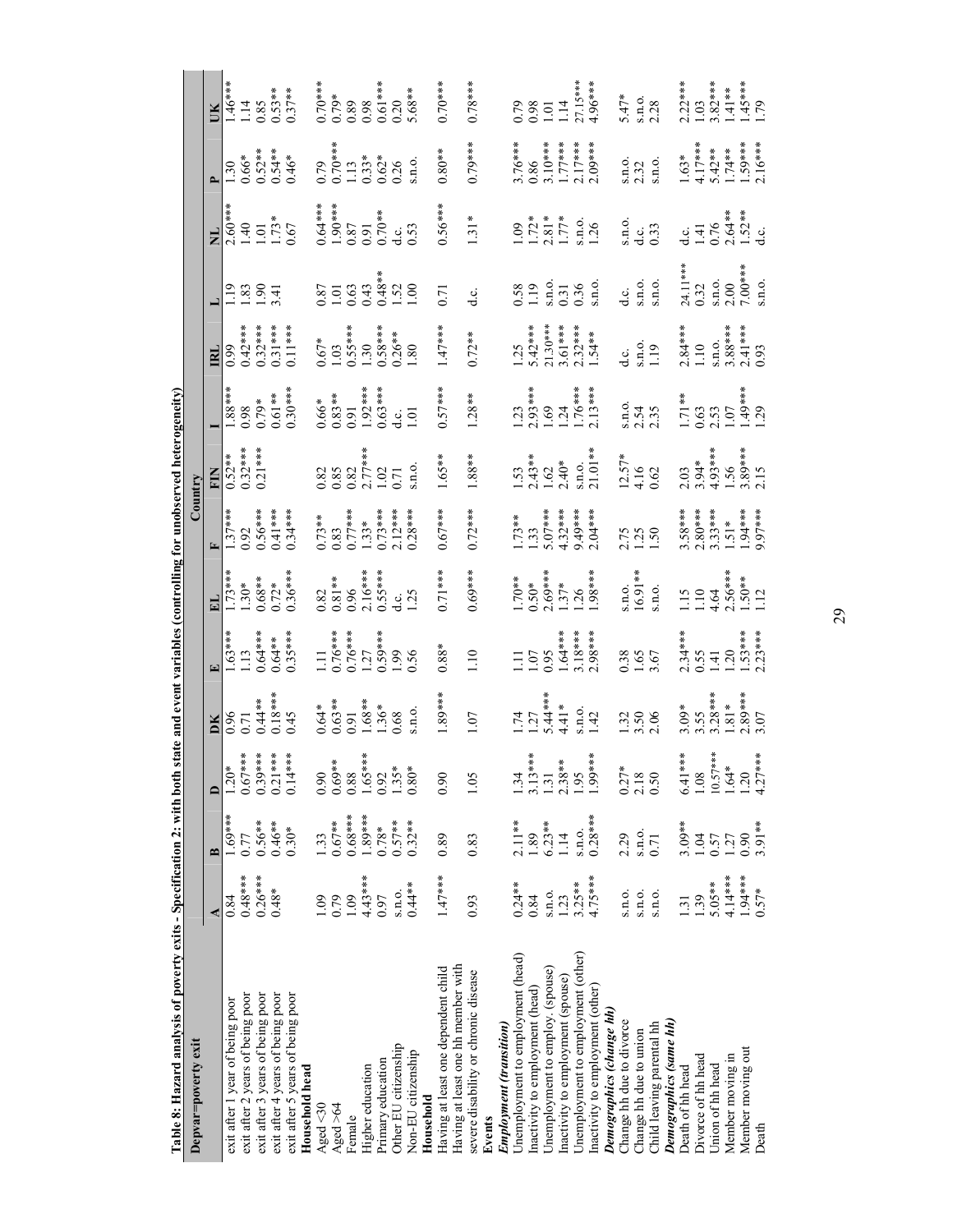| Jumber of ob:<br>Vald chi2   | $2,035$<br>$193***$<br>$1,190$<br>$-1,190$<br>$2,438$<br>$2,600$<br>$0.14***$ | $2,282$<br>$248***$<br>$-1,337$<br>$2,735$<br>$2,907$<br>$0.16***$ | 4,209<br>364***<br>-2,545<br>5,150<br>5,341<br>0.16*** | $\begin{array}{l} .558 \\ 195*** \\ 939 \\ -939 \\ 1,938 \\ 2,099 \\ 0.32 \end{array}$ | 7,952<br>622***<br>4,922<br>9,904<br>10,114<br>0,16*** | $5,910$<br>$542***$<br>$543***$<br>$6,854$<br>$6,854$<br>$0.05$<br>$0.41$ | 5,341<br>608***<br>-3,249<br>6,557<br>6,755<br>0.19*** | $1,218$<br>$149***$<br>$-730$<br>$1,516$<br>$1,658$<br>$0,49$<br>$0,07$ | $8.575$ $686***$ $686***$ $5.463$ $10.984$ $11.189$ $0.38*$ | $3,896$<br>$617***$<br>$617***$<br>$-2,196$<br>$4,450$<br>$4,632$<br>$0.18***$ | $1,097$<br>70***<br>70\$**<br>1,367<br>1,502<br>1,45**<br>1,39** | 2, 734<br>$\begin{array}{r} 2,734 \\ -1,720 \\ 3,487 \\ 3,629 \\ 0.13*** \\ 0.13*** \end{array}$ | 6,393<br>798***<br>-3,884<br>7,828<br>0,40**<br>0,05** | 5,329<br>458***<br>-3,374<br>-3,3006<br>0,05*<br>0,05* |
|------------------------------|-------------------------------------------------------------------------------|--------------------------------------------------------------------|--------------------------------------------------------|----------------------------------------------------------------------------------------|--------------------------------------------------------|---------------------------------------------------------------------------|--------------------------------------------------------|-------------------------------------------------------------------------|-------------------------------------------------------------|--------------------------------------------------------------------------------|------------------------------------------------------------------|--------------------------------------------------------------------------------------------------|--------------------------------------------------------|--------------------------------------------------------|
|                              |                                                                               |                                                                    |                                                        |                                                                                        |                                                        |                                                                           |                                                        |                                                                         |                                                             |                                                                                |                                                                  |                                                                                                  |                                                        |                                                        |
|                              |                                                                               |                                                                    |                                                        |                                                                                        |                                                        |                                                                           |                                                        |                                                                         |                                                             |                                                                                |                                                                  |                                                                                                  |                                                        |                                                        |
| Log likelihood<br>AIC<br>BIC |                                                                               |                                                                    |                                                        |                                                                                        |                                                        |                                                                           |                                                        |                                                                         |                                                             |                                                                                |                                                                  |                                                                                                  |                                                        |                                                        |
|                              |                                                                               |                                                                    |                                                        |                                                                                        |                                                        |                                                                           |                                                        |                                                                         |                                                             |                                                                                |                                                                  |                                                                                                  |                                                        |                                                        |
| $\frac{m}{n}$ pußit          | $0.01***$                                                                     |                                                                    |                                                        |                                                                                        |                                                        |                                                                           |                                                        |                                                                         |                                                             |                                                                                |                                                                  |                                                                                                  |                                                        |                                                        |
|                              |                                                                               |                                                                    |                                                        |                                                                                        |                                                        |                                                                           |                                                        |                                                                         |                                                             |                                                                                |                                                                  |                                                                                                  |                                                        |                                                        |

Notes: see Table 7 Notes: see <u>Table 7</u>

**Table 9: Hazard analysis of poverty re-entries - Specification 1: baseline hazard (controlling for unobserved heterogeneity)**  Ŕ j Table 9: Ha

| (controlling to thazard analysis of poverty re-entries - Specification 1: baseline hazard (controlling for unobserved heterogeneity) |           |           |            |                                                                                      |                                                                                                                |                                                                        |                                                               |                                                                                          |                                                                         |                                                                             |                                                                  |                                                                   |                                                                                                    |                                                               |
|--------------------------------------------------------------------------------------------------------------------------------------|-----------|-----------|------------|--------------------------------------------------------------------------------------|----------------------------------------------------------------------------------------------------------------|------------------------------------------------------------------------|---------------------------------------------------------------|------------------------------------------------------------------------------------------|-------------------------------------------------------------------------|-----------------------------------------------------------------------------|------------------------------------------------------------------|-------------------------------------------------------------------|----------------------------------------------------------------------------------------------------|---------------------------------------------------------------|
| Depvar=poverty entry                                                                                                                 |           |           |            |                                                                                      |                                                                                                                |                                                                        |                                                               | Jountry                                                                                  |                                                                         |                                                                             |                                                                  |                                                                   |                                                                                                    |                                                               |
|                                                                                                                                      |           | ≃         |            | žю                                                                                   |                                                                                                                |                                                                        |                                                               | EN                                                                                       |                                                                         |                                                                             |                                                                  |                                                                   |                                                                                                    |                                                               |
| re-entry after 1 year of being non-poor                                                                                              | $0.31***$ | $0.35***$ | $0.32***$  | $\begin{array}{c} 0.33***\ 0.22***\ 0.214***\ 0.13***\ 0.13***\ 0.13*** \end{array}$ | 49***<br>0.29***<br>0.21****<br>0.26***                                                                        |                                                                        | $0.43***$<br>$0.27***$<br>$0.21***$<br>$0.16***$<br>$0.16***$ | $\frac{0.29***}{0.27***}$                                                                |                                                                         |                                                                             |                                                                  |                                                                   |                                                                                                    |                                                               |
| re-entry after 2 years of being non-poor                                                                                             | $0.17***$ | $0.23***$ | $0.16***$  |                                                                                      |                                                                                                                |                                                                        |                                                               |                                                                                          |                                                                         |                                                                             |                                                                  |                                                                   |                                                                                                    |                                                               |
| re-entry after 3 years of being non-poor                                                                                             | $0.16***$ | $0.17***$ | $0.11***$  |                                                                                      |                                                                                                                | **** 110<br>**** 520<br>**** 520<br>**** 110                           |                                                               |                                                                                          |                                                                         |                                                                             | 0.34***<br>0.22***<br>0.13****<br>0.05****                       |                                                                   |                                                                                                    |                                                               |
| re-entry after 4 years of being non-poor                                                                                             | $0.11***$ | $0.07***$ | $0.11***$  |                                                                                      |                                                                                                                |                                                                        |                                                               |                                                                                          |                                                                         |                                                                             |                                                                  |                                                                   |                                                                                                    |                                                               |
| re-entry after 5 years of being non-poor                                                                                             |           | $0.29***$ | $0.07***$  |                                                                                      |                                                                                                                |                                                                        |                                                               |                                                                                          | $0.45***$<br>$0.27***$<br>$0.20***$<br>$0.16***$<br>$0.12***$           | $\frac{\textbf{IRL}}{0.46***}$ 0.26 ***<br>0.25 ****<br>0.21 ***<br>0.37 ** |                                                                  | ****6100<br>****6100<br>****6100<br>****6100                      | ****<br>0.22****<br>0.22****<br>0.12****<br>0.13***                                                | ***<br>0.31***<br>0.20****<br>0.12***<br>0.12***              |
|                                                                                                                                      |           |           |            |                                                                                      |                                                                                                                |                                                                        |                                                               |                                                                                          |                                                                         |                                                                             |                                                                  |                                                                   |                                                                                                    |                                                               |
| Number of obs                                                                                                                        | 2,692     | 3,236     | 7,367      |                                                                                      |                                                                                                                |                                                                        |                                                               |                                                                                          |                                                                         |                                                                             |                                                                  |                                                                   |                                                                                                    |                                                               |
| Wald chi2                                                                                                                            | 834***    | ****18    | $2,383***$ |                                                                                      |                                                                                                                |                                                                        |                                                               |                                                                                          |                                                                         |                                                                             |                                                                  |                                                                   |                                                                                                    |                                                               |
| Log likelihood                                                                                                                       | $-1,113$  | $-1,492$  | $-2,741$   |                                                                                      |                                                                                                                |                                                                        |                                                               |                                                                                          |                                                                         |                                                                             |                                                                  |                                                                   |                                                                                                    |                                                               |
| AIC                                                                                                                                  | 2,237     | 2,995     | 5,493      |                                                                                      |                                                                                                                |                                                                        |                                                               |                                                                                          |                                                                         |                                                                             |                                                                  |                                                                   |                                                                                                    |                                                               |
| BIC                                                                                                                                  | 2,266     | 3,032     | 5,535      | $1,886$<br>$513***$<br>$-862$<br>$1,736$<br>$1,736$<br>$0.32***$                     | $\begin{array}{l} 10.280 \\ 1.789^{***} \\ -5.674 \\ 11.361 \\ 11.404 \\ 0.38^{***} \\ 0.38^{***} \end{array}$ | $8.042$<br>1,535***<br>1,535***<br>4,312<br>8,678<br>8,678<br>0.94**** | 6,403<br>1,325****<br>-3,284<br>6,579<br>6,620<br>0.037***    | $\begin{array}{l} 897 \\ 247*** \\ -437 \\ -881 \\ \hline 881 \\ 0.31*** \\ \end{array}$ | $11,635$<br>$2,352***$<br>$-6,014$<br>$12,039$<br>$12,083$<br>$0.37***$ | $3,694$<br>$707***$<br>$-1,948$<br>$3,908$<br>$3,946$<br>$0.34***$          | $1,472$<br>$410***$<br>$-649$<br>$1,309$<br>$1,335$<br>$0.30***$ | 4, 184<br>1, 216 ***<br>1, 721<br>-1, 721<br>3, 492<br>3, 902 *** | $\begin{array}{l} 8,781 \\ 2,085*** \\ -4,288 \\ 8,589 \\ 8,631 \\ 0.35*** \\ 0.35*** \end{array}$ | 7, 264<br>2, 068***<br>3, 212<br>6, 436<br>6, 477<br>0, 30*** |
| $n_{sum}$                                                                                                                            | $0.27***$ | $0.32***$ | $0.26***$  |                                                                                      |                                                                                                                |                                                                        |                                                               |                                                                                          |                                                                         |                                                                             |                                                                  |                                                                   |                                                                                                    |                                                               |
| oyl                                                                                                                                  | $9.02***$ | $0.03***$ | $0.02***$  |                                                                                      |                                                                                                                |                                                                        |                                                               |                                                                                          |                                                                         |                                                                             |                                                                  |                                                                   |                                                                                                    | $0.03***$                                                     |
|                                                                                                                                      |           |           |            |                                                                                      |                                                                                                                |                                                                        |                                                               |                                                                                          |                                                                         |                                                                             |                                                                  |                                                                   |                                                                                                    |                                                               |
| <b>Predicted Probabilities</b>                                                                                                       |           |           |            |                                                                                      |                                                                                                                |                                                                        |                                                               |                                                                                          |                                                                         |                                                                             |                                                                  |                                                                   |                                                                                                    |                                                               |
| re-entry after 1 year of being non-poor                                                                                              | 0.24      | 0.26      | 0.24       |                                                                                      |                                                                                                                |                                                                        |                                                               |                                                                                          |                                                                         |                                                                             |                                                                  |                                                                   |                                                                                                    |                                                               |
| re-entry after 2 years of being non-poor                                                                                             | 0.15      | 0.19      | 0.14       | 332128<br>000000                                                                     | 332523<br>335325                                                                                               | 31<br>0.21<br>0.30<br>0.10                                             | 0.3174<br>0.3174<br>0.000                                     | 0.21<br>0.21<br>0.18                                                                     | $0.317$<br>$0.217$<br>$0.514$<br>$0.514$                                | 32<br>0.217<br>0.000                                                        | 323<br>0.12<br>0.0.0                                             | 315<br>0.16<br>0.000                                              | 0.18<br>0.18<br>0.11<br>0.12                                                                       | 31511<br>31511<br>0001                                        |
| re-entry after 3 years of being non-poor                                                                                             | 0.14      | 0.15      | 0.10       |                                                                                      |                                                                                                                |                                                                        |                                                               |                                                                                          |                                                                         |                                                                             |                                                                  |                                                                   |                                                                                                    |                                                               |
| re-entry after 4 years of being non-poor                                                                                             | 0.10      | 0.07      | 0.10       |                                                                                      |                                                                                                                |                                                                        |                                                               |                                                                                          |                                                                         |                                                                             |                                                                  |                                                                   |                                                                                                    |                                                               |
| re-entry after 5 years of being non-poor                                                                                             |           | 0.22      | 0.07       |                                                                                      |                                                                                                                |                                                                        |                                                               |                                                                                          |                                                                         |                                                                             |                                                                  |                                                                   |                                                                                                    |                                                               |
|                                                                                                                                      |           |           |            |                                                                                      |                                                                                                                |                                                                        |                                                               |                                                                                          |                                                                         |                                                                             |                                                                  |                                                                   |                                                                                                    |                                                               |

Notes: see Table 7 Notes: see Table 7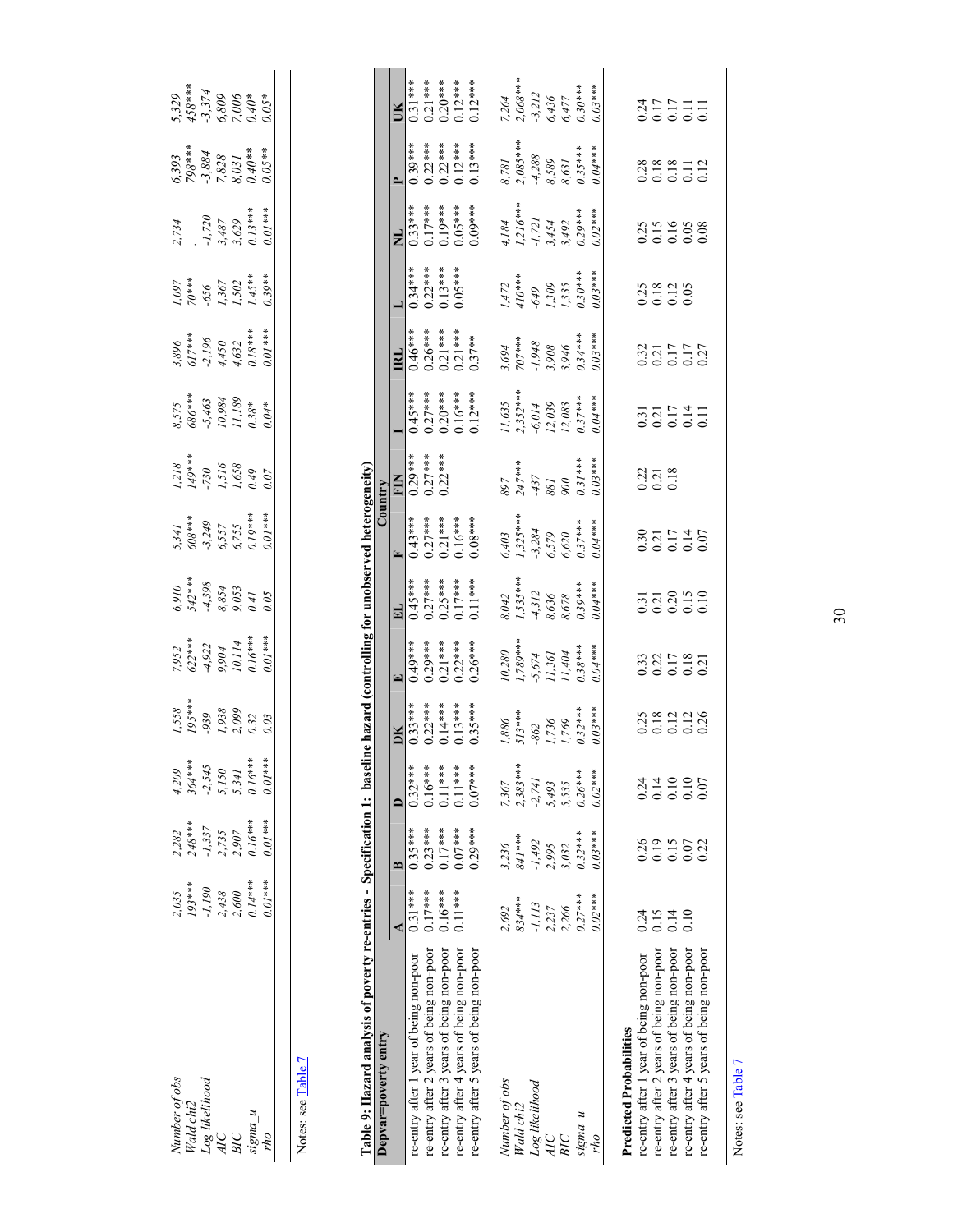| Table 10: Hazard analysis of poverty re-entries - Specification 2 with b |                  |                |                        |                                                                        | oth state and event variables (controlling for unobserved heterogeneity)            |                                                                                                |                                              |                                                                                                                  |                                                                 |                                                                                |                                                                                |                                   |                                                              |                                                                                           |
|--------------------------------------------------------------------------|------------------|----------------|------------------------|------------------------------------------------------------------------|-------------------------------------------------------------------------------------|------------------------------------------------------------------------------------------------|----------------------------------------------|------------------------------------------------------------------------------------------------------------------|-----------------------------------------------------------------|--------------------------------------------------------------------------------|--------------------------------------------------------------------------------|-----------------------------------|--------------------------------------------------------------|-------------------------------------------------------------------------------------------|
| Depvar=poverty entry                                                     |                  |                |                        |                                                                        |                                                                                     |                                                                                                |                                              | Country                                                                                                          |                                                                 |                                                                                |                                                                                |                                   |                                                              |                                                                                           |
|                                                                          |                  |                |                        | DК                                                                     |                                                                                     |                                                                                                |                                              | EIN                                                                                                              |                                                                 | $\mathbf{E}$                                                                   |                                                                                |                                   |                                                              |                                                                                           |
| re-entry after 1 year of being non-poor                                  | $0.29***$        | $0.23***$      | $0.17***$              | $0.26***$                                                              | $0.24***$                                                                           | $0.22***$                                                                                      | $0.26***$                                    | $0.10***$                                                                                                        | $0.24***$                                                       | $0.36***$                                                                      | $0.11***$                                                                      | $\frac{1}{19^{***}}$              | $0.16***$                                                    | $0.22***$                                                                                 |
| re-entry after 2 years of being non-poor                                 | $0.16***$        | $0.14***$      | $0.09***$<br>$0.05***$ | $0.18***$<br>$0.09***$                                                 | $0.14***$                                                                           | $0.13***$<br>$0.13***$                                                                         | $0.16***$<br>$0.13***$                       | $0.09***$<br>$0.10***$                                                                                           | $0.14***$<br>$0.11***$                                          | $0.20***$                                                                      | $0.07***$                                                                      | $0.11***$<br>$0.10***$            | $0.09***$<br>$0.09***$                                       | $0.16***$                                                                                 |
| re-entry after 3 years of being non-poor                                 | $0.14***$        | $0.10***$      |                        | $0.11***$                                                              | $0.10***$                                                                           |                                                                                                |                                              |                                                                                                                  |                                                                 | $0.16***$                                                                      | $0.05***$<br>0.02***                                                           |                                   |                                                              | $0.15***$<br>$0.09***$                                                                    |
| re-entry after 4 years of being non-poor                                 | $0.09***$        | $0.04***$      | $0.06***$              |                                                                        | $0.11***$                                                                           | $0.09***$                                                                                      | $0.10***$                                    |                                                                                                                  | $0.09***$                                                       | $0.16***$                                                                      |                                                                                | $0.03***$                         | $0.05***$<br>0.05****                                        |                                                                                           |
| re-entry after 5 years of being non-poor<br>Household head               |                  | $0.17***$      | $0.04***$              | $0.42*$                                                                | $0.14***$                                                                           | $0.06***$                                                                                      | $0.04***$                                    |                                                                                                                  | $0.06***$                                                       | $0.30**$                                                                       |                                                                                | $0.05***$                         |                                                              | $0.10***$                                                                                 |
| Ageed < 30                                                               | 0.90             | 1.10           | $\overline{23}$        |                                                                        |                                                                                     |                                                                                                |                                              |                                                                                                                  |                                                                 |                                                                                |                                                                                |                                   |                                                              | 1.07                                                                                      |
| Aged > 64                                                                | $1.67**$         | 1.97***        | $1.43***$              |                                                                        |                                                                                     |                                                                                                |                                              |                                                                                                                  |                                                                 |                                                                                |                                                                                |                                   |                                                              |                                                                                           |
| Female                                                                   | $0.70***$        | 1.16           | 1.06                   | $0.69$<br>$2.50***$<br>$1.16$<br>$0.89$<br>$1.10$<br>$0.35$<br>$8.76*$ | $1.23$<br>$1.04$<br>$1.03$<br>$1.75**$<br>$1.75**$<br>$2.72*$<br>$2.12*$<br>$2.12*$ | $\frac{1.35}{1.16}$ *                                                                          | $0.97$<br>1.22<br>1.05<br>1.72**             | $2.21**$<br>$1.48$<br>$0.93$<br>$1.72*$<br>$1.10$<br>$1.72*$<br>$1.0$<br>$1.0$<br>$1.0$                          | $0.91$<br>1.11 88<br>0.76<br>1.43***<br>1.22                    | $0.69$<br>$1.28$<br>$1.06$<br>$1.16$<br>$1.53**$<br>$2.53**$                   | $0.44**$<br>1.36<br>0.56**                                                     | 11588800                          | $1.48***$<br>$1.85***$<br>$0.81***$<br>$0.34***$<br>$1.69**$ | $\begin{array}{l} 1.37**\\ 1.28***\\ 1.28***\\ 0.46***\\ 0.83*\\ 0.33\\ 0.47 \end{array}$ |
|                                                                          | $0.53*$          | $0.63***$      |                        |                                                                        |                                                                                     |                                                                                                |                                              |                                                                                                                  |                                                                 |                                                                                |                                                                                |                                   |                                                              |                                                                                           |
| Higher education                                                         |                  |                | $0.51***$              |                                                                        |                                                                                     | $0.40***$<br>2.09***                                                                           |                                              |                                                                                                                  |                                                                 |                                                                                | $\frac{\text{S.n.O.}}{2.72}$ ***                                               |                                   |                                                              |                                                                                           |
| Primary education                                                        | 0.96             | $1.24*$        | $1.25**$               |                                                                        |                                                                                     |                                                                                                | .15                                          |                                                                                                                  |                                                                 |                                                                                |                                                                                |                                   |                                                              |                                                                                           |
| Other EU citizenship                                                     | S.I.O.           | 0.83           | 0.80                   |                                                                        |                                                                                     |                                                                                                | 1.28                                         |                                                                                                                  |                                                                 |                                                                                | 0.89                                                                           | s.n.o.<br>0.35                    |                                                              |                                                                                           |
| Non-EU citizenship                                                       | 142              | 1.45           | 122                    |                                                                        |                                                                                     | $\frac{\text{d.c.}}{\text{1.55}}$                                                              | $1.70***$                                    |                                                                                                                  |                                                                 | s.n.o.                                                                         | $3.04***$                                                                      |                                   | $3.67*$<br>13.18*                                            |                                                                                           |
| Household                                                                |                  |                |                        |                                                                        |                                                                                     |                                                                                                |                                              |                                                                                                                  |                                                                 |                                                                                |                                                                                |                                   |                                                              |                                                                                           |
| Having at least one dependent child                                      | 1.02             | 1.17           | $1.73***$              | $0.56***$                                                              | $1.39***$                                                                           | 1.06                                                                                           | $1.48***$                                    | $2.20***$                                                                                                        | $1.68***$                                                       | $1.26*$                                                                        | 1.40                                                                           | $2.25***$                         | $1.19*$                                                      | $1.51***$                                                                                 |
| Having at least one hh member with                                       |                  |                |                        |                                                                        |                                                                                     |                                                                                                |                                              |                                                                                                                  |                                                                 |                                                                                |                                                                                |                                   |                                                              |                                                                                           |
| severe disability or chronic disease                                     | $1.50*$          | 1.00           | $1.27*$                | 0.91                                                                   | $1.17*$                                                                             | $1.35***$                                                                                      | 1.18                                         | $2.06***$                                                                                                        | 1.19*                                                           | $1.37*$                                                                        | c.<br>d                                                                        | $1.52***$                         | $1.21**$                                                     | $1.24**$                                                                                  |
| Events                                                                   |                  |                |                        |                                                                        |                                                                                     |                                                                                                |                                              |                                                                                                                  |                                                                 |                                                                                |                                                                                |                                   |                                                              |                                                                                           |
| <b>Employment (transition)</b>                                           |                  |                |                        |                                                                        |                                                                                     |                                                                                                |                                              |                                                                                                                  |                                                                 |                                                                                |                                                                                |                                   |                                                              |                                                                                           |
| Employment to unemp. (head)                                              | 0.68             | 1.45           | 1.64**                 |                                                                        |                                                                                     |                                                                                                |                                              |                                                                                                                  |                                                                 |                                                                                |                                                                                |                                   |                                                              |                                                                                           |
| Employment to inactivity (head)                                          | $0.06***$        |                | 0.70                   |                                                                        |                                                                                     |                                                                                                |                                              |                                                                                                                  |                                                                 |                                                                                |                                                                                |                                   |                                                              |                                                                                           |
| Employment to unemp. (spouse)                                            | 2.11             | $1.56$<br>1.41 | $0.35***$              | 0.38<br>0.38<br>0.20<br>1.70<br>1.70                                   | $0.83$<br>2.14**<br>1.74*<br>1.02<br>1.03****                                       | $0.84$<br>$0.86$<br>$1.102$<br>$0.60**$<br>$0.86$                                              | 1.18<br>1.01<br>0.73<br>0.92                 | 0.40<br>1.54<br>0.54<br>1.09<br>1.09                                                                             |                                                                 | $\begin{array}{r} 1.35 \\ 1.36 \\ 5.10 \\ 0.66* \\ 0.68 \\ 0.62** \end{array}$ | 5<br>0.007<br>0.0000                                                           | $36**$<br>$126$<br>$112$<br>$112$ | $0.27**$<br>$0.57**$<br>$0.53***$<br>$0.88***$<br>$0.54**$   | $\frac{1.37}{0.56***}$                                                                    |
| Employment to inactivity (spouse)                                        | $0.25*$          | $0.05***$      | 0.79                   |                                                                        |                                                                                     |                                                                                                |                                              |                                                                                                                  |                                                                 |                                                                                |                                                                                |                                   |                                                              |                                                                                           |
| Employment to unemp. (other)                                             | 0.85             | 0.57           | $0.14***$              |                                                                        |                                                                                     |                                                                                                | $0.45***$<br>1.10                            |                                                                                                                  |                                                                 |                                                                                |                                                                                |                                   |                                                              |                                                                                           |
| Employment to inactivity (other)                                         | 1.37             | 0.48           | $0.56***$              |                                                                        |                                                                                     |                                                                                                |                                              |                                                                                                                  | $2.35***$<br>0.58*<br>0.58<br>0.64<br>1.06**                    |                                                                                |                                                                                | s.n.o.<br>0.39**                  |                                                              | $0.43***$<br>$0.75$<br>$0.62*$                                                            |
| Demographics (change hh)                                                 |                  |                |                        |                                                                        |                                                                                     |                                                                                                |                                              |                                                                                                                  |                                                                 |                                                                                |                                                                                |                                   |                                                              |                                                                                           |
| Change hh due to divorce                                                 | S.D.O.           | 4.34           | $2.46$<br>$3.82**$     |                                                                        |                                                                                     | ्<br>त                                                                                         |                                              |                                                                                                                  |                                                                 | d.c.                                                                           |                                                                                |                                   |                                                              |                                                                                           |
| Change hh due to union                                                   | S.I.O.           | 0.81           |                        | s.n.o.<br>8.36                                                         |                                                                                     |                                                                                                |                                              |                                                                                                                  |                                                                 |                                                                                | d c.<br>5.82                                                                   |                                   |                                                              |                                                                                           |
| Child leaving parental hh                                                | 2.15             | 0.62           | $6.64***$              | 83.75***                                                               | 1.97<br>0.79<br>0.58                                                                | $1.30$<br>4.39*                                                                                | s.n.o.<br>1.68<br>3.82***                    | $\begin{array}{c} 0.00 \\ 2.51 \\ 18.24* \end{array}$                                                            | $0.518$<br>$1.88$                                               | s.n.o.<br>0.86                                                                 | s.n.o.                                                                         | s.n.o.<br>s.n.o.<br>6.47**        | $\frac{1.10}{0.69}$                                          | $\begin{array}{c} 1.10 \\ 0.61 \\ 5.26*** \end{array}$                                    |
| Demographics (same hh)                                                   |                  |                |                        |                                                                        |                                                                                     |                                                                                                |                                              |                                                                                                                  |                                                                 |                                                                                |                                                                                |                                   |                                                              |                                                                                           |
| Death of hh head                                                         | S.I.O.           | S.I.O.         | S.I.O.                 | c.<br>d                                                                | $0.24$ *<br>1.51<br>1.80<br>1.09<br>1.59**                                          | $\begin{array}{c} 0.35 \\ 0.32 \\ 0.05 \\ 0.08 \\ 0.01 \\ 0.01 \\ 0.01 \\ 0.03 \\ \end{array}$ |                                              |                                                                                                                  | $4.48***$<br>$0.95$<br>$0.81$<br>$0.20$<br>$0.52**$<br>$0.52**$ |                                                                                | $3.55$<br>$\begin{array}{c} 3.55 \\ \text{s.n.o.} \\ 0.68 \\ 1.11 \\ 3.83$ *** | $\frac{1}{10}$                    |                                                              | $0.36$<br>1.03<br>1.58 ***<br>1.20<br>1.20                                                |
| Divorce of hh head                                                       | $1.51$<br>$0.22$ | S.I.O.         | 4.95****               | S.D.                                                                   |                                                                                     |                                                                                                |                                              |                                                                                                                  |                                                                 |                                                                                |                                                                                |                                   |                                                              |                                                                                           |
| Union of hh head                                                         |                  | 0.22           | 0.83                   |                                                                        |                                                                                     |                                                                                                |                                              |                                                                                                                  |                                                                 | $\begin{array}{c} 1.77 \\ 1.003 \\ 0.59* \end{array}$                          |                                                                                |                                   |                                                              |                                                                                           |
| Member moving in                                                         | 1.41             | $1.95*$        | $3.06***$              | $\frac{0.67}{1.35}$                                                    |                                                                                     |                                                                                                | s.n.o.<br>1.23<br>0.67<br>2.08***<br>1.75*** | $\begin{array}{l} \text{d.c.} \\ 22.63^* \\ 0.18^* \\ 5.57^{***} \\ 0.92 \\ 1.85 \\ 1.85 \\ 0.61 \\ \end{array}$ |                                                                 |                                                                                |                                                                                | $\frac{1.59}{0.96}$<br>3.41***    |                                                              |                                                                                           |
| Member moving out                                                        | $1.60\,$         | $2.40***$      | $1.71***$              |                                                                        |                                                                                     |                                                                                                |                                              |                                                                                                                  |                                                                 | $0.48***$<br>2.54*<br>1.91**                                                   |                                                                                | $0.59*$                           |                                                              |                                                                                           |
| Death                                                                    | 0.21             |                | S.I.O.                 | $\frac{100}{100}$                                                      |                                                                                     |                                                                                                |                                              |                                                                                                                  |                                                                 |                                                                                | $\frac{\sin 0}{4.17***}$                                                       | $1.98***$                         |                                                              | s.n.o.<br>1.97****                                                                        |
| <b>Birth</b>                                                             | $2.97***$        | s.n.o.<br>1.45 | $2.11***$              |                                                                        |                                                                                     |                                                                                                |                                              |                                                                                                                  |                                                                 |                                                                                |                                                                                |                                   | 1.57<br>1.13<br>3.64***<br>0.95<br>2.69***<br>1.19           |                                                                                           |

31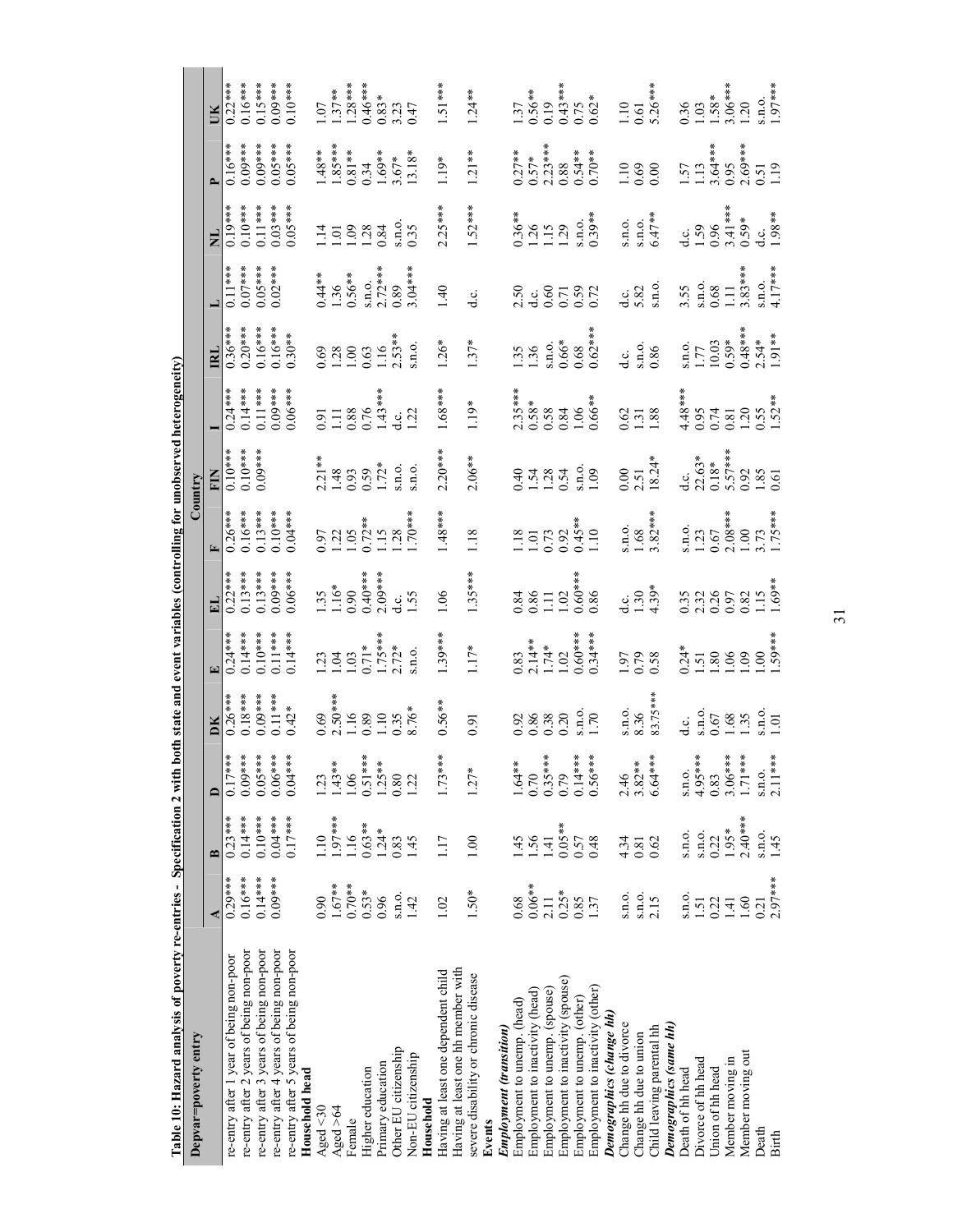| lise in needs                | $2.21***$                                            | $1.87***$                                                        | $2.21***$                                               |                                                                      | $84***$                                                                                                                 | $4*54.1$                                      | $2.64***$                                                 | .95****                                 | $1.33**$                                                      | $\frac{5}{10}$                             |                                             | $06***$                                                                     | $2.30***$                                                           | $.30*$                                           |
|------------------------------|------------------------------------------------------|------------------------------------------------------------------|---------------------------------------------------------|----------------------------------------------------------------------|-------------------------------------------------------------------------------------------------------------------------|-----------------------------------------------|-----------------------------------------------------------|-----------------------------------------|---------------------------------------------------------------|--------------------------------------------|---------------------------------------------|-----------------------------------------------------------------------------|---------------------------------------------------------------------|--------------------------------------------------|
| Number of obs<br>Wald chi2   | $2,692$<br>808 ***<br>$-1,102$<br>$2,266$<br>$2,449$ | $3,236$<br>$873***$<br>$-1,435$<br>$2,933$<br>$3,128$<br>$3,128$ | $7,367$<br>$2,416***$<br>$-2,721$<br>$5,505$<br>$5,726$ |                                                                      |                                                                                                                         |                                               |                                                           |                                         |                                                               |                                            |                                             |                                                                             | $3,781$<br>$2,249***$<br>$4,102$<br>$3,269$<br>$6,395$<br>$0.33***$ |                                                  |
|                              |                                                      |                                                                  |                                                         |                                                                      |                                                                                                                         |                                               |                                                           |                                         |                                                               |                                            |                                             |                                                                             |                                                                     |                                                  |
| -og likelihood<br>AIC<br>BIC |                                                      |                                                                  |                                                         |                                                                      |                                                                                                                         |                                               |                                                           |                                         |                                                               |                                            |                                             |                                                                             |                                                                     |                                                  |
|                              |                                                      |                                                                  |                                                         |                                                                      |                                                                                                                         |                                               |                                                           |                                         |                                                               |                                            |                                             |                                                                             |                                                                     |                                                  |
|                              |                                                      |                                                                  |                                                         | $\begin{array}{l} 1,886 \\ 579*** \\ -799 \\ 1,659 \\ 1,831 \\ 0.31$ | $\begin{array}{l} \n 0.280 \\ \n 1.979*** \\ \n 5.448 \\ \n 10.960 \\ \n 11.192 \\ \n 11.192 \\ \n 0.36*** \end{array}$ | 3,042<br>1,671***<br>-4,196<br>8,453<br>8,663 | 5,403<br>1,497***<br>-3,142<br>5,5349<br>6,565<br>0,03*** | 897<br>263***<br>-426<br>1,049<br>1,049 | $11,635$<br>?,542***<br>.5,875<br>11,811<br>12,039<br>2,04*** | 3,694<br>732***<br>1,882<br>4,019<br>4,019 | $1,472$<br>412***<br>506.<br>457.<br>1,457. | 4, 184<br>1, 280***<br>1, 284<br>1, 684<br>3, 429<br>3, 3, 439<br>0, 33**** |                                                                     | 7,264<br>.3,128<br>.5,128<br>.6,5319<br>.0,31*** |
| $\frac{m}{n}$ bulars         | $0.29***$                                            |                                                                  | $0.29***$                                               |                                                                      |                                                                                                                         | $2.38***$                                     |                                                           | $0.37***$                               |                                                               | $0.33***$<br>$0.03***$                     |                                             |                                                                             |                                                                     |                                                  |
|                              | $0.02***$                                            | $0.03***$                                                        | $0.02***$                                               | $0.03***$                                                            | $0.04***$                                                                                                               | $0.04***$                                     |                                                           |                                         |                                                               |                                            | $0.06*$                                     |                                                                             |                                                                     |                                                  |
|                              |                                                      |                                                                  |                                                         |                                                                      |                                                                                                                         |                                               |                                                           |                                         |                                                               |                                            |                                             |                                                                             |                                                                     |                                                  |

Notes: see Table 7 Notes: see Table 7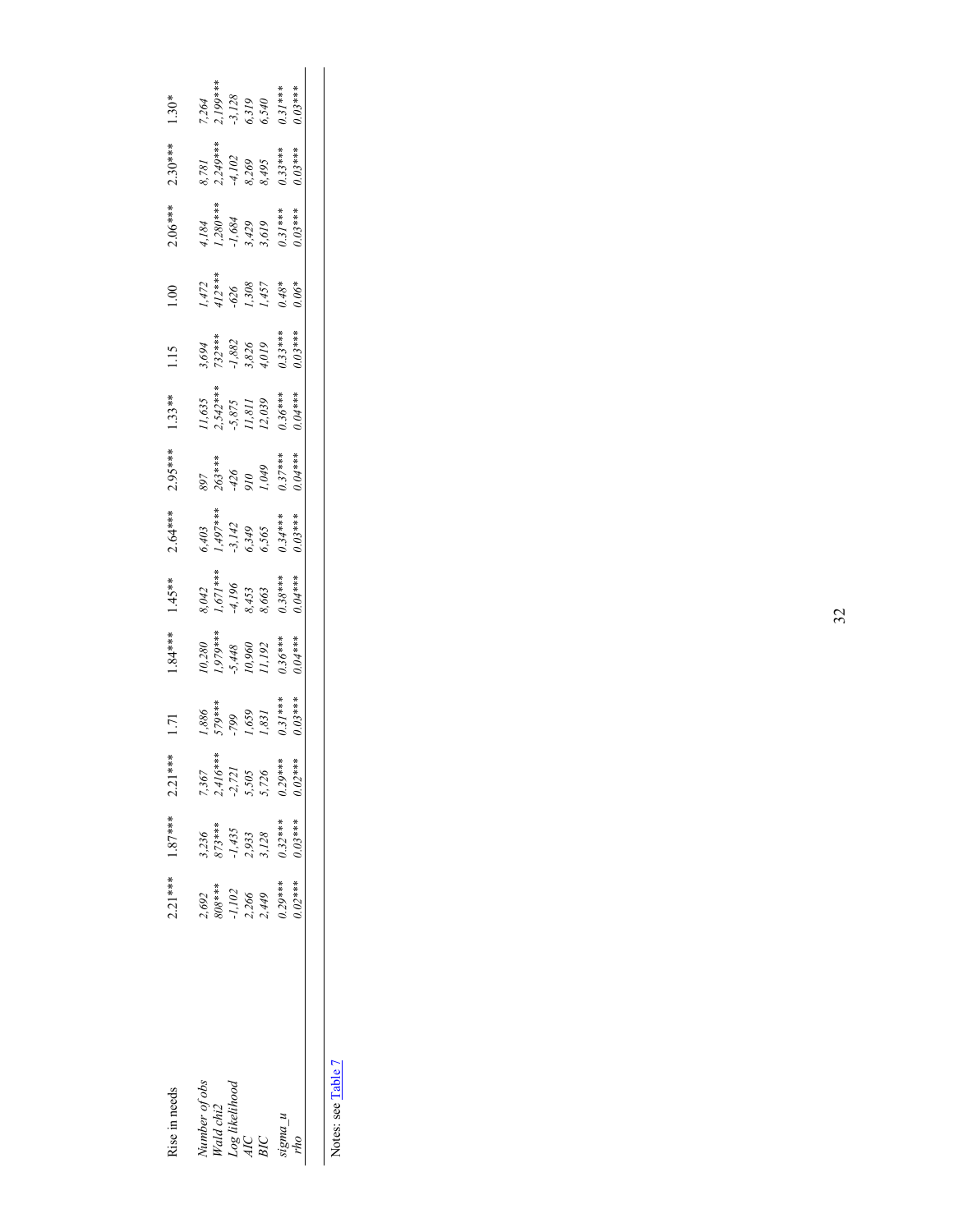**APPENDIX APPENDIX** 

> Figure 1A: Baseline hazard function of poverty exits in 14 EU Member-States **Figure 1A: Baseline hazard function of poverty exits in 14 EU Member-States**



Baseline hazard function of poverty exits in 14 EU Member-States (Kaplan-Meier hazard functions)

Notes: The unbalanced panel has been used. Left-censored cases have been excluded from the analysis. Source: ECHP UDB 1994-2000 (Dec 2003 - 2nd issue)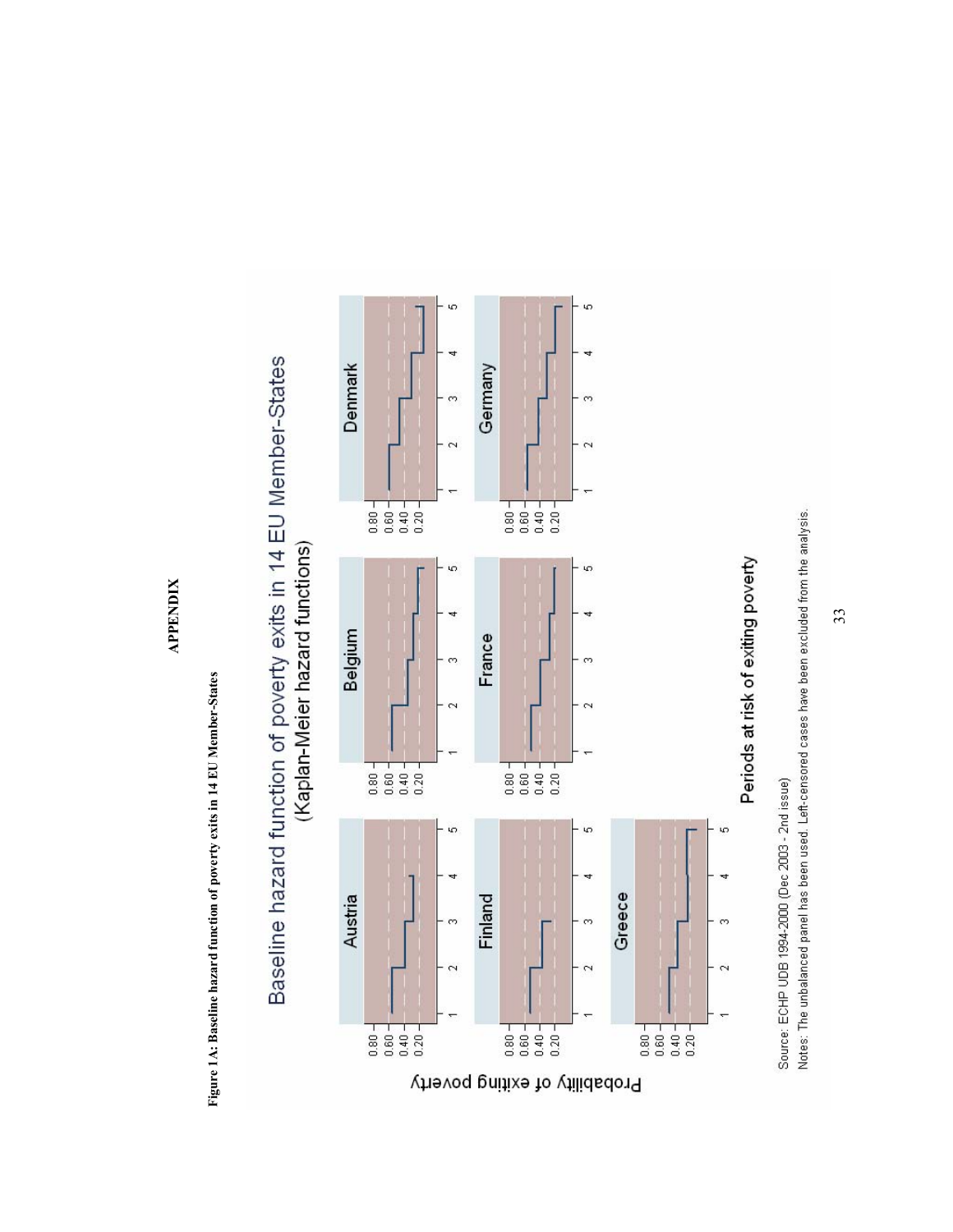Figure 1A (cont.) **Figure 1A (cont.)** 



# Baseline hazard function of poverty exits in 14 EU Member-States (Kaplan-Meier hazard functions)

Notes: The unbalanced panel has been used. Left-censored cases have been excluded from the analysis. Source: ECHP UDB 1994-2000 (Dec 2003 - 2nd issue)

Periods at risk of exiting poverty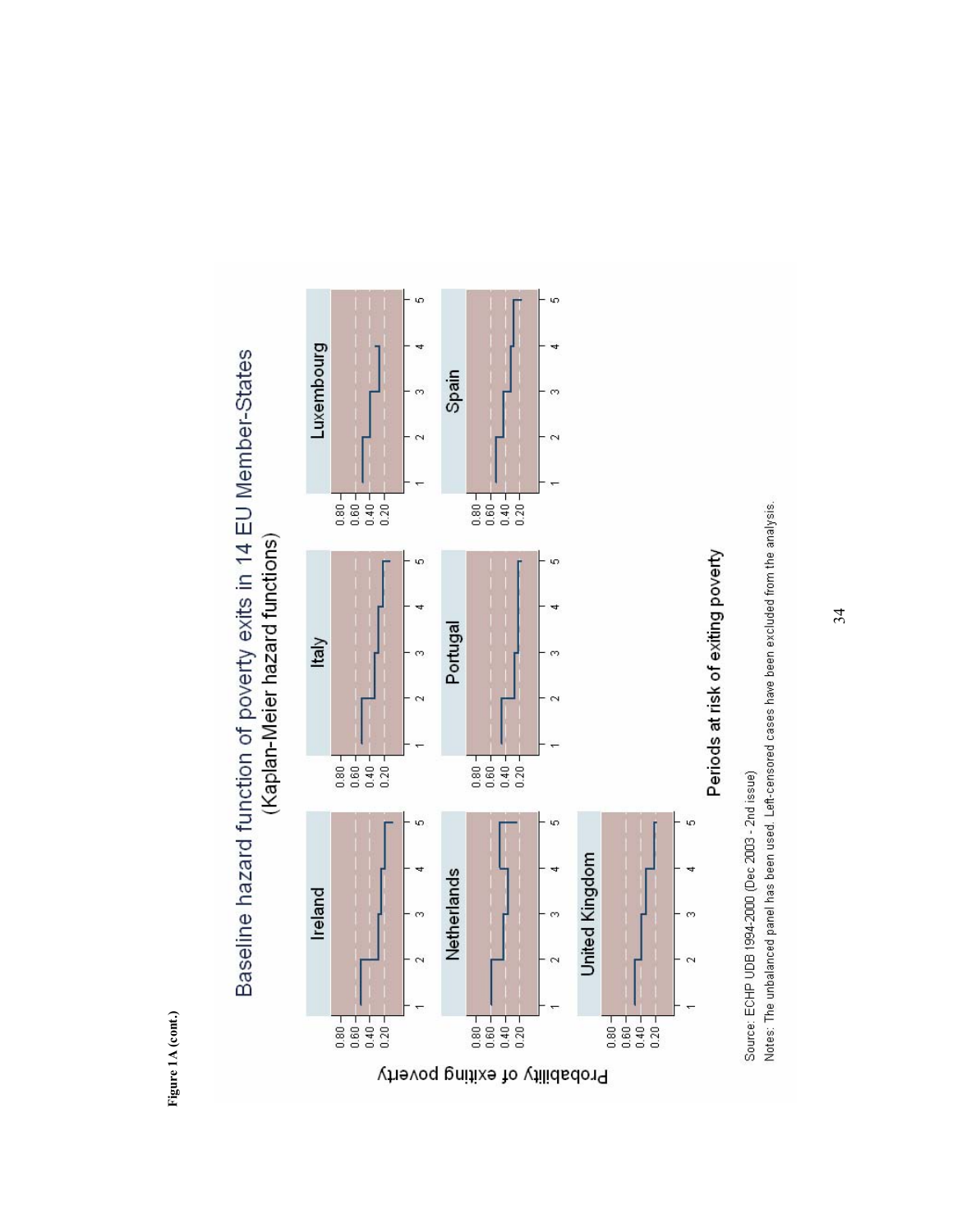Figure 2A: Hazard function of poverty exits in 14 EU Member-States by level of education of household head **Figure 2A: Hazard function of poverty exits in 14 EU Member-States by level of education of household head** 

Hazard function of poverty exits in 14 EU Member-States

by level of education of household head



Notes: The unbalanced panel has been used. Left-censored cases have been excluded from the analysis. Source: ECHP UDB 1994-2000 (Dec 2003 - 2nd issue)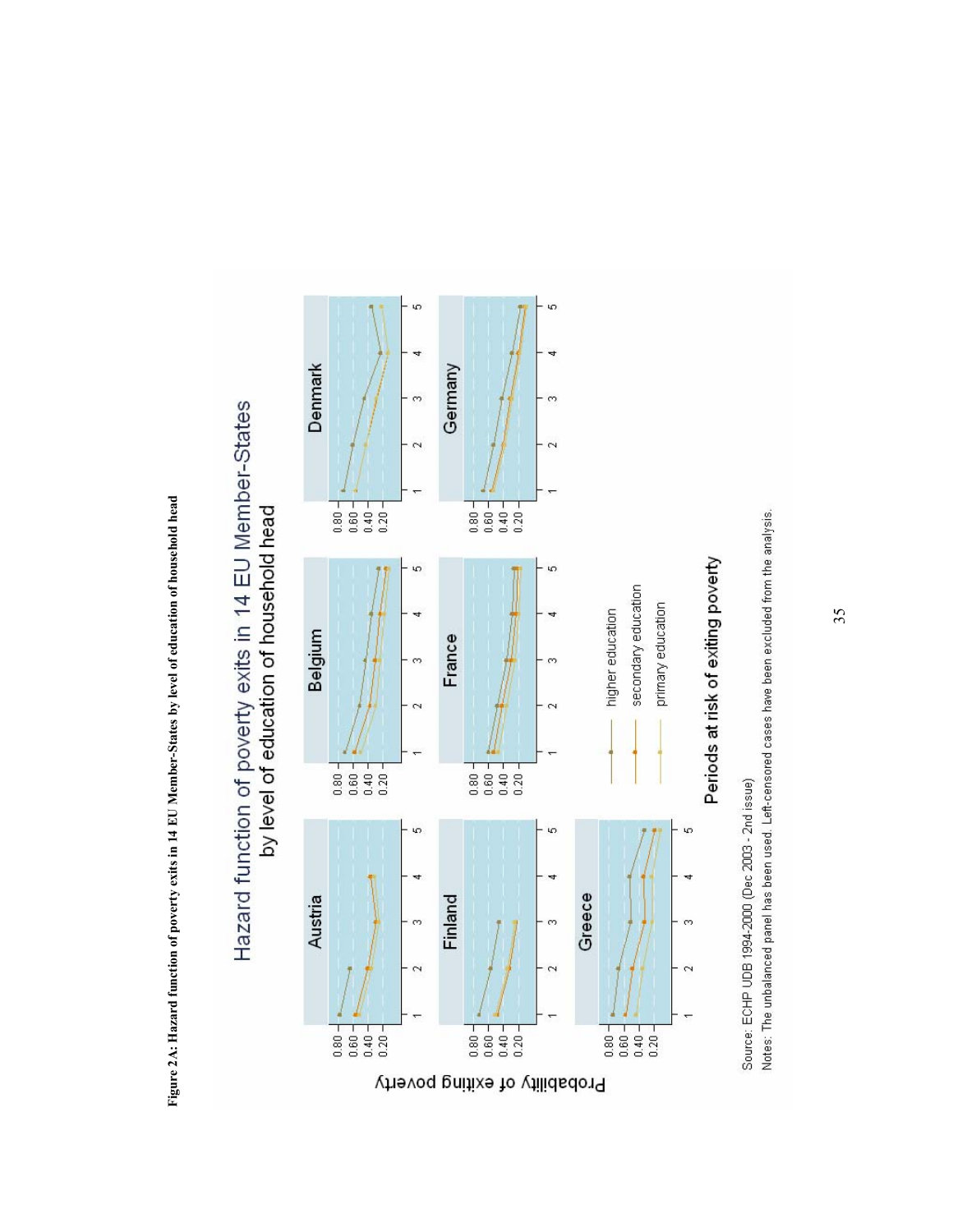Figure 2A (cont.) **Figure 2A (cont.)** 





Notes: The unbalanced panel has been used. Left-censored cases have been excluded from the analysis. Source: ECHP UDB 1994-2000 (Dec 2003 - 2nd issue)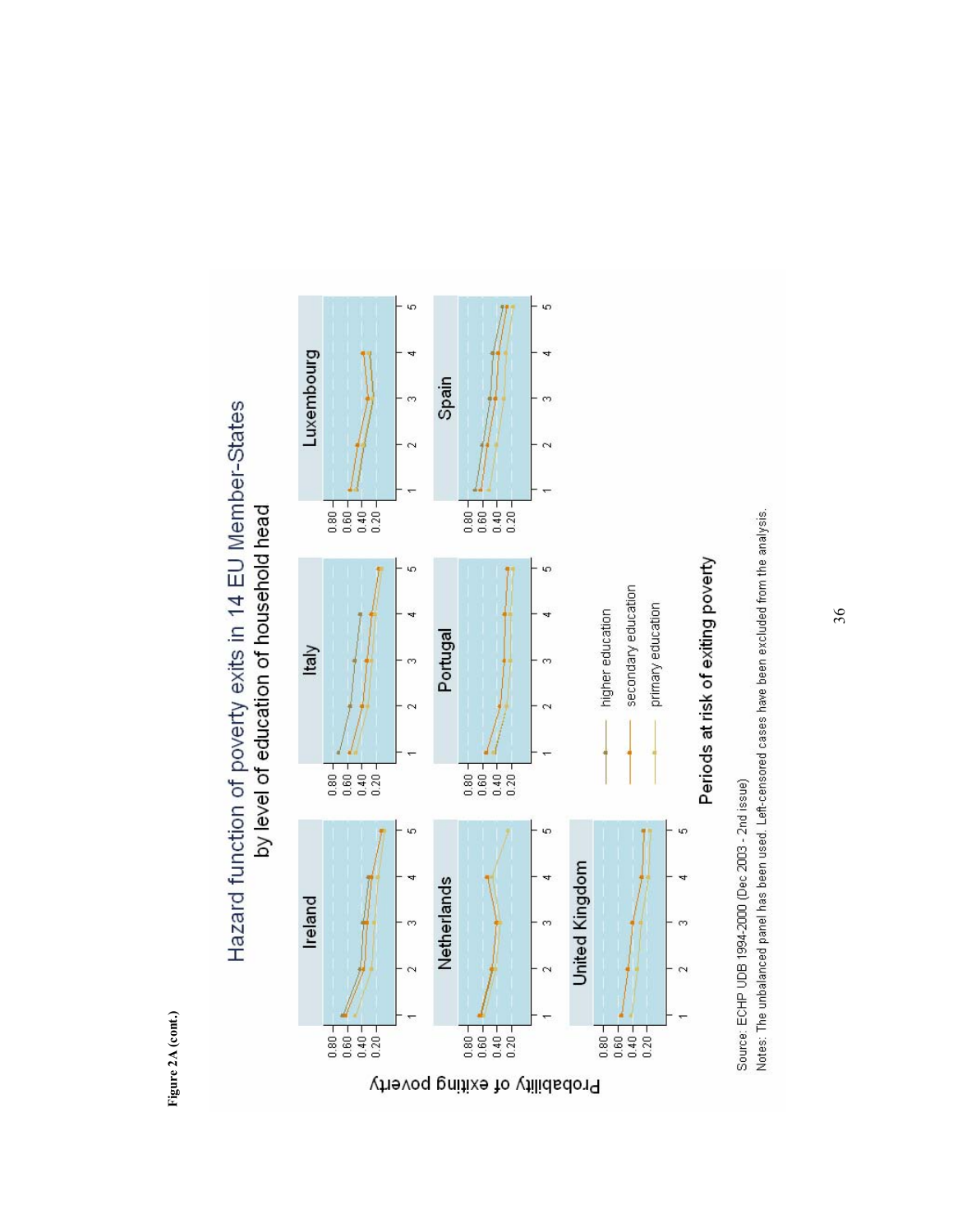Figure 3A: Baseline hazard function of poverty re-entries in 14 EU Member-States **Figure 3A: Baseline hazard function of poverty re-entries in 14 EU Member-States** 



Baseline hazard function of poverty re-entries in 14 EU Member-States



Source: ECHP UDB 1994-2000 (Dec 2003 - 2nd issue)

Notes: The unbalanced panel has been used. Left-censored cases have been excluded from the analysis.